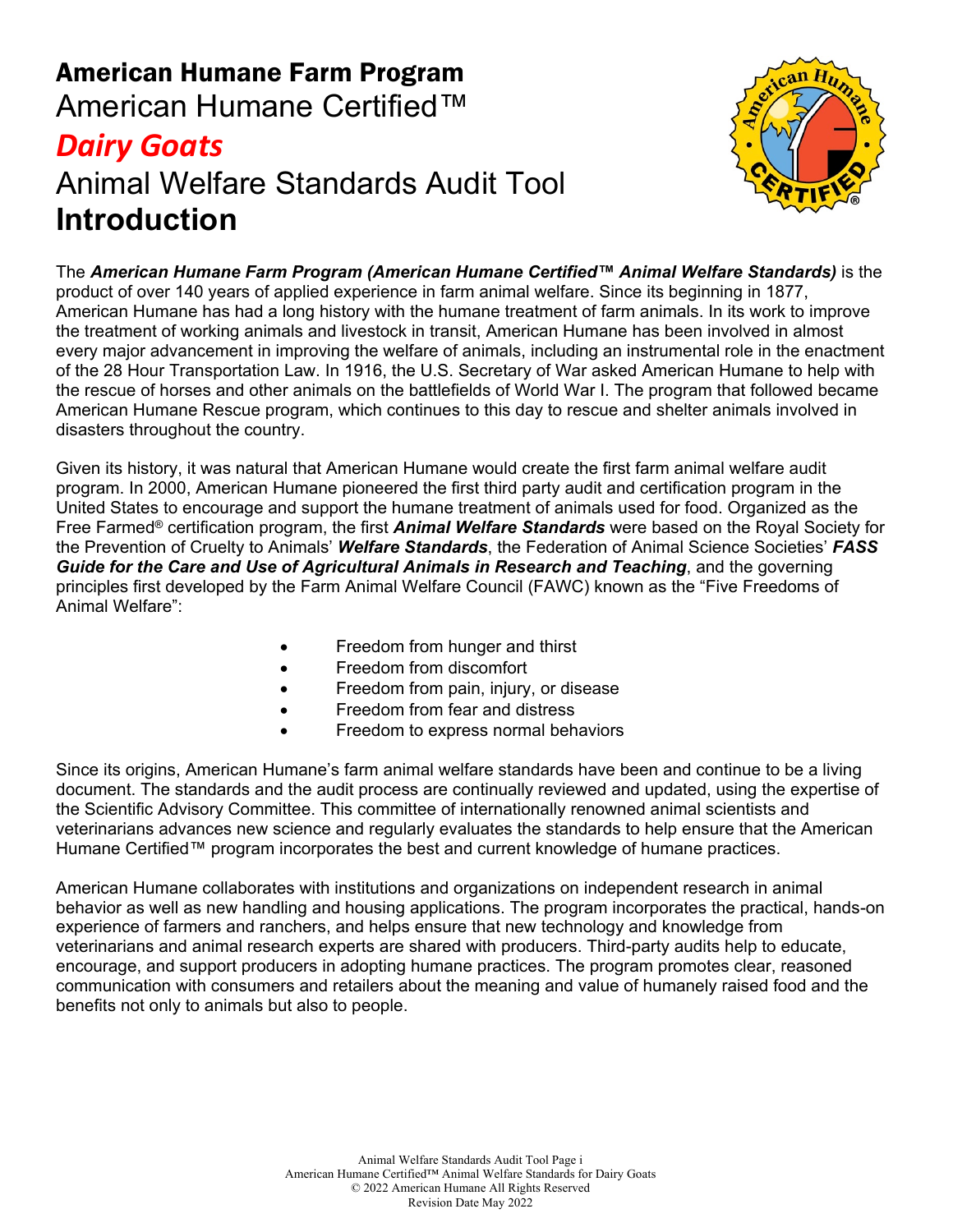# **Audit Scoring**

#### **Score Process**

Each individual Audit (e.g., farm, processing, or transportation, as applicable at specific sites and facilities) will receive its own score ("Audit Score"). For each audit item, producer will receive the maximum number of points allotted if it meets the standard, and zero points if it does not meet the standard (i.e., no partial credit). When an audit item is deemed not applicable (e.g., because it is not relevant to the type of Audit), it will be removed from the total available points in calculating the Audit Score. To be eligible for certification, producer must pass each mandatory Pass/Fail audit item and receive an Audit Score of at least 85% for each Audit.

Since not every audit item may apply to every farm, some items will be considered Not Applicable (NA). It is necessary to remove these NA questions from the overall count. An example of this process has been provided below:

|              | a.) Total Points Possible |               | b.) Total NA's        | c.) Adjusted<br><b>Points Achievable</b>    | d.) Total<br><b>Points</b><br><b>Achieved</b> | <b>Overall Audit</b><br>Percentage  |
|--------------|---------------------------|---------------|-----------------------|---------------------------------------------|-----------------------------------------------|-------------------------------------|
| <b>Items</b> | Value                     | <b>Points</b> | Example               | Example                                     | Example                                       |                                     |
| 6            | 50                        | 300           |                       | 300                                         | 300                                           |                                     |
| 21           | 25                        | 525           |                       | 525                                         | 525                                           |                                     |
| 30           | 10                        | 300           | 1 @ 10                | 290                                         | 280                                           |                                     |
| 84           | 3                         | 252           | 6@3                   | 234                                         | 231                                           |                                     |
|              | A.) Total Points Possible |               | <b>B.) Total NA's</b> | C.) Total Points<br>Achievable<br>$= A.-B.$ | D). Total<br><b>Points</b><br><b>Achieved</b> | D./C. = Overall Audit<br>Percentage |
|              |                           | $=1377$       | $= 28$                | $=1377-28$<br>$=1349$                       | $= 1336$                                      | Example=<br>1336/1349=99%           |

**Step 1-** Count the Total Points Possible for all items on the scored *Animal Welfare Standards Audit Tool.*

**Step 2**- Count the number of Total Not Applicable (NA) audit items. Subtract the Total NA's from the Total Points Possible for all items. This will give you the Adjusted Points Achievable for the audit.

**Step 3**- Count up the Total Points Achieved in the audit. These are the audit items that were in conformance.

**Step 4**- Divide the Total Points Achieved by the adjusted Total Points Achievable to find the Overall Audit Percentage.

#### **Non-Conformances**

All welfare issues identified with a loss of points during an audit are discussed in the exit interview by the auditor and will be described on the *Non-Conformance Report*. The *Non-Conformance Report* will list out the non-conformances found by the auditor and must be signed by both the manager and auditor. All corrective actions agreed upon at the exit interview must be corrected even if your farm receives certification.

#### **Corrective Action Plan**

If a producer receives an Audit Score of less than 100%, producer must submit a Corrective Action Plan, which details steps that the producer will take to reach 100% compliance to all relevant Animal Welfare Standards.

#### **Completion Report**

Upon implementation of any Corrective Action Plan, a Completion Report confirming implementation of the plan must be submitted for American Humane's review and approval.

The American Humane Certified™ The American Humane Farm program reserves the right to perform unannounced audits at any time during the certification period.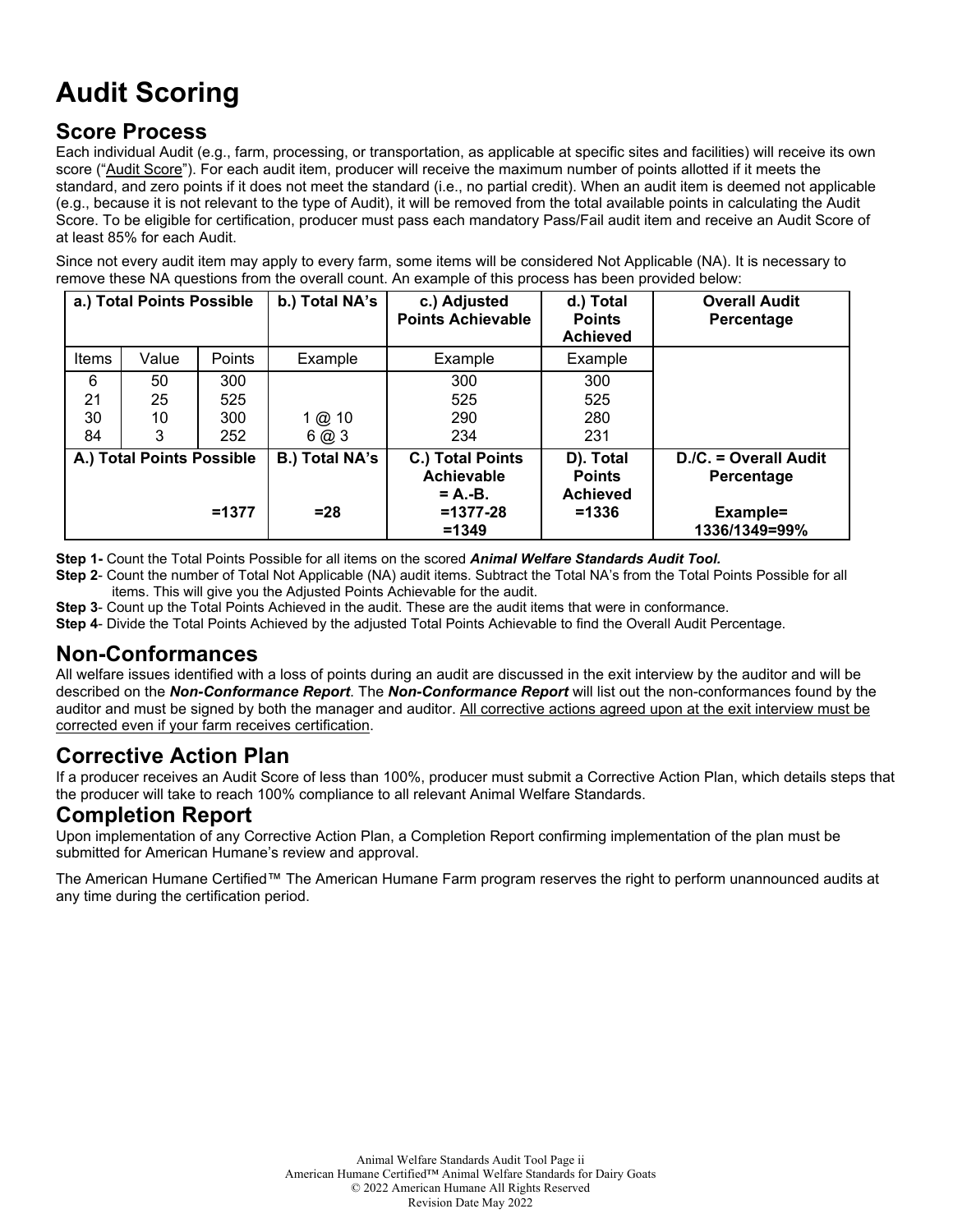# **American Humane Certified™ Animal Welfare Standards Audit Tool Dairy Goats**



.

 *Auditor note: the following information should be completed in full (unless N/A) and reported to the American Humane Certified™ program with submission of the audit.*

| <b>AUDITOR:</b>             | <b>AUDIT DATE:</b><br>From: | To:                    | <b>AUDIT</b><br><b>SCORE:</b> |
|-----------------------------|-----------------------------|------------------------|-------------------------------|
| <b>LICENSE HOLDER:</b>      |                             |                        |                               |
| <b>PRODUCER:</b>            | <b>LICENSE MANAGER:</b>     |                        |                               |
| <b>Address:</b>             | Email:                      |                        |                               |
| City:                       | Office #:                   |                        |                               |
| State:                      | Cell #:                     |                        |                               |
| ZIP:                        | Alt #:                      |                        |                               |
| Country:                    | $Fax#$ :                    |                        |                               |
| <b>AUDIT FARM LOCATION:</b> |                             |                        |                               |
| <b>AUDIT FARM:</b>          | <b>FARM MANAGER:</b>        | <b>STOCKPERSON:</b>    |                               |
| <b>Address:</b>             | Email:                      | Email:                 |                               |
| City:                       | Office #:                   | Office #:              |                               |
| State:                      | Cell #:                     | Cell #:                |                               |
| ZIP:                        | Alt #:                      | Alt #:                 |                               |
| <b>Country:</b>             | Fax $#$ :                   | Fax $#$ :              |                               |
| <b>ANIMAL SUPPLIER:</b>     | <b>TRANSPORTER:</b>         | <b>MILK PROCESSOR:</b> |                               |
| <b>NAME:</b>                | <b>NAME:</b>                | <b>NAME:</b>           |                               |
| <b>Address:</b>             | <b>Address:</b>             | <b>Address:</b>        |                               |
| City:                       | City:                       | City:                  |                               |
| State:                      | State:                      | State:                 |                               |
| ZIP:                        | ZIP:                        | ZIP:                   |                               |
| <b>Country:</b>             | <b>Country:</b>             | <b>Country:</b>        |                               |
| <b>Contact:</b>             | <b>Contact:</b>             | <b>Contact:</b>        |                               |
| Contact #:                  | Contact #:                  | Contact #:             |                               |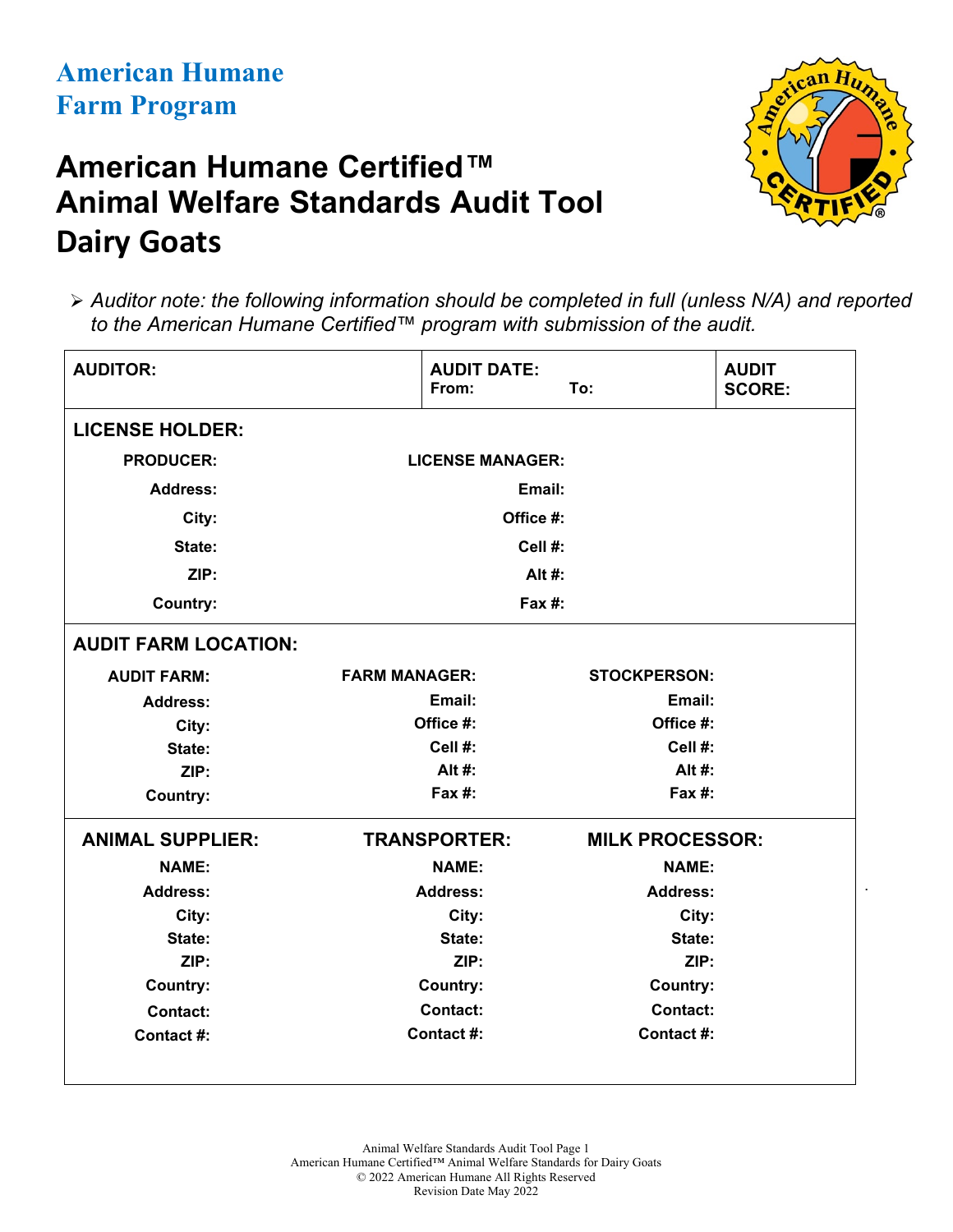#### **FARM DATA:** *(Audited location only)*

| ited location only)                                               |                                                                   |  |
|-------------------------------------------------------------------|-------------------------------------------------------------------|--|
| <b>MAIN PREMISES</b>                                              | <b>SECONDARY PREMISES</b><br>(Only if applicable)                 |  |
| <b>Type of Housing:</b><br>(describe)                             | <b>Type of Housing:</b><br>(describe)                             |  |
| Audited Housing Space (ft <sup>2</sup> ):<br>(Only if applicable) | Audited Housing Space (ft <sup>2</sup> ):<br>(Only if applicable) |  |
| <b>Audited Grazing Space (acres):</b><br>(Only if applicable)     | <b>Audited Grazing Space (acres):</b><br>(Only if applicable)     |  |
| <b>FOR MAIN PREMISES ONLY:</b>                                    | <b>FOR SECONDARY PREMISES ONLY:</b>                               |  |
| <b>Number of Milking Does:</b>                                    | <b>Number of Milking Does:</b>                                    |  |
| <b>Number of Dry Does:</b>                                        | <b>Number of Dry Does:</b>                                        |  |
| <b>Number of Kids:</b>                                            | <b>Number of Kids:</b>                                            |  |
| <b>Total Number of Bucks:</b>                                     | <b>Total Number of Bucks:</b>                                     |  |
| <b>Total Number of Goats:</b>                                     | <b>Total Number of Goats:</b>                                     |  |
| <b>Milking Frequency:</b>                                         | <b>Milking Frequency:</b>                                         |  |
| <b>Milking Times:</b>                                             | <b>Milking Times:</b>                                             |  |

**Total Milk Shipped/ month: ALL LOCATIONS**

**Milk Purchaser:**

*(lbs) For more locations, provide the same details as above for other sites on a separate attached piece of paper.*

**Name of Marketing or Producer Group if under Forward Contract:**

#### **List of Quality Assurance Programs:**

# **Audit Notes**

- *The American Humane Certified™ standards are written to cover facilities in varying geographic and temperature regions and facilities utilizing different systems. Therefore, not all sections in these standards*  apply to every facility. Farmers must comply with any local, state or federal mandates for handling and *processing milk that affect the environment or safety of their product.*
- *If an outside company is used for other processes such as marking/ identification or slaughter, documentation must be available showing that the individuals are properly trained in these areas. This can be accomplished through training documents and/or the Certificate of Conformances.*
- *For each producer, the audit process must include observations of at least one milking parlor per each auditday.*
- *If the auditor observes willful acts of abuse or neglect towards the animals during the course of the audit, s/he must suspend the audit and notify the manager, their audit company, and the American Humane Certified™ program immediately.*
- *Unless noted otherwise, for each audit item, select all boxes that apply regardless of whether the audit item is marked "Yes" or "No." For any audit item marked "No", provide reasons in the "Notes" section.*
- *A Certificate of Conformance (COC) is a document signed or otherwise authenticated by an individual certifying the degree to which terms or services meet specified requirements. A COC may be required when third parties, for example, are used for tasks like loading.*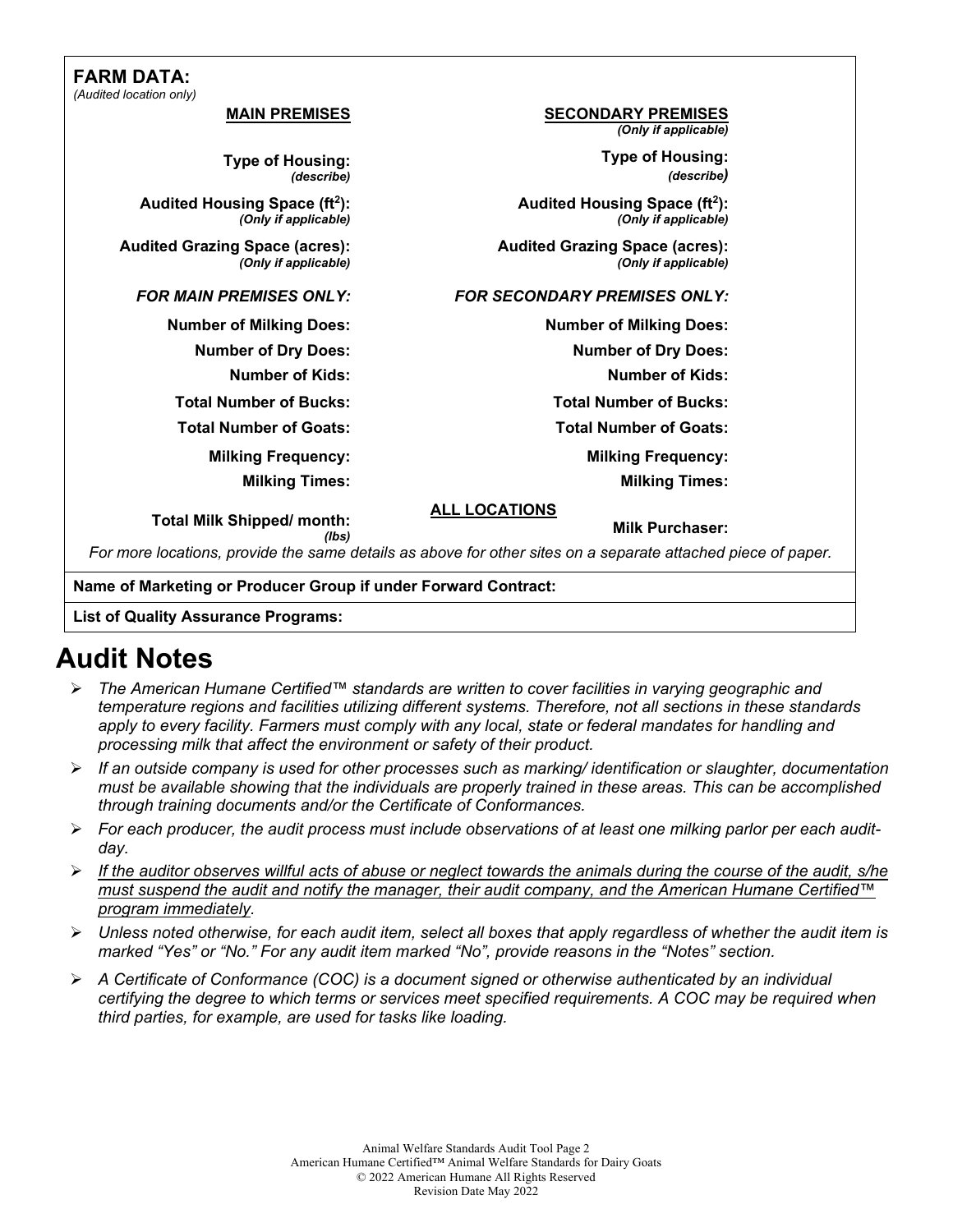# **Office Records/ Management**

*A high degree of caring and responsible management and husbandry is vital to help ensure good animal welfare. Managers and stockman must be thoroughly trained, skilled, and competent in animal husbandry and welfare and have a good working knowledge of their system and the livestock under their care.*

*The following records and documentation must be made available to the auditor at the time of the audit. These are to be maintained in the form of a Farm Manual at the main office.*

### **Company Policy & Employee Code of Conduct**

|                |                                                                                                                                                                                                                                                                                                                                                                                                                                                                                                                                                                                                                                                                                                                                                                                                                                                                                                                                                                                                                                                                                                                                                                                                                                                                                       | <b>Selection</b>                                   | <b>Score</b> |
|----------------|---------------------------------------------------------------------------------------------------------------------------------------------------------------------------------------------------------------------------------------------------------------------------------------------------------------------------------------------------------------------------------------------------------------------------------------------------------------------------------------------------------------------------------------------------------------------------------------------------------------------------------------------------------------------------------------------------------------------------------------------------------------------------------------------------------------------------------------------------------------------------------------------------------------------------------------------------------------------------------------------------------------------------------------------------------------------------------------------------------------------------------------------------------------------------------------------------------------------------------------------------------------------------------------|----------------------------------------------------|--------------|
| M1             | <b>Company Policy</b><br>The Company Policy must be available to all personnel, in their native language.<br>Personnel must sign and date that they have been provided a copy of, and that they<br>understand their responsibilities under, the Company Policy, which must include as a<br>minimum:<br>$\Box$<br>Emphasis of the company's commitment to providing an environment which<br>promotes high standards of animal welfare;<br>The company has implemented a "zero-tolerance" policy which states that<br>kicking, throwing, yelling at, purposefully scaring, and other acts of abuse or<br>neglect towards the animals will not be tolerated and, upon the discretion of<br>the company, these actions are grounds for immediate dismissal; and<br>$\Box$ The company has implemented an animal welfare "whistle blower" policy<br>that protects employees who report animal welfare issues.<br>American Humane recommends that the producer implement an incentive policy<br>which rewards stockpersons/ crews for excellence in humane husbandry.                                                                                                                                                                                                                       | ப<br>Yes<br>◻<br><b>No</b><br>$\Box$<br>N/A        | /25          |
| M <sub>2</sub> | <b>Employee Code of Conduct</b><br>An Employee Code of Conduct must be available to all personnel, in their native<br>language. Personnel must sign and date that they have been provided a copy of,<br>and that they understand their responsibilities under, this Code of Conduct, which<br>must include as a minimum:<br>$\Box$ All personnel are expected to handle the goats in a positive and<br>compassionate manner at all times;<br>Each dairy worker has the responsibility for and is expected to contribute to<br>upholding high standards of animal welfare at all times as they perform their<br>own duties;<br>In addition to the worker's assigned duties, each also must be cognizant that<br>the basic requirements such as adequate feed, water, clean bedding areas,<br>etc. must be provided to the goats at all times, and a supervisor must be<br>notified if any of these basic necessities are lacking; and<br>All personnel have access to the Animal Welfare Incident Report or a<br>⊔<br>similar company document or company protocol (such as an 800 number)<br>for reporting incidences. Personnel must complete and submit this document<br>or otherwise report whenever they observe incidences related to animal<br>welfare that cause them concern. | <b>Yes</b><br>ப<br>ப<br><b>No</b><br>$\Box$<br>N/A | /25          |
| M <sub>3</sub> | <b>Animal Welfare Officer</b><br>Each farm must have at least one designated Animal Welfare Officer (AWO). The<br>AWO is the individual who is responsible for ensuring the implementation of animal<br>welfare policies and for monitoring operations to help ensure that high standards of<br>animal welfare are being provided to the animals at all times.<br>Auditor note: The owner/ operator or license manager may designate him or<br>➤<br>herself as the AWO.<br>Auditor note:<br>Name/position of AWO                                                                                                                                                                                                                                                                                                                                                                                                                                                                                                                                                                                                                                                                                                                                                                      | <b>Yes</b><br><b>No</b><br>N/A                     | /10          |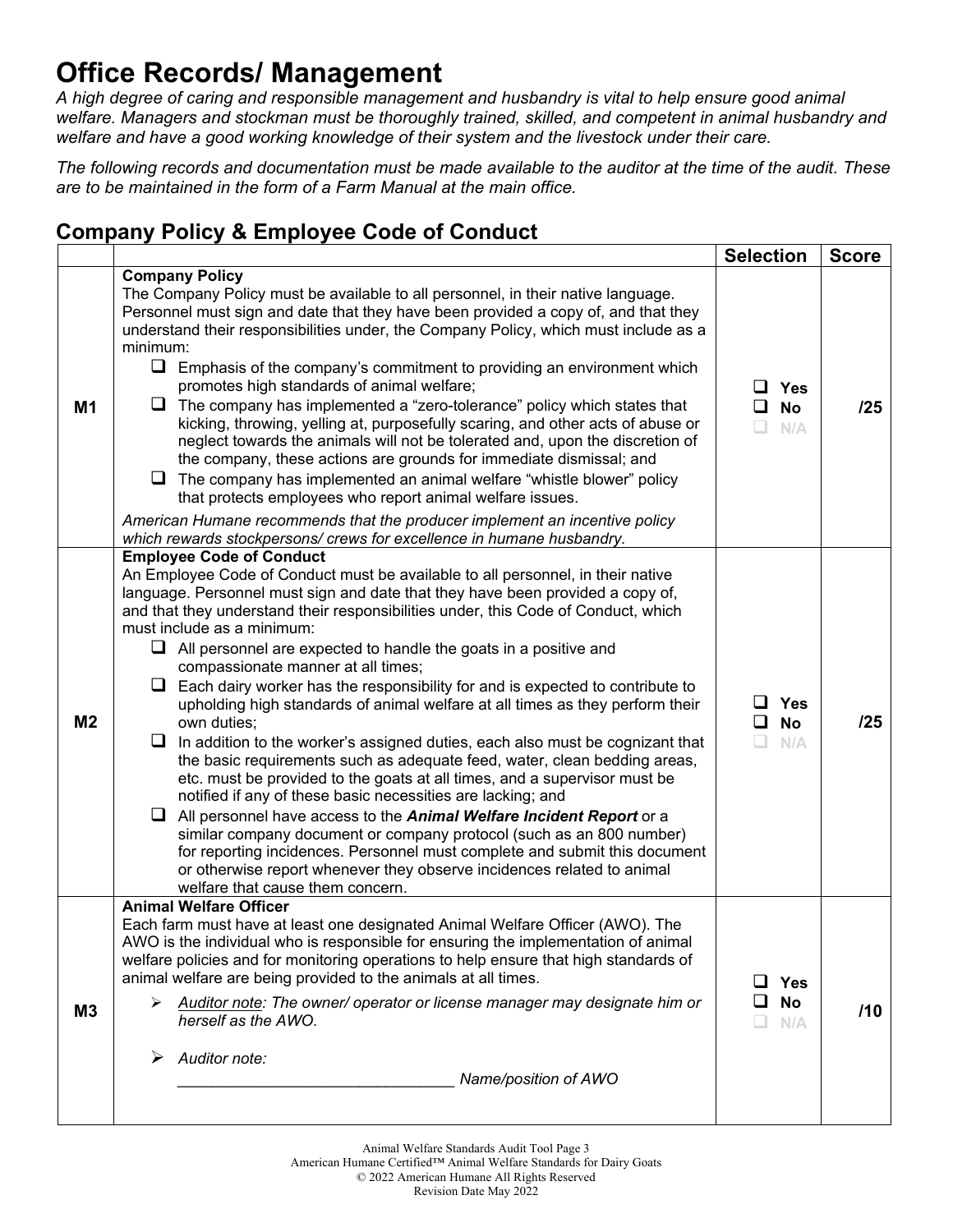# **Office Records & Documentation**

.

| M4             | <b>Records of Production</b><br>Comprehensive production records must be available for at least one year in<br>electronic, graphic, or tabular form, recording performance parameters including but<br>not limited to:<br>⊔<br>Animal movement logs (incoming and outgoing stock);<br>Numbers and ages (i.e. kid, weaned kid, doe, dry doe, buck) of mortalities<br>ப<br>(with reasons stated, if known) and date;<br>$\Box$ Numbers and ages of downer animals and date;<br>$\Box$ Numbers and ages of cull animals (with reasons stated) and date<br>$\Box$ Numbers of ill or injured animals (with reasons stated, if known);<br>$\Box$ Feed intake & water consumption; and<br>Monthly milk production. | <b>Yes</b><br><b>No</b><br>N/A | /3 |
|----------------|-------------------------------------------------------------------------------------------------------------------------------------------------------------------------------------------------------------------------------------------------------------------------------------------------------------------------------------------------------------------------------------------------------------------------------------------------------------------------------------------------------------------------------------------------------------------------------------------------------------------------------------------------------------------------------------------------------------|--------------------------------|----|
| M <sub>5</sub> | <b>Building Checklists/ Site Plans</b><br>Records must be available for at least one year for each site with the following<br>information for all animals previously and currently maintained in that site:<br>Total square feet of bedding / loafing area;<br>ப<br>Number of free-stalls or bedded (loafing) area;<br>⊔<br>Total square feet available to livestock;<br>Total head capacity in relation to age, weight, feeding and drinking, and<br>bedding space.;<br>Total numbers of waterers and feeders; and<br>Target air quality parameters and ammonia levels.                                                                                                                                    | <b>Yes</b><br><b>No</b><br>N/A | /3 |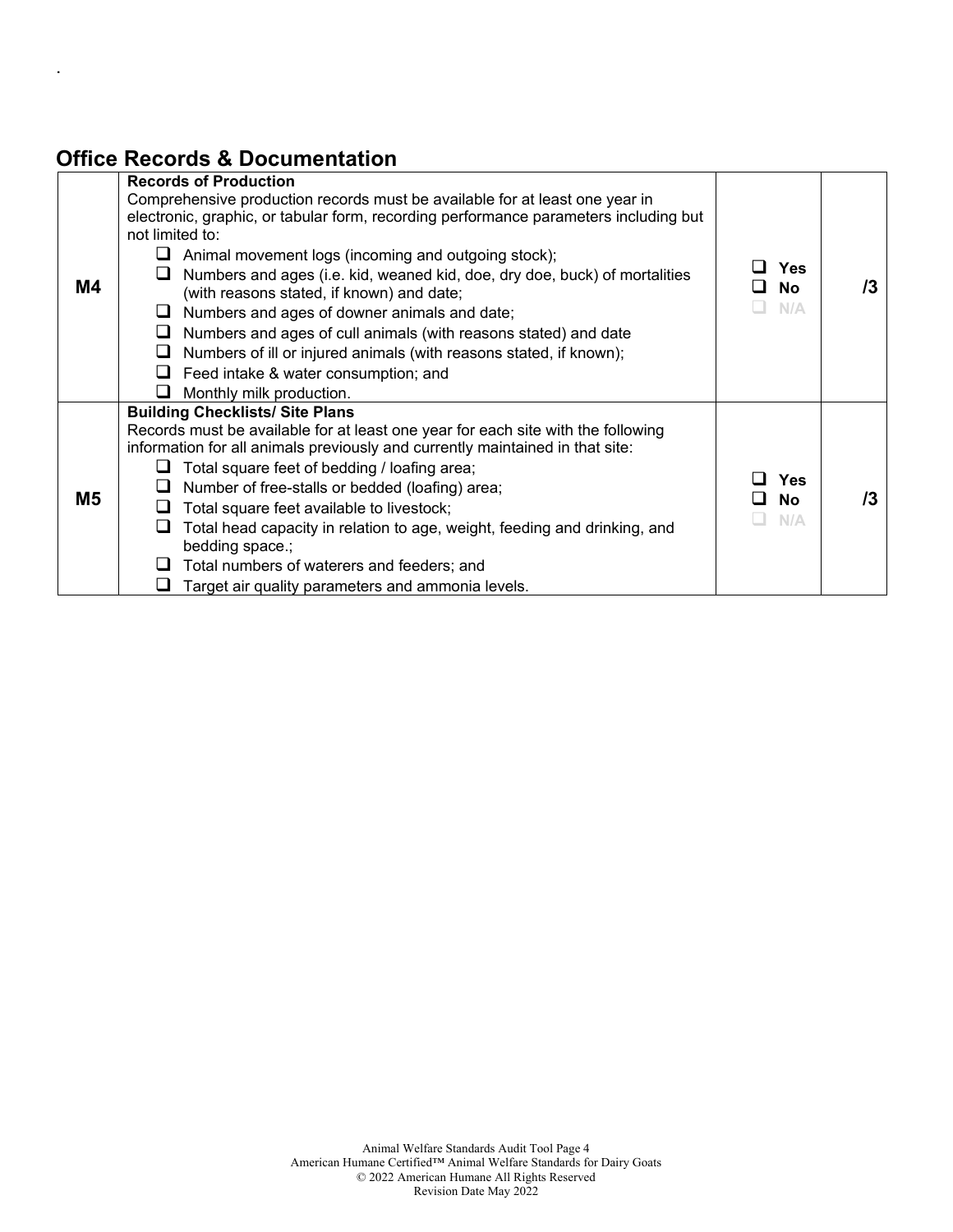| <b>M6</b> | <b>Standard Operating Procedures (SOPs)</b><br>SOPs must be available in regularly updated, comprehensive written instructions, in<br>workers' native language, relating to daily, weekly, and monthly activities and<br>procedures: Examples include but are not limited to:<br>$\Box$ Workers must sign and date that they understand and have been provided<br>copies of the sections of the SOPs that are relevant to their assigned duties;<br>$\Box$ Daily inspections of herd and facilities, and records to be kept by<br>responsible personnel;<br>$\Box$ Daily inspections of equipment (especially feed and water systems), routine<br>maintenance and cleaning, and back-up protocols to be followed, as well as<br>records to be kept by responsible personnel;<br>$\Box$ Daily monitoring and recording of maximum and minimum house<br>temperatures (unless automatically recorded);<br>$\Box$ Daily monitoring and recording of ventilation settings/ rates, any necessary<br>adjustments, and periodic ammonia;<br>$\Box$ Maintenance and management of litter;<br>$\Box$ Any biosecurity protocols (e.g. maintaining nets, checking rodent bait, etc.);<br>Maintenance and testing of Auxiliary Power Supply;<br>⊔<br>Maintenance and testing of Alarm Systems;<br>⊔<br>$\Box$ Maintenance and testing of Automatic Ventilation Systems; and<br>$\Box$ Any additional procedures to maintain compliance with any applicable local,<br>state, and federal regulations.<br>Note: SOPs for specific operations, where applicable, are noted later in the<br>standards:<br>$\Box$ Specific SOPs for goats and weaning;<br>□ SOPs for Care & Handling of Sick or Injured Animals;<br>$\Box$ SOPs for Identification;<br>Exterior Access SOPs (where applicable); and<br>$\Box$ Handling/Transportation SOPs | <b>Yes</b><br><b>No</b><br>ப<br>N/A | /10 |
|-----------|--------------------------------------------------------------------------------------------------------------------------------------------------------------------------------------------------------------------------------------------------------------------------------------------------------------------------------------------------------------------------------------------------------------------------------------------------------------------------------------------------------------------------------------------------------------------------------------------------------------------------------------------------------------------------------------------------------------------------------------------------------------------------------------------------------------------------------------------------------------------------------------------------------------------------------------------------------------------------------------------------------------------------------------------------------------------------------------------------------------------------------------------------------------------------------------------------------------------------------------------------------------------------------------------------------------------------------------------------------------------------------------------------------------------------------------------------------------------------------------------------------------------------------------------------------------------------------------------------------------------------------------------------------------------------------------------------------------------------------------------------------------------------------------------------------------------------|-------------------------------------|-----|
|           | $\triangleright$ Auditor note: Each barn should have instructions and logs posted for the<br>daily/weekly/monthly procedures conducted on site.                                                                                                                                                                                                                                                                                                                                                                                                                                                                                                                                                                                                                                                                                                                                                                                                                                                                                                                                                                                                                                                                                                                                                                                                                                                                                                                                                                                                                                                                                                                                                                                                                                                                          |                                     |     |
| <b>M7</b> | <b>Emergency Response Plan</b><br>The Emergency Response Plan must be available at the main office. This plan<br>includes:<br>$\Box$ Emergency contact information and numbers, i.e. fire department, local<br>utilities, etc.;<br>$\Box$ Primary and alternate numbers for at least three responsible farm workers,<br>and a "telephone tree" to help ensure that all responsible parties may be<br>contacted if necessary; and<br>$\Box$ Contingency plans and precautions to cope with emergencies in order to<br>safeguard the welfare of the animals, and the procedures to be followed by<br>those discovering an emergency such as fire, floods, storms or other severe<br>weather, interruption of power or water, etc.<br>$\triangleright$ Auditor note: When buildings are not located on the same property as the<br>main office, an Emergency Response Plan must also be posted on-site                                                                                                                                                                                                                                                                                                                                                                                                                                                                                                                                                                                                                                                                                                                                                                                                                                                                                                                      | Yes<br><b>No</b><br>N/A             | /10 |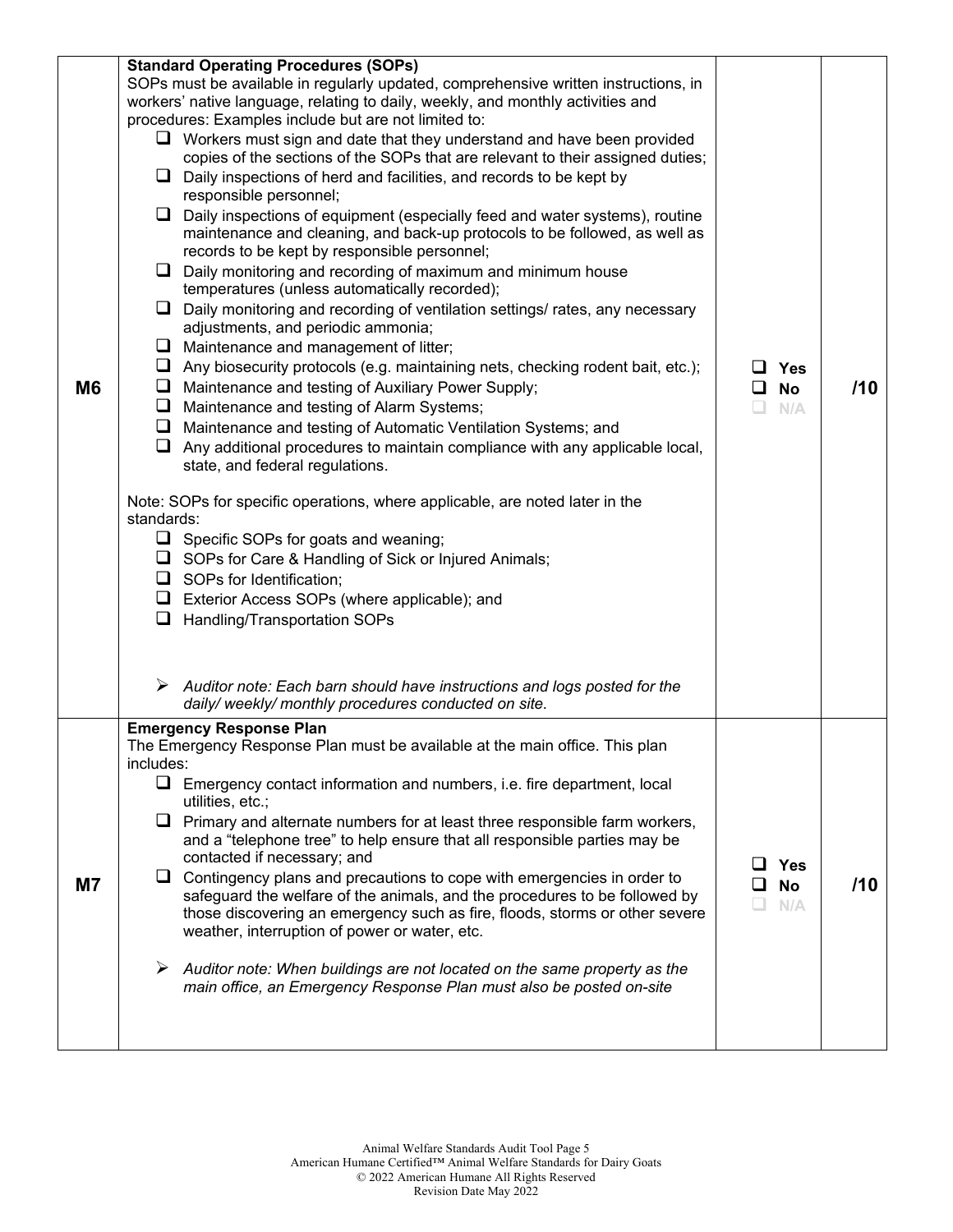## **Nutrition, Lighting, & Animal Health Plans**

|                | <b>Nutrition Plan</b>                                                                                                                                                                                                                                                                                                                                                                                                                                                                                                                                                                                                                                                                                                                                                                                                                                                                                                                                                                                                                                                                                                                                                                                                                                                   |                                                           |     |
|----------------|-------------------------------------------------------------------------------------------------------------------------------------------------------------------------------------------------------------------------------------------------------------------------------------------------------------------------------------------------------------------------------------------------------------------------------------------------------------------------------------------------------------------------------------------------------------------------------------------------------------------------------------------------------------------------------------------------------------------------------------------------------------------------------------------------------------------------------------------------------------------------------------------------------------------------------------------------------------------------------------------------------------------------------------------------------------------------------------------------------------------------------------------------------------------------------------------------------------------------------------------------------------------------|-----------------------------------------------------------|-----|
| M8             | A Nutrition Plan must be available at the main office. This plan includes:<br>$\Box$ Certification or proof that the diet has been developed in consultation with<br>a qualified livestock nutritionist OR in consultation with a veterinarian or<br>other qualified individual using commercially mixed feed.<br>$\Box$ Demonstration that the diet conforms to the following requirements (such<br>as a letter from the livestock nutritionist/ other qualified individual or other<br>evidence which confirms the following):<br>$\Box$ The diets for each age group have been developed in accordance<br>with the nutritional guidelines provided by the most recently<br>published National Research Council (NRC) standards;<br>$\Box$ Feedstuffs do not contain ruminant-derived protein sources with the<br>exception of milk and milk products;<br>Growth hormones/ promoters are not used as additives to the feed<br>⊔<br>in the stated formulation for the stated producer; and<br>$\Box$ In-feed antibiotics or anti-parasitic agents are not used in the stated<br>formulation for the stated producer, except and unless for permitted<br>therapeutic reasons as prescribed by an attending veterinarian and<br>as documented in the Animal Health Plan. | ப<br><b>Yes</b><br>$\Box$<br><b>No</b><br>$\Box$<br>N/A   | /10 |
| M <sub>9</sub> | The Nutrition Plan must also include specifications for:<br>$\Box$ A diet that is adjusted as appropriate to the animals' age and breed in<br>order to promote balanced nutrition. In all cases, nutritional maintenance<br>through feeding of quality forage, mineral concentrates, etc. must be<br>provided to maintain good health.<br>□ Changes in the type and quantity of feed must be introduced gradually (at<br>a minimum over 5-7 days) in order to limit the risks of digestive problems<br>such as acidosis.<br>$\Box$ Adult goats must be provided with adequate fiber in their diets to support<br>good rumen health. If there is not sufficient fiber in their intended rations, it<br>should be supplemented. The fiber must be of such quality and length as<br>to stimulate rumination and help avoid acidosis by aiding in proper<br>digestion.                                                                                                                                                                                                                                                                                                                                                                                                      | ப<br>Yes<br>$\Box$<br><b>No</b><br>N/A                    | /3  |
| <b>M10</b>     | The Nutrition Plan must also include:<br>$\Box$ Feed records that have been retained for at least one year (except in the<br>case of Veterinary Feed Directives, which are required by the U.S. Food<br>and Drug Administration to be kept for two years), including:<br>$\Box$ Identification of feed mill and whether major or minor source of<br>feed; and<br>$\Box$ Feed constituents/ feed concentrates (minerals/amino acids, etc.)<br>used at each site.<br>$\Box$ A written record of the feed ingredients, and the inclusion rate of<br>compound feeds and feed supplements.                                                                                                                                                                                                                                                                                                                                                                                                                                                                                                                                                                                                                                                                                   | <b>Yes</b><br>ப<br><b>No</b><br>$\sqcup$<br>N/A<br>$\Box$ | 13  |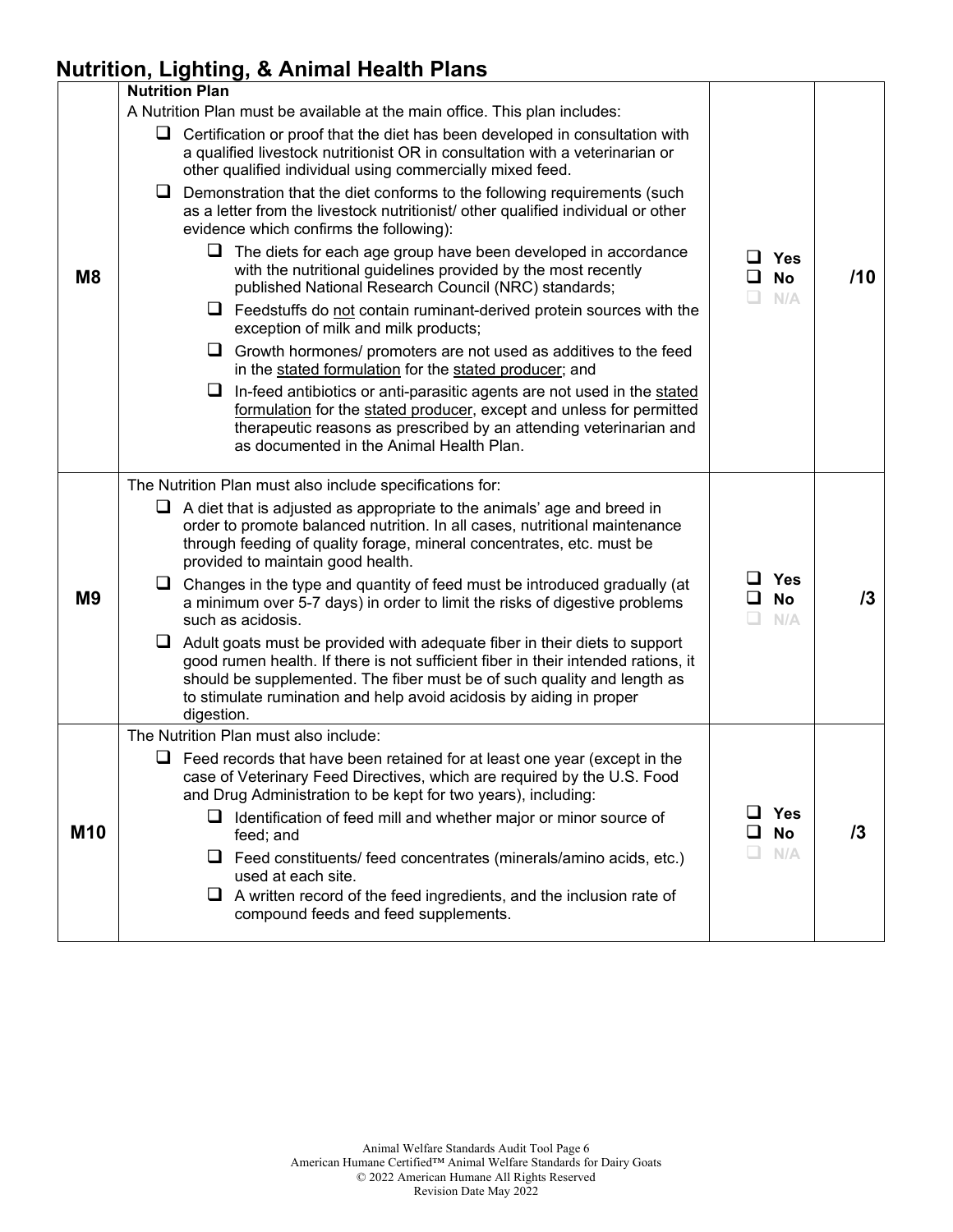| M11 | Lighting<br>The lighting for the goats must be designed and maintained to regulate a daily<br>cycle for all animals.<br>$\Box$ The goats must be provided a minimum continuous period of 8 hours of<br>natural light supplemented by artificial light as needed:<br>$\Box$ For fully enclosed housing, artificial lighting must be provided as<br>needed to supplement natural light. The daytime light levels must<br>be bright enough to allow facilities and animals to be inspected<br>without additional portable lighting (such as a flashlight, portable<br>lamp, etc.)<br>$\Box$<br>The goats must be provided the opportunity to rest. Within each<br>24-hour period, artificial lighting must be reduced to provide a<br>minimum period of 6 hours of continual darkness or the natural<br>period of darkness, if less. Note: 'darkness' refers to dimmed<br>lighting which allows the animals to rest. However, supplemental<br>lighting must be provided as needed to allow the safe movement of<br>animals and workers during nighttime milking and other activities.                                                                                                                                                                                                                                                                                                                                                                                                                                                                                                                                                                                                                                                                                                                                                                                                                                                                                                                                                                                                                                                                                                                                                                                                                                                          | ப<br>Yes<br>❏<br><b>No</b><br>N/A | /10 |
|-----|---------------------------------------------------------------------------------------------------------------------------------------------------------------------------------------------------------------------------------------------------------------------------------------------------------------------------------------------------------------------------------------------------------------------------------------------------------------------------------------------------------------------------------------------------------------------------------------------------------------------------------------------------------------------------------------------------------------------------------------------------------------------------------------------------------------------------------------------------------------------------------------------------------------------------------------------------------------------------------------------------------------------------------------------------------------------------------------------------------------------------------------------------------------------------------------------------------------------------------------------------------------------------------------------------------------------------------------------------------------------------------------------------------------------------------------------------------------------------------------------------------------------------------------------------------------------------------------------------------------------------------------------------------------------------------------------------------------------------------------------------------------------------------------------------------------------------------------------------------------------------------------------------------------------------------------------------------------------------------------------------------------------------------------------------------------------------------------------------------------------------------------------------------------------------------------------------------------------------------------------------------------------------------------------------------------------------------------------|-----------------------------------|-----|
| M12 | <b>Herd Health Plan</b><br>A written Herd Health Plan (HHP) must be available at the main office. This plan<br>must include:<br>$\Box$ Certification or proof that the HHP has been developed in consultation with<br>the herd veterinarian:<br>$\Box$ The herd veterinarian must sign and date the AHP; and<br>The HHP must be updated regularly, at least yearly;<br>⊔<br>$\Box$ Records of vaccination protocols and any vaccinations;<br>$\Box$ Records of treatment protocols and any treatments, including:<br>Identification of the animal(s);<br>⊔<br>$\Box$ The type of treatment and reason for the treatment;<br>$\Box$ Dates of treatment;<br>$\Box$ The types/route of administration and quantities of medications used;<br>Details of the therapeutic use, defined as treatment, prevention and<br>u.<br>control, as allowed by current laws, of any antibiotics (including<br>ionophores), antiparasitics, and antifungals, which includes the<br>requirements that antibiotics, antiparasitics, and antifungals must only be<br>used therapeutically as prescribed by the herd veterinarian;<br>$\Box$ Therapeutic use must be for individual animals OR for specific groups of<br>animals only when specified by the herd veterinarian through determination<br>that the entire group is at high risk of contracting disease;<br>$\Box$ Therapeutic use is in conformance with the latest edition of the FDA CVM<br>GFI #209 The Judicious Use of Medically Important Antimicrobial Drugs in<br>Food-Producing Animals and complies with withdrawal periods;<br>$\Box$ Records of any surgical procedures;<br>Parasite control program;<br>⊔<br>Tolerance levels for overall herd performance;<br>Causes of morbidity and mortality where known; and<br>⊔<br>Targets for other aspects of herd health.<br>⊔<br>$\Box$ Livestock and poultry must not be implanted or injected with any growth<br>hormone/ growth promoter or fed antibiotics (except ionophores) or fed<br>beta-agonists for the purpose of boosting growth or feed efficiency.<br>$\Box$ NOTE: Treatment must never be withheld to maintain an antibiotic-free<br>production policy. Animals must be given appropriate treatment, including<br>antibiotics, if prescribed by the herd veterinarian, regardless of antibiotic-<br>free production policy. | <b>Yes</b><br><b>No</b><br>N/A    | /25 |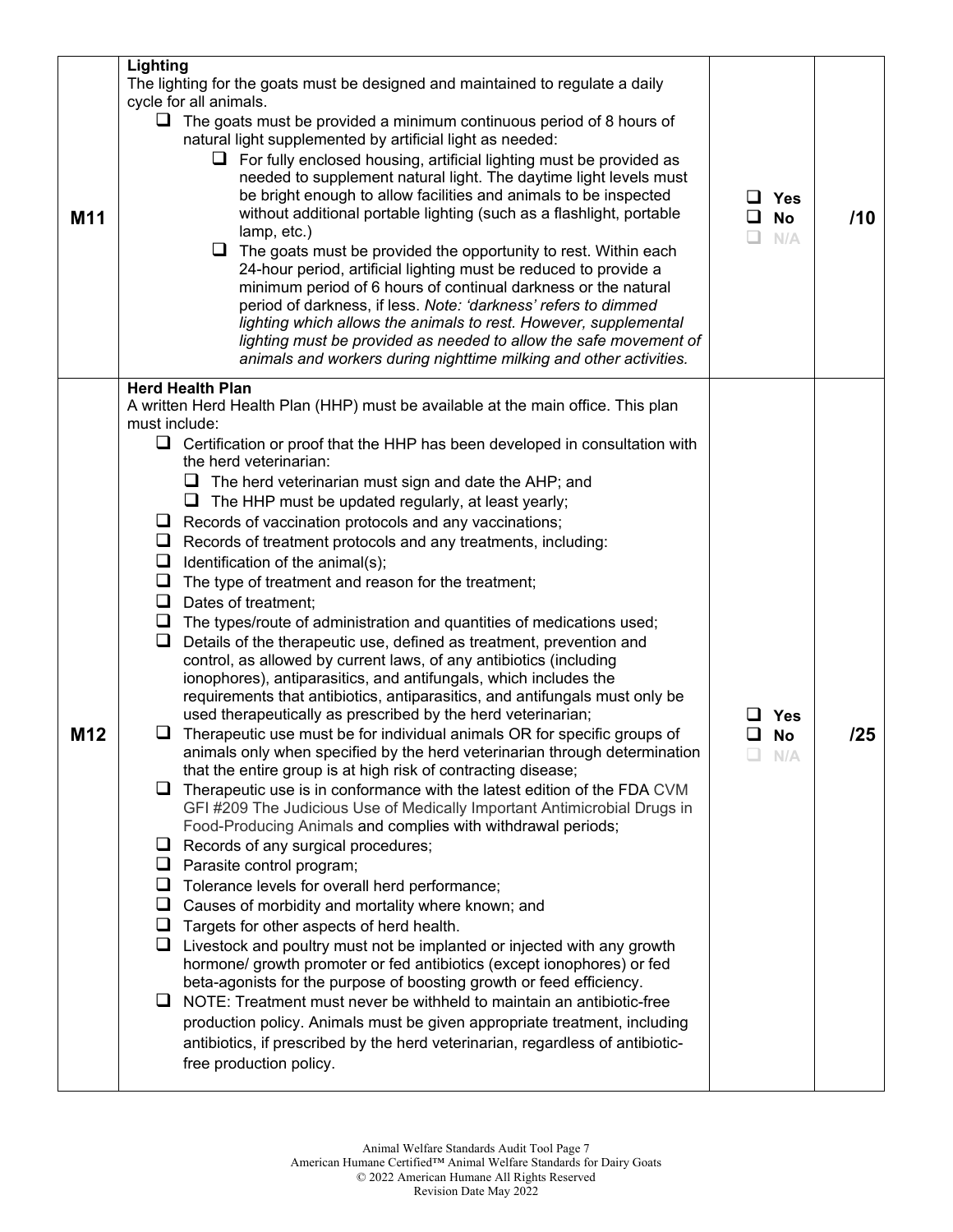| <b>M13</b> | <b>Herd Performance Parameters</b><br>Herd Performance Parameters must be continuously monitored for indicators of<br>disease or production disorders.<br>$\Box$ Monitoring of animal performance parameters must include review of<br>records of observations made during daily inspections, AND especially the<br>review of periodic assessment of specific health conditions (see<br>"Inspections of Livestock").<br>$\Box$ Tolerance limits for herd performance must be established. The herd must<br>be continually monitored for herd performance parameters including:<br>production diseases, infectious diseases, and injury as a result of housing/<br>husbandry/ and handling.<br>This includes, for example: mastitis, metabolic disorders -<br>$\Omega$<br>(hypocalcaemia, hypomagnesaemia, ketosis, bloat, acidosis),<br>anemia, pregnancy toxemia, septicemia, enteritis, problems at<br>kidding, repetitive physical injury, respiratory diseases, body<br>condition, and/or non-ambulatory animals.<br>$\Box$ All sudden deaths, disease outbreaks, and goats humanely killed, must be<br>recorded, investigated when appropriate, and the outcome and any action<br>recorded.<br>$\Box$ If any herd performance parameters fall below the tolerance limits<br>identified in the HHP, or if the numbers of casualty or culled animals<br>exceeds the parameters in the HHP, the veterinarian or properly trained | <b>Yes</b><br><b>No</b><br>$N/\Delta$ | /10 |
|------------|------------------------------------------------------------------------------------------------------------------------------------------------------------------------------------------------------------------------------------------------------------------------------------------------------------------------------------------------------------------------------------------------------------------------------------------------------------------------------------------------------------------------------------------------------------------------------------------------------------------------------------------------------------------------------------------------------------------------------------------------------------------------------------------------------------------------------------------------------------------------------------------------------------------------------------------------------------------------------------------------------------------------------------------------------------------------------------------------------------------------------------------------------------------------------------------------------------------------------------------------------------------------------------------------------------------------------------------------------------------------------------------------------------------------------------|---------------------------------------|-----|
|            | personnel must be informed and a program of action developed to remedy<br>the problem, as defined in the HHP. Rates of inspections are increased if<br>necessary.                                                                                                                                                                                                                                                                                                                                                                                                                                                                                                                                                                                                                                                                                                                                                                                                                                                                                                                                                                                                                                                                                                                                                                                                                                                                  |                                       |     |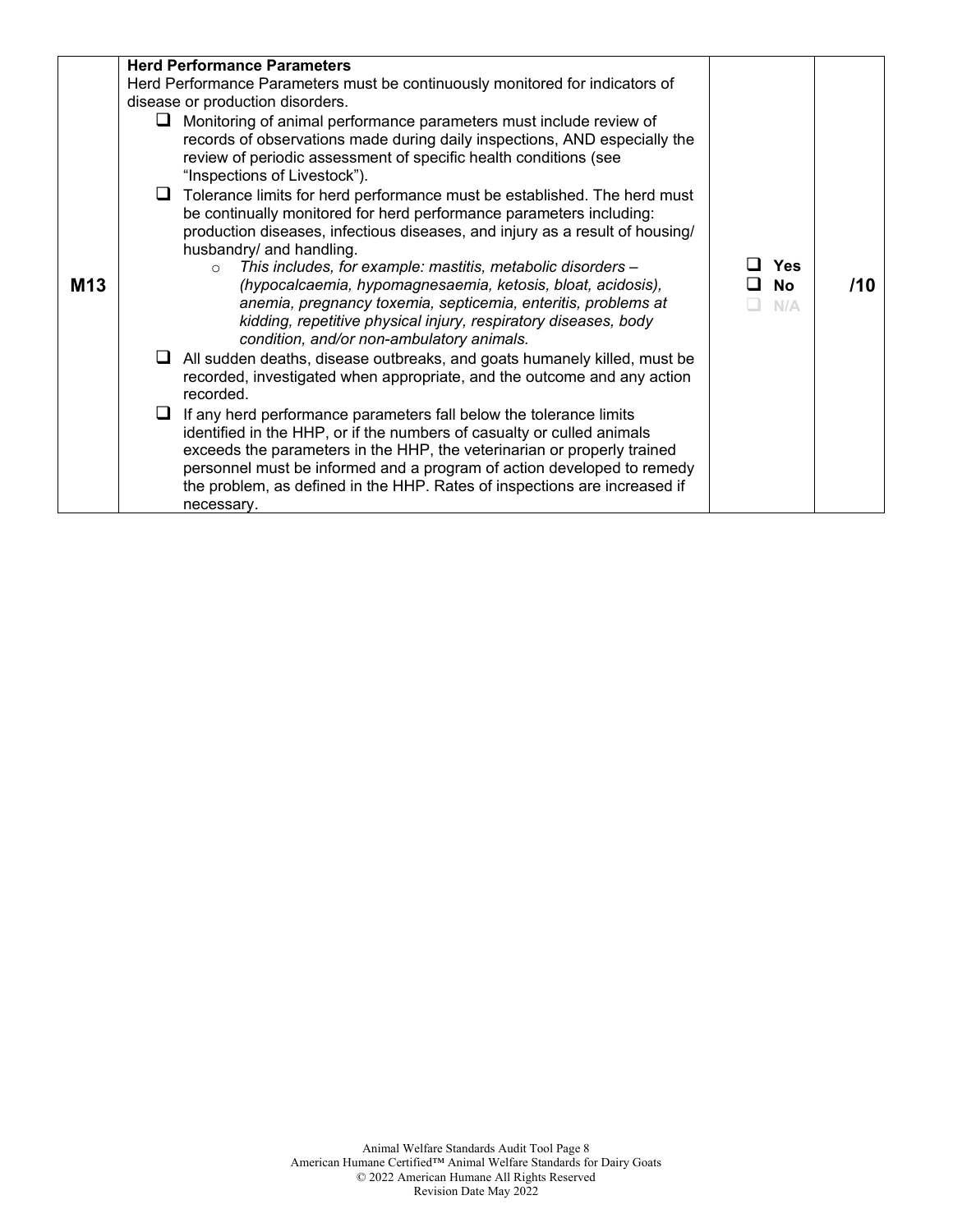| M <sub>14</sub> | Action and Management Plans in the HHP<br>Records of any Action and Management Plans must be retained as part of the<br>HHP, including but not limited to:<br>$\Box$ Control plan to eradicate CAE and prevent its entry to the herd<br>$\Box$ Action plans to remedy any problems which cause animal performance<br>parameters to fall below tolerance limits;<br>$\Box$ Procedures to be followed in the event of an outbreak of abnormal<br>behavior, including appropriate and immediate changes in the system of<br>management. If abnormal behavioral activities develop repeatedly and<br>inhibit normal functioning of the animal in any particular area, a program of<br>modification and enrichment must be developed and agreed upon<br>together with the farm veterinarian, with records kept (This excludes the<br>repeated rubbing of brushes designed for that purpose.)<br>For observation purposes the following possible repetitive<br>$\circ$<br>abnormal behavioral patterns may include repeated rubbing in the<br>absence of disease, tongue rolling/aerophagia, bar biting/chewing,<br>pica (licking/chewing solid objects), eating soil/sand/dirt, navel<br>sucking, ear sucking, and urine drinking. Observations are to be<br>made over an extended period of time.<br>$\Box$ Management plans for the prevention of physical maladies;<br>$\Box$ Management plans including methods for the prevention of acute foot<br>conditions (such as the use of foot-baths, sponge baths, individual spray<br>therapy, etc.):<br>The feet of all goats must be inspected for signs of abnormal<br>$\circ$<br>wear, infection, or excessive growth at least annually, or as<br>required by a competent foot trimmer, and<br>If a problem is identified, a foot care plan must be developed and<br>$\circ$<br>implemented using methods appropriate to the condition and the<br>individual dairy;<br>$\Box$ Procedures for the prevention, detection, and control of common<br>diseases;<br>$\Box$ Action plans for the prevention, detection, and control of external and<br>internal parasites and pests;<br>$\Box$ Action plans for the mitigation/ prevention of recurring injuries seen in a<br>number of goats to suggest that there is a common cause and that is<br>attributable to physical features of the environment or handling procedure;<br>$\Box$ Action plans and procedures for providing comfort and optimizing the<br>recovery of animals following any treatments, illness, or injury.<br>$\Box$ Procedures for quarantine of animals and when required;<br>$\Box$ The program adopted and followed for the prevention and control of<br>organisms that cause food safety concerns; and<br>$\Box$ The program of control of mastitis. | $\Box$ Yes<br>$\Box$ No<br>$\Box$<br>N/A | 110 |
|-----------------|----------------------------------------------------------------------------------------------------------------------------------------------------------------------------------------------------------------------------------------------------------------------------------------------------------------------------------------------------------------------------------------------------------------------------------------------------------------------------------------------------------------------------------------------------------------------------------------------------------------------------------------------------------------------------------------------------------------------------------------------------------------------------------------------------------------------------------------------------------------------------------------------------------------------------------------------------------------------------------------------------------------------------------------------------------------------------------------------------------------------------------------------------------------------------------------------------------------------------------------------------------------------------------------------------------------------------------------------------------------------------------------------------------------------------------------------------------------------------------------------------------------------------------------------------------------------------------------------------------------------------------------------------------------------------------------------------------------------------------------------------------------------------------------------------------------------------------------------------------------------------------------------------------------------------------------------------------------------------------------------------------------------------------------------------------------------------------------------------------------------------------------------------------------------------------------------------------------------------------------------------------------------------------------------------------------------------------------------------------------------------------------------------------------------------------------------------------------------------------------------------------------------------------------------------------------------------------------------------------------------------------------------------------------------------------------------------------------------------------------------------------------------------|------------------------------------------|-----|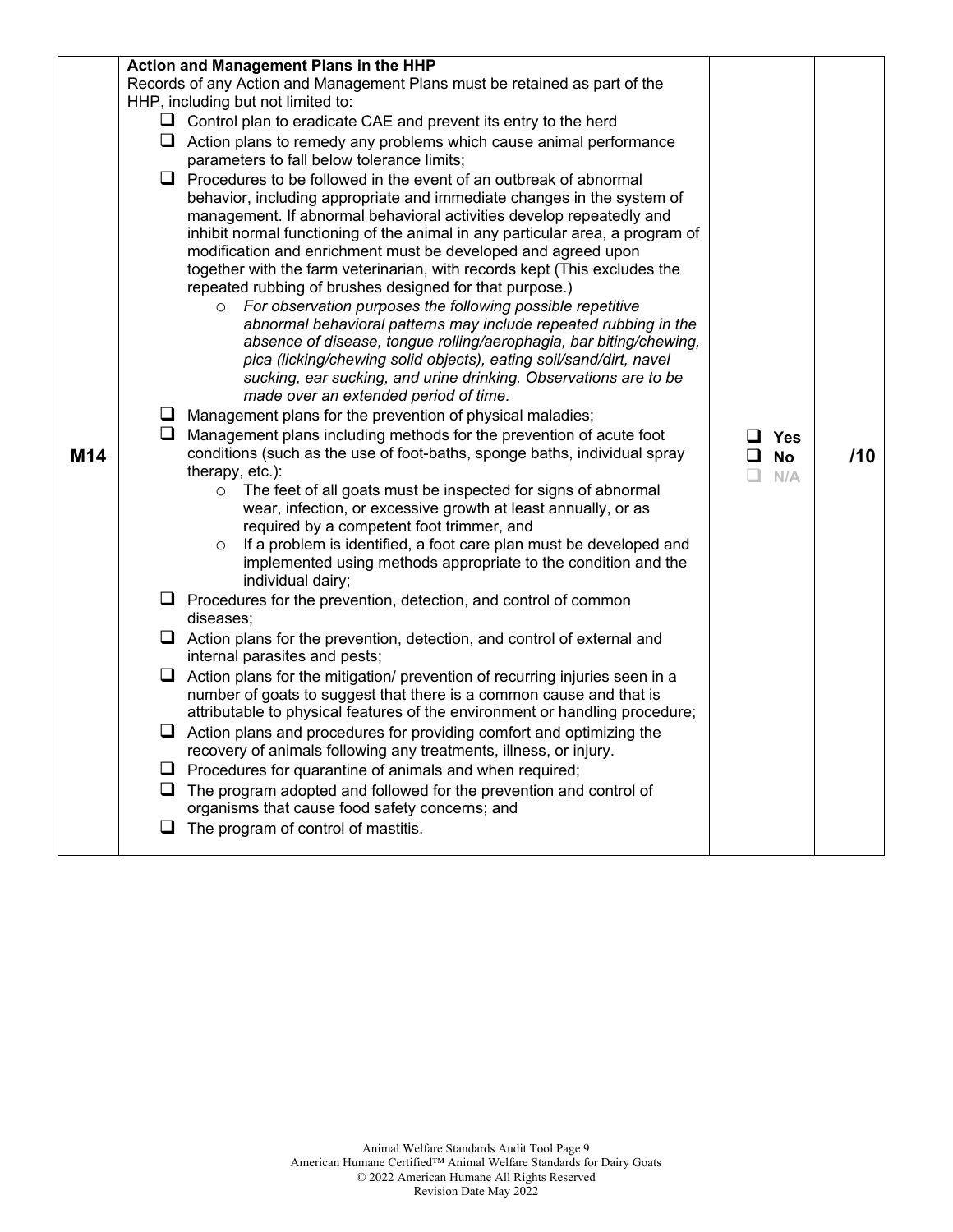| M <sub>15</sub> | <b>Policy for the Control of Mastitis</b><br>All cases of mastitis must be identified and treated promptly with the underlying<br>predisposing factors corrected. Records must be available for a minimum of one<br>year with the following information at a minimum:<br>$\Box$ Incidences of individual does with clinical cases of mastitis must be<br>recorded. These does must be identified (for example, by leg bracelet) and<br>milked separately, and their milk must be segregated and properly<br>disposed of.<br>$\Box$ Records must be kept as part of the Herd Health Plan of any treatments<br>and medications used, including mastitis tubes or other therapeutic<br>antibiotic usage, and the recommended withdrawal times observed. Does<br>under antibiotic treatment must be identified (for example, by leg bracelet)<br>and their milk must be segregated and properly disposed of- it must not be<br>fed to kids.<br>$\Box$ All drugs intended for lactating animals must be clearly labeled and kept<br>separate from drugs intended for nonlactating animals.<br>$\Box$ Herd somatic cell counts (SCCs) must be routinely monitored at the bulk | Yes<br><b>No</b><br>l 1 | /50 |
|-----------------|-------------------------------------------------------------------------------------------------------------------------------------------------------------------------------------------------------------------------------------------------------------------------------------------------------------------------------------------------------------------------------------------------------------------------------------------------------------------------------------------------------------------------------------------------------------------------------------------------------------------------------------------------------------------------------------------------------------------------------------------------------------------------------------------------------------------------------------------------------------------------------------------------------------------------------------------------------------------------------------------------------------------------------------------------------------------------------------------------------------------------------------------------------------------------|-------------------------|-----|
|                 | tank and recorded per the requirements of the USDA or state/local<br>jurisdictions.<br>Herd Average SCC from previous month<br>Max. Two-month Average SCC from previous year<br>$\Box$ (Check if applicable): Where herd SCCs exceed the target rate<br>averaged over any 2-month period, the specific organisms<br>involved must be identified, and an appropriate program of<br>mitigation with a focus on udder health must be developed in<br>consultation with the herd veterinarian. The implementation of this<br>program must be documented per the Herd Health Plan, and<br>records must show that the program has been maintained until<br>herd SCC rates drop to acceptable levels.<br>Measures must be in place to minimize the risk/incidence of mastitis in dry<br>does.                                                                                                                                                                                                                                                                                                                                                                                  | N/A                     |     |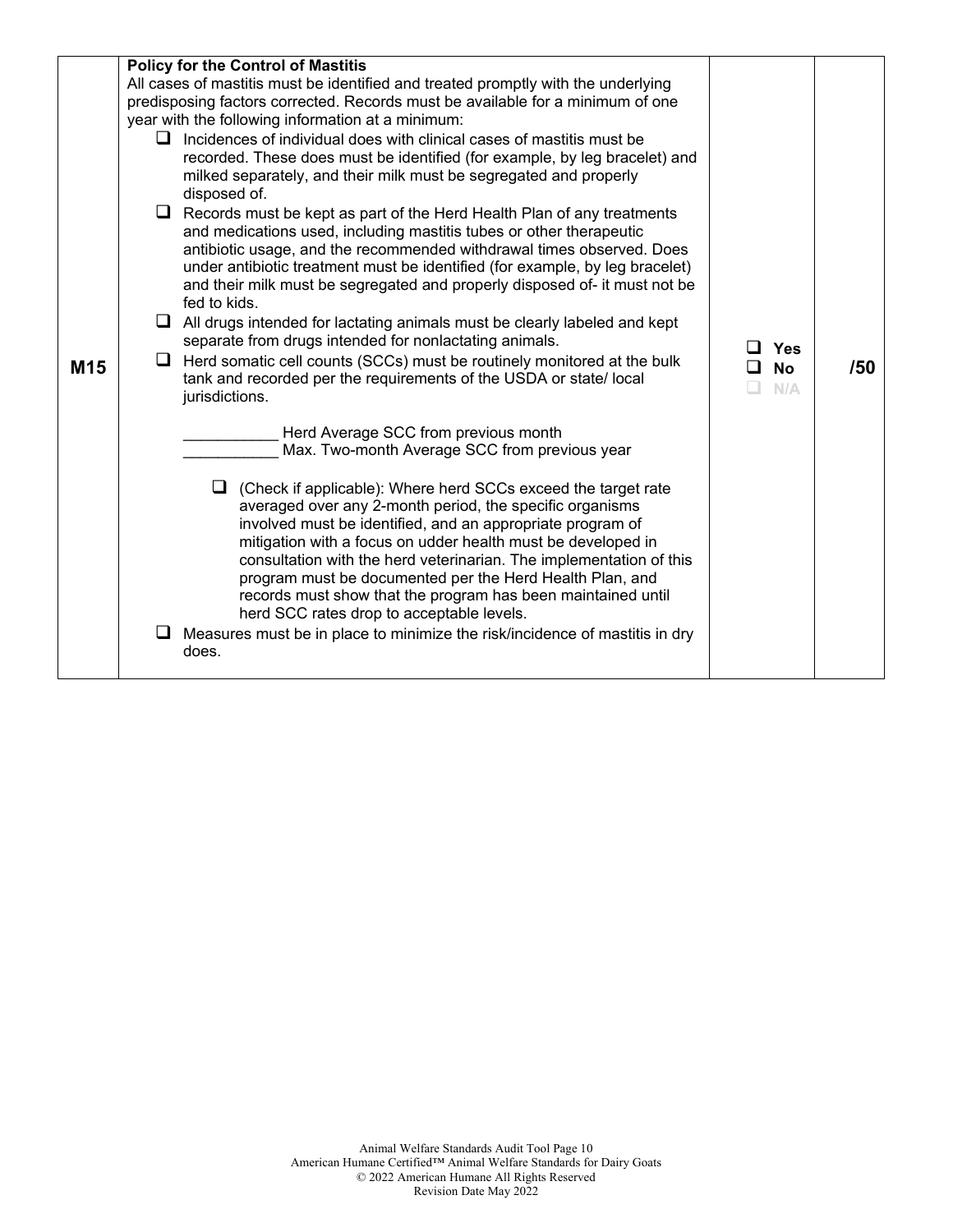### **Biosecurity & Sanitation Plans**

|                 | $\frac{1}{2}$                                                                                                                                                                                                                                                                                                                                                                                                                                                                                                                                                                                                                                                                                                                                                                                                                                                                                                                                                                                                                                                                                                                                                                                                                                                                                                                                                                                                                                                                                                                                                                                                                                                       |                                                    |            |
|-----------------|---------------------------------------------------------------------------------------------------------------------------------------------------------------------------------------------------------------------------------------------------------------------------------------------------------------------------------------------------------------------------------------------------------------------------------------------------------------------------------------------------------------------------------------------------------------------------------------------------------------------------------------------------------------------------------------------------------------------------------------------------------------------------------------------------------------------------------------------------------------------------------------------------------------------------------------------------------------------------------------------------------------------------------------------------------------------------------------------------------------------------------------------------------------------------------------------------------------------------------------------------------------------------------------------------------------------------------------------------------------------------------------------------------------------------------------------------------------------------------------------------------------------------------------------------------------------------------------------------------------------------------------------------------------------|----------------------------------------------------|------------|
| M16             | <b>Biosecurity Plan, Structural/Access</b><br>The structural biosecurity plan must be available and include as a minimum:<br>$\Box$ Maintenance of perimeter fencing (where there is outside access), and<br>other physical methods for exclusion of pests, predators;<br>$\Box$ The posting of signs at the farm and/or building/barn entrances which<br>provide biosecurity instructions and information for farm personnel and<br>approved visitors;<br>$\Box$ The provisions of property gates and secured buildings/barns and the<br>exclusion of unapproved visitors; and<br>$\Box$ The logging of all approved visitors. Non-farm personnel are not permitted<br>on the site unless approved by farm managers.                                                                                                                                                                                                                                                                                                                                                                                                                                                                                                                                                                                                                                                                                                                                                                                                                                                                                                                                               | <b>Yes</b><br>ப<br>ப<br><b>No</b><br>$\Box$<br>N/A | 13         |
| M17             | <b>Biosecurity Plan, Operational</b><br>The operational biosecurity plan must be available and include as a minimum:<br>Q<br>The maintenance of outdoor areas adjacent to surrounding buildings to<br>keep vegetation short and tidy within at least 24" from the buildings/barns<br>(i.e. removing vegetation which provides shelter to pests and predators);<br>❏<br>The maintenance of pest control methods and protocols such as baiting<br>and trapping;<br>❏<br>The removal of feed sources and the protection of bulk feed and water<br>supplies to reduce the attraction of pests, rodents, mold, etc.;<br>Facility/ equipment cleaning protocols and schedules; and<br>⊔<br>$\Box$<br>The provision and maintenance of protective clothing, foot baths, and/or<br>shower facilities for workers, where appropriate.<br>$\Box$<br>The company policy for animals coming from other farms: Managers must<br>be provided appropriate treatment and vaccination records by vendors<br>when new stock is brought onto the site;<br>Q.<br>As applicable, the company's timeframe for which new animals are to be<br>segregated before being mixed with other animals on the farm;<br>Q.<br>As applicable, description of isolation facilities for the purpose of<br>observing/ testing new animals before integration with the rest of the herd;<br>❏<br>As applicable, the policy and procedures for the screening of hired bucks<br>for potential disease prior to its introduction;<br>$\Box$<br>Parasite and pest control methods; and<br>$\Box$<br>As applicable, description of any other policy or procedure for maintaining<br>biosecurity at the dairy. | <b>Yes</b><br>ப<br><b>No</b><br>ப<br>$\Box$<br>N/A | 13         |
| M18             | <b>Cleaning and Sanitation Plan</b><br>The Cleaning and Sanitation Plan must be available as part of the overall health<br>plan, including details for routine/ scheduled cleaning procedures.<br>Note: as examples, this includes routine cleaning and sanitation of waterers and<br>feeders; routine scraping/flushing of the alleyways; removal of manure; routine<br>cleaning and maintenance of the freestall bedding and kidhouses; routine,<br>thorough cleaning and sanitation of equipment and implements such as bucket<br>loaders, scrapers, shovels, etc.; cleaning and sanitation of equipment and<br>implements used for multiple purposes (i.e. buckets are cleaned and sanitized prior<br>to being used for feed, etc.)                                                                                                                                                                                                                                                                                                                                                                                                                                                                                                                                                                                                                                                                                                                                                                                                                                                                                                                             | <b>Yes</b><br>ப<br><b>No</b><br>N/A                | $\sqrt{3}$ |
| M <sub>19</sub> | <b>Waste Disposal Plan</b><br>Each dairy must maintain a Waste Disposal Plan which details protocols for the<br>safe and proper disposal of medical waste, sharps, carcasses, and other waste<br>that poses a potential threat to animal and human health and safety.                                                                                                                                                                                                                                                                                                                                                                                                                                                                                                                                                                                                                                                                                                                                                                                                                                                                                                                                                                                                                                                                                                                                                                                                                                                                                                                                                                                               | ப<br><b>Yes</b><br>❏<br><b>No</b><br>N/A<br>u.     | $\sqrt{3}$ |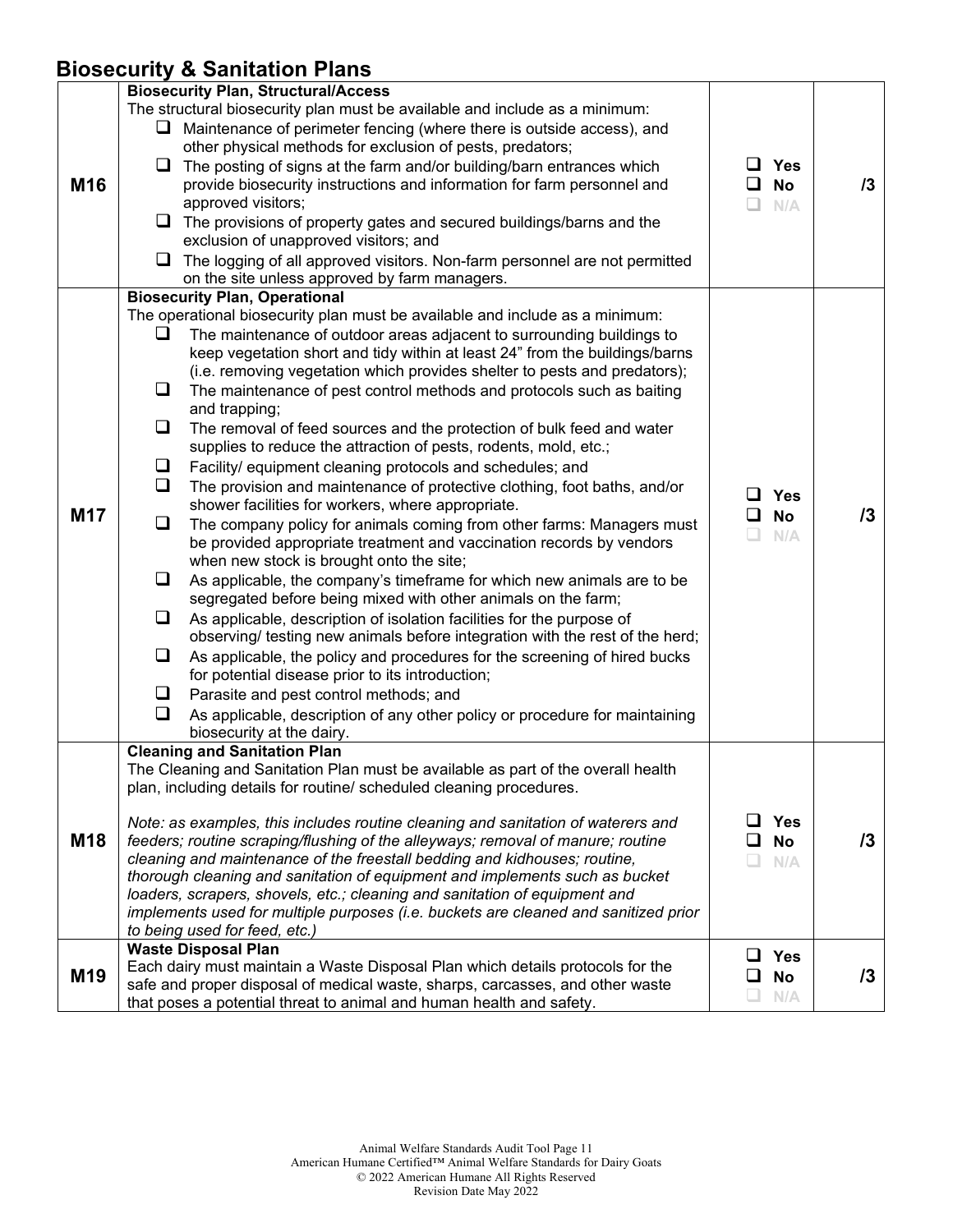### **SOPs for Kids & Weaning**

| <b>M20</b> | <b>Navel Disinfection (Dipping)</b><br>The navels of new-born kids must be dipped in an appropriate disinfectant per the<br>herd veterinarian as soon as possible after birth. The navels should be dipped a<br>second time after 12 to 18 hours, unless directed otherwise by the veterinarian.                                                                                                                                                                                                                                                                                                                                                                                                                                                                                                                           | ப<br>Yes<br><b>No</b><br>ப<br>N/A           | /10 |
|------------|----------------------------------------------------------------------------------------------------------------------------------------------------------------------------------------------------------------------------------------------------------------------------------------------------------------------------------------------------------------------------------------------------------------------------------------------------------------------------------------------------------------------------------------------------------------------------------------------------------------------------------------------------------------------------------------------------------------------------------------------------------------------------------------------------------------------------|---------------------------------------------|-----|
| M21        | <b>Colostrum for Kids</b><br>For all kids:<br>$\Box$<br>It is vital that each new-born kid receives adequate, quality colostrum from its<br>dam, from another fresh doe, or from a frozen or dried colostrum source as<br>soon as possible after birth, and no later than within the first 4 to 6 hours of<br>life.<br>$\Box$ When nursing is not possible, kids should receive 10% of their body weight in<br>colostrum per day which must be administered by bottle or clean, soft<br>stomach tube during the first 4 to 6 hours. Half can be given in the first<br>feeding and the rest over additional feedings. They then should get 10 to<br>15% of their body weight in either colostrum or milk for the first 3 days.<br>$\Box$ Records must show that purchased kids have received colostrum as set out<br>above. | $\Box$ Yes<br>$\Box$ No<br>N/A              | /50 |
| M22        | <b>Thermal Environment</b><br>Proper precautions must be taken to prevent and manage hypothermia in young kids.<br>While healthy young kids can tolerate low air temperatures, newborn animals, kids<br>that have been transported or deprived of food, and sick kids are all particularly<br>susceptible to hypothermia.<br>$\Box$ Hypothermia and additional stress must be avoided in well-ventilated,<br>unheated buildings by the use of thick, dry bedding and by preventing drafts.<br>$\Box$ Sick kids must be provided artificial heat if ambient conditions warrant.                                                                                                                                                                                                                                             | $\square$ Yes<br><b>No</b><br>$\Box$<br>N/A | /10 |
| M23        | Lighting<br>Kids must not be kept in total darkness.<br>To meet their behavioral and physiological needs, appropriate natural or<br>artificial lighting must be provided. Where provided, artificial lighting must<br>function for a period at least equivalent to the period of natural light normally<br>available between 9 a.m. and 5 p.m.<br>$\Box$<br>Suitable lighting (fixed or portable) must be available to allow the kids to be<br>inspected at any time.                                                                                                                                                                                                                                                                                                                                                      | Yes<br>ப<br><b>No</b><br>◻<br>n<br>N/A      | 13  |
| M24        | <b>Pre-Weaning</b><br>$\Box$ All kids must receive milk or milk replacer twice daily through the first 5<br>weeks of life, unless otherwise recommended by the attending veterinarian.<br>$\Box$ If a teat system of kid feeding is used, teats must be arranged so that the<br>kid's neck is positioned horizontally or with a slight upward tilt.<br>After 14 days, kids must have daily access to feed or forage material<br>u.<br>containing sufficient digestible fiber to stimulate the development of its<br>rumen.                                                                                                                                                                                                                                                                                                 | <b>Yes</b><br><b>No</b><br>N/A              | /3  |
| M25        | Weaning<br>⊔<br>Kids must not be weaned before 5 weeks of age; and<br>$\Box$<br>Kids must not be weaned until they are eating adequate quantities of kid<br>starter consistently.<br>The removal of kids from pens into social groups must not coincide with<br>weaning. Both of these procedures are stressful to the animals and hence<br>they must be carried out separately.                                                                                                                                                                                                                                                                                                                                                                                                                                           | <b>Yes</b><br><b>No</b><br>ப<br>N/A         | /25 |
| M26        | <b>Group Housing</b><br>All kids must be group-housed by 8 weeks of age unless recommended otherwise by<br>the herd veterinarian.                                                                                                                                                                                                                                                                                                                                                                                                                                                                                                                                                                                                                                                                                          | <b>Yes</b><br>ப<br>$\Box$<br>No<br>N/A      | 13  |
| <b>M27</b> | The mixing of kids from different sources should be avoided. At arrival, unweaned<br>kids must be rested in comfortable conditions that includes access to feed, water,<br>and clean, dry areas for bedding.                                                                                                                                                                                                                                                                                                                                                                                                                                                                                                                                                                                                               | ⊔<br><b>Yes</b><br><b>No</b><br>N/A         | 13  |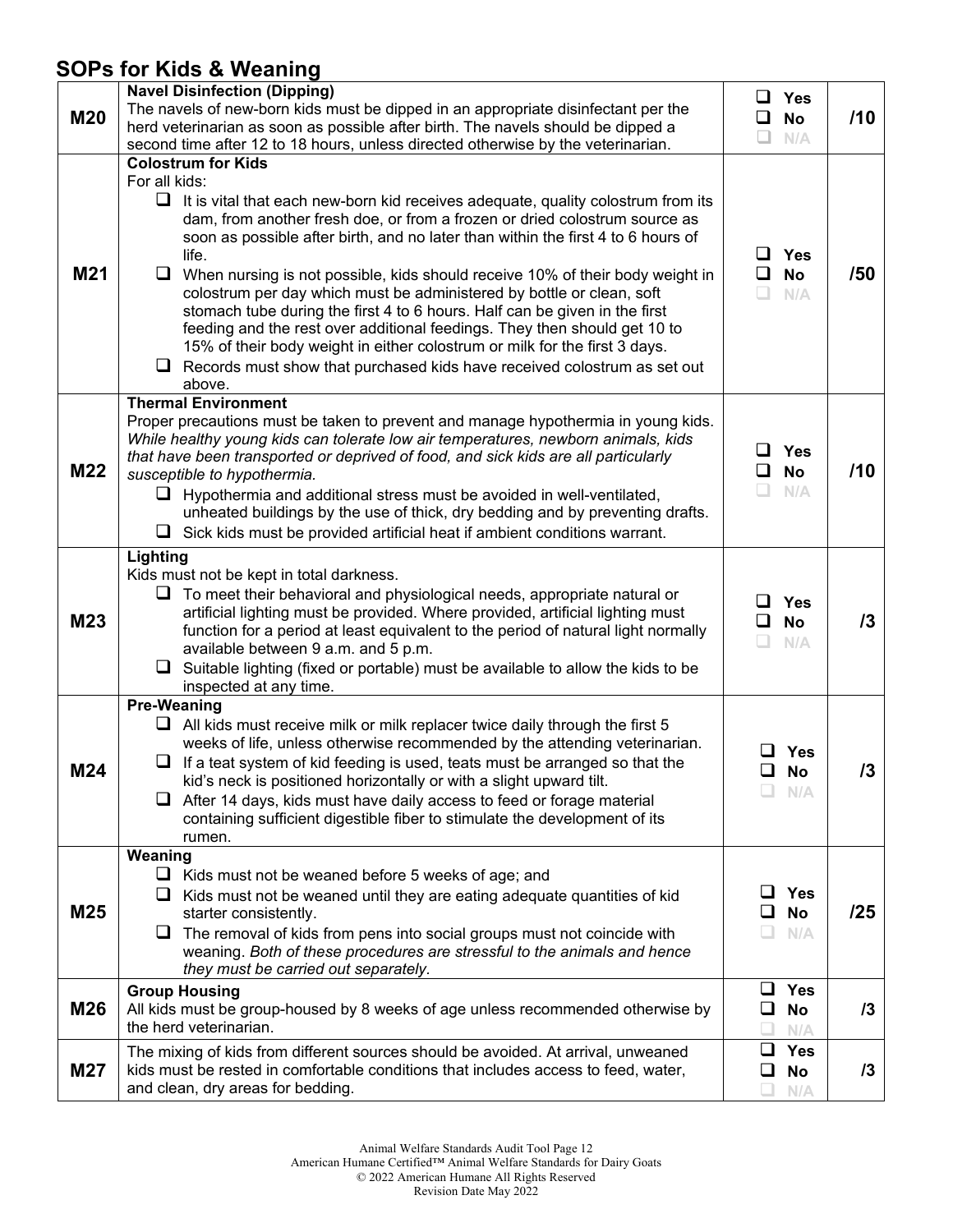| <b>M28</b> | <b>Transport of Kids</b><br>Newborn kids must not be moved off the farm unless/ until:<br>$\Box$ They have received adequate colostrum as noted above;<br>$\Box$ They are eating well, i.e. suckling and drinking unaided;<br>$\Box$ They can walk easily and without assistance; | □ Yes<br>⊔ No<br>$\Box$ N/A |  |
|------------|-----------------------------------------------------------------------------------------------------------------------------------------------------------------------------------------------------------------------------------------------------------------------------------|-----------------------------|--|
|            | $\Box$ Their coats are dry; and                                                                                                                                                                                                                                                   |                             |  |
|            | The transport carrier is clean, dry, and comfortable.                                                                                                                                                                                                                             |                             |  |

# **SOPs for Handling**

| M29        | Stockpersons/ handlers must take care to avoid causing unnecessary pain or<br>distress towards the goats. Goats must be handled calmly at all times, and at no<br>time are they to be yelled at or screamed at. Goats must be handled with the least<br>amount of force needed. Efforts must be made to accustom/ familiarize the goats to<br>contact with stockpersons/ handlers.                                                                                                                                                                                                                                                                                                                                                                                                                                                                                                    | ப<br>$\Box$ No<br>$\Box$ | <b>Yes</b><br>N/A              | /3         |
|------------|---------------------------------------------------------------------------------------------------------------------------------------------------------------------------------------------------------------------------------------------------------------------------------------------------------------------------------------------------------------------------------------------------------------------------------------------------------------------------------------------------------------------------------------------------------------------------------------------------------------------------------------------------------------------------------------------------------------------------------------------------------------------------------------------------------------------------------------------------------------------------------------|--------------------------|--------------------------------|------------|
| <b>M30</b> | <b>Use of Handling Aids</b><br>$\Box$ Sticks and flags must be used only as benign handling aids (i.e., as<br>extensions of the arm).<br>$\Box$ Sticks must not be used for excessive hitting, beating, or poking the<br>goats.<br>⊔<br>Electric prods must not be used except where animal and/or human<br>safety is in jeopardy and it is the means of last resort.<br>Electric prods must not be carried by stock-keepers as a matter of<br>⊔<br>course.<br>Handlers must never use the tails of kids or goats by pulling or twisting to<br>u.<br>direct the animal's movement.<br>$\triangleright$ Note: See "P/F1" below also.                                                                                                                                                                                                                                                   | ⊔.<br>❏                  | $\Box$ Yes<br><b>No</b><br>N/A | /25        |
| M31        | $\Box$ Goats must not be driven unless the exit or the way forward for the lead<br>doe is clear.<br>$\Box$ Goats should be moved at a walk and must not be rushed or run along<br>alleyways, passageways, or through gateways.                                                                                                                                                                                                                                                                                                                                                                                                                                                                                                                                                                                                                                                        | ப<br>ப<br>□              | <b>Yes</b><br><b>No</b><br>N/A | $\sqrt{3}$ |
| M32        | <b>Goat Handling Unit</b><br>A goat-handling unit must be available, comprised of a collecting system and a<br>method of restraint, appropriate to the type, temperament, and numbers of stock to<br>be managed.                                                                                                                                                                                                                                                                                                                                                                                                                                                                                                                                                                                                                                                                      | ◻<br>Q.                  | $\Box$ Yes<br><b>No</b><br>N/A | 13         |
| M33        | <b>Use of Restraints</b><br>Goats must not be closely restrained (i.e. tethered or stanchioned) except in the<br>following circumstances, and then for not more than 4 hours. Goats must not be<br>deprived of water for more than 2 hours and sooner if the goats are outside and/or<br>if conditions are hot. Close restraint is permitted only for the following<br>circumstances:<br>For the duration of any examination, routine test, blood sampling, or<br>$\circ$<br>veterinary treatment.<br>While they are being fed.<br>$\circ$<br>For the purpose of marking, washing, or weighing.<br>$\circ$<br>While facilities are being cleaned.<br>$\circ$<br>During artificial insemination.<br>$\circ$<br>Awaiting entry into the milking parlor.<br>$\circ$<br>During milking.<br>$\circ$<br>During hoof-trimming.<br>$\circ$<br>Awaiting loading for transportation.<br>$\circ$ | ш                        | <b>Yes</b><br><b>No</b><br>N/A | /3         |
| M34        | <b>Use of Dogs or Other Animals</b><br>Dogs or other animals, including working dogs must be properly trained, must not<br>cause injury or distress to goats, and must be kept under control at all times.                                                                                                                                                                                                                                                                                                                                                                                                                                                                                                                                                                                                                                                                            | $\Box$<br>❏<br>$\Box$    | <b>Yes</b><br><b>No</b><br>N/A | /3         |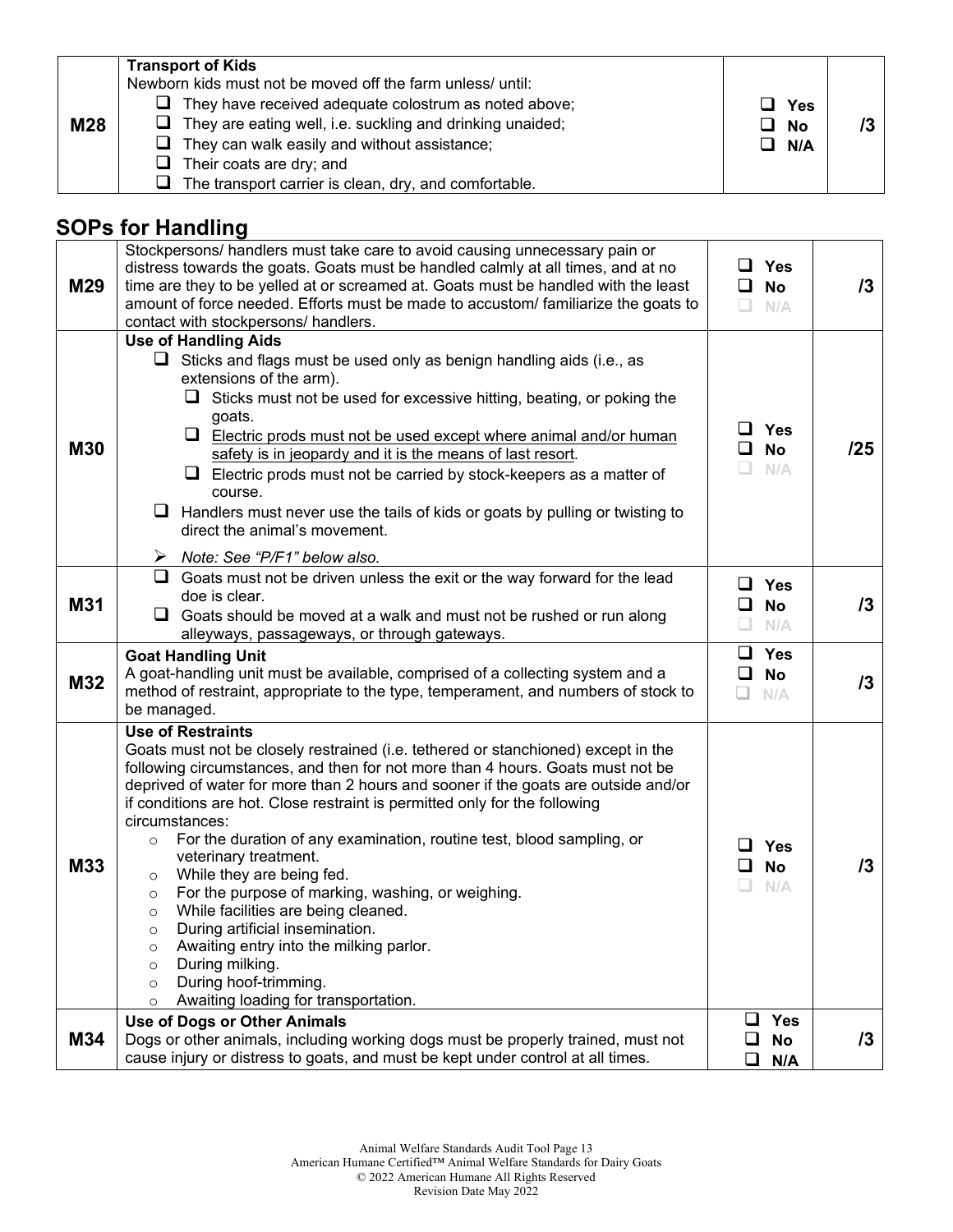### **SOPs for Care & Handling of Sick or Injured Animals**

| M35        | $\Box$ All efforts must be made to help ensure the rapid diagnosis and immediate<br>treatment for any sick or injured animal.<br>$\Box$ If an animal does not respond to treatment, it must be humanely                                                                                                                                        | ப<br>$\Box$ | Yes<br><b>No</b>        | 13  |
|------------|------------------------------------------------------------------------------------------------------------------------------------------------------------------------------------------------------------------------------------------------------------------------------------------------------------------------------------------------|-------------|-------------------------|-----|
|            | euthanized.                                                                                                                                                                                                                                                                                                                                    |             |                         |     |
|            | $\Box$ No live animal may leave the farm unless it can walk unassisted, except as                                                                                                                                                                                                                                                              | $\Box$      | N/A                     |     |
|            | noted below.                                                                                                                                                                                                                                                                                                                                   |             |                         |     |
|            | Non-Ambulatory ("Downer") Animals                                                                                                                                                                                                                                                                                                              |             |                         |     |
|            | $\Box$ Care must be taken to avoid causing unnecessary pain or distress to a sick<br>or injured animal that is unable to move. Moving by means that can cause<br>further physical or psychological damage is prohibited. Refer to the North<br>American Meat Institute guidelines for acceptable methods of moving non-<br>ambulatory animals. |             |                         |     |
| M36        | Non-ambulatory animals (and ambulatory animals) must not be moved<br>by hoisting by chain, dragging, or lifting without complete body support-<br>doing so is considered a willful act of abuse or neglect. See P/F1 also.                                                                                                                     | $\Box$      | $\Box$ Yes<br><b>No</b> | /50 |
|            | $\Box$ Where the farm veterinarian determines that a downer animal may be<br>successfully moved with limited levels of pain and distress, and where the<br>veterinarian determines that the downer is a good candidate for treatment,<br>it may be humanely transported from the farm to a medical facility using<br>approved methods.         | π.          | N/A                     |     |
|            | $\Box$ If the farm veterinarian determines that an animal cannot be successfully<br>transported or treated, it must be euthanized humanely and immediately.                                                                                                                                                                                    |             |                         |     |
|            | $\Box$ The transportation, treatment or euthanasia of the doe must be<br>documented in the health care records maintained in the farm manual.                                                                                                                                                                                                  |             |                         |     |
|            | Facilities for the Segregation and Care of Sick and Injured Animals                                                                                                                                                                                                                                                                            |             |                         |     |
|            | Provisions must be made for the segregation and care of sick and injured animals.                                                                                                                                                                                                                                                              |             |                         |     |
|            | $\Box$ Any goat or kid suffering from illness or injury must be segregated and                                                                                                                                                                                                                                                                 |             |                         |     |
|            | treated without delay, and veterinary advice must be sought when needed.<br>$\Box$ If the goat or kid does not respond to treatment or is in severe pain or                                                                                                                                                                                    |             |                         |     |
|            | suffering, and the veterinarian determines that the animal is unlikely to<br>recover, that animal must be euthanized humanely and immediately.                                                                                                                                                                                                 |             |                         |     |
| <b>M37</b> | $\Box$ Hospital/ isolation pens must be clean, be provided with dry bedding, and<br>be of a size which is appropriate for the age, size, and breed of the animal.                                                                                                                                                                              | 0           | ⊔ Yes<br><b>No</b>      | 125 |
|            | $\Box$ Animals in hospital pens must be able to stand up, turn around, lie down,                                                                                                                                                                                                                                                               | ◻           | N/A                     |     |
|            | rest, and groom themselves without hindrance.                                                                                                                                                                                                                                                                                                  |             |                         |     |
|            | $\Box$ Water and feed must be readily accessible even to non-ambulatory                                                                                                                                                                                                                                                                        |             |                         |     |
|            | animals.                                                                                                                                                                                                                                                                                                                                       |             |                         |     |
|            | $\Box$ Urine and dung from hospital pens for sick and injured animals must be                                                                                                                                                                                                                                                                  |             |                         |     |
|            | disposed without the risk of spreading infection to other stock.                                                                                                                                                                                                                                                                               |             |                         |     |
|            | $\Box$ Pens must be constructed to facilitate effective cleaning and disinfection of<br>surfaces and the possible removal of a carcass from the area.                                                                                                                                                                                          |             |                         |     |
|            |                                                                                                                                                                                                                                                                                                                                                |             |                         |     |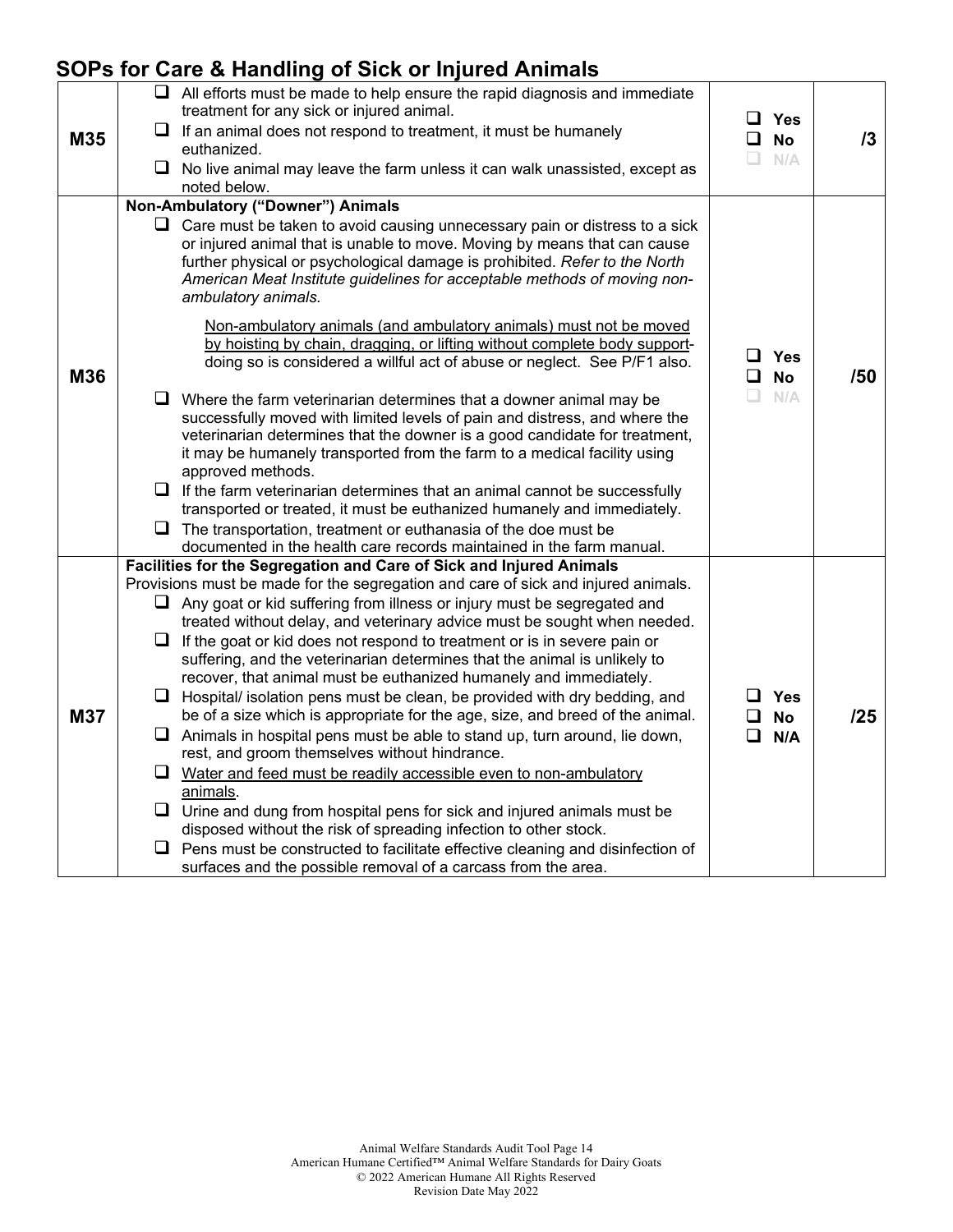### **SOPs for Identification**

| <b>M38</b> | Where neckbands, tail-bands, ear tags, leg-bands, or RFIDs are used for<br>identification purposes, they must be fitted with care and adjusted as required to<br>avoid unnecessary pain or distress (for example by being too tight, etc.)                                                                                                                                                                                                                                                                                                                                                                                                                       | Yes<br>No.<br>N/A | /3  |
|------------|------------------------------------------------------------------------------------------------------------------------------------------------------------------------------------------------------------------------------------------------------------------------------------------------------------------------------------------------------------------------------------------------------------------------------------------------------------------------------------------------------------------------------------------------------------------------------------------------------------------------------------------------------------------|-------------------|-----|
| M39        | Marking of goats must be performed by trained personnel quickly, expertly, and<br>with the proper equipment in a manner that avoids unnecessary pain and distress.<br>The following methods of identification are NOT permitted for use in identification<br>of goats:<br>Brands.<br>$\Omega$<br>Jaw-brands or ear-notching.<br>$\circ$<br>Ear-splitting, wattling, or any other surgical alterations for<br>$\circ$<br>identification.<br>Livestock markers for the temporary marking of livestock (i.e., crayons, chalk, and<br>paints) must be especially developed for that purpose and must be non-toxic.<br>Method(s) of identification used at the dairy. | Yes<br>No.<br>N/A | /25 |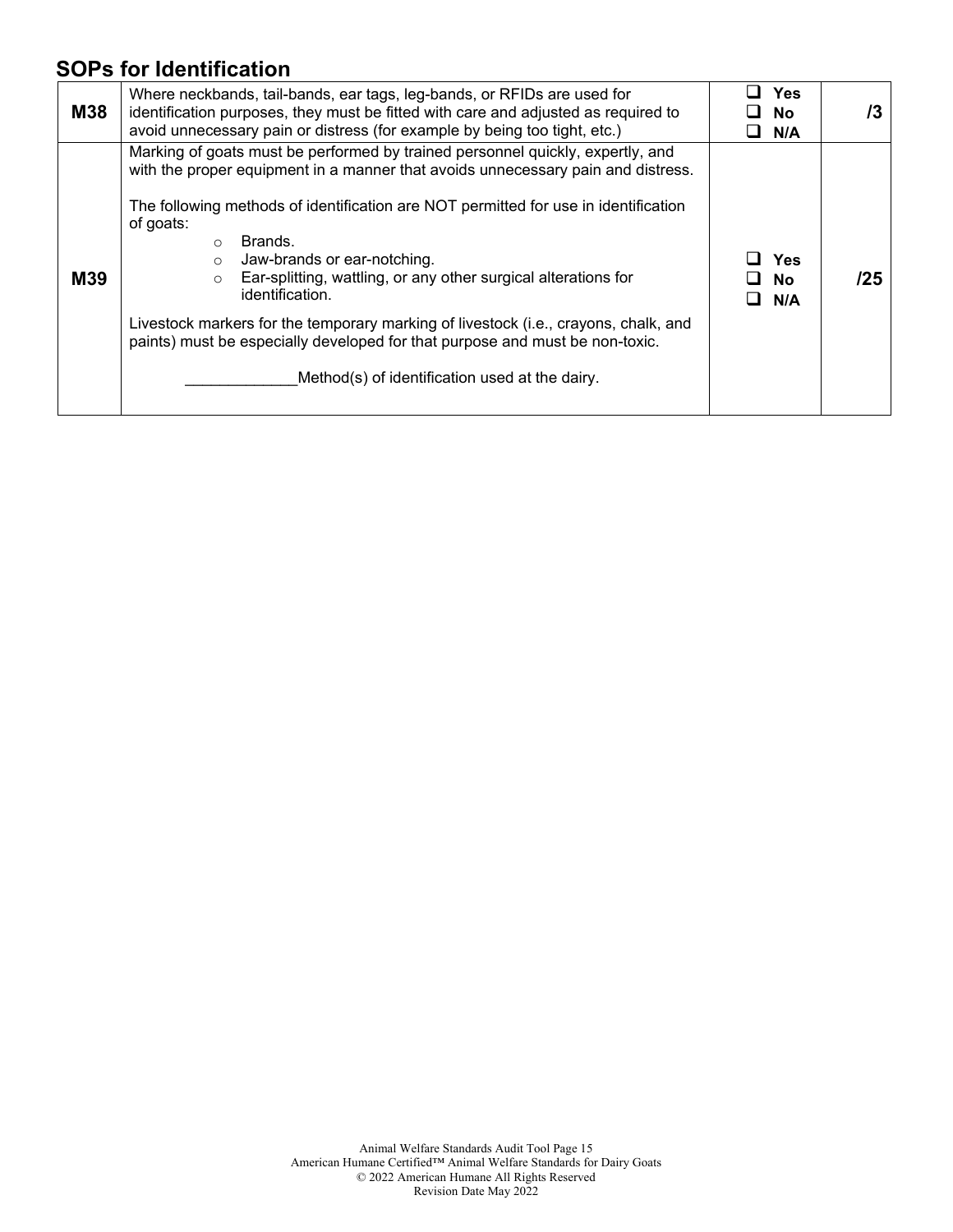#### **Records of Stockperson Training**

*The continuing education of personnel who have day-to-day contact with the goats is one of the most important ways to help ensure behaviors that support and promote animal welfare. It is important to have documentation confirming personnel training in aspects of herdwelfare appropriate to the level of operation (videos, manuals, SOPs).*

|     | <b>Training Documentation</b><br>Note: applies to all training in this section "Records of Stockperson Training"                                                                                                                                                                                                                                                                                                                                                                                                                                  |                                     |     |
|-----|---------------------------------------------------------------------------------------------------------------------------------------------------------------------------------------------------------------------------------------------------------------------------------------------------------------------------------------------------------------------------------------------------------------------------------------------------------------------------------------------------------------------------------------------------|-------------------------------------|-----|
| M40 | Documentation must be available confirming stockperson training at orientation, as<br>well as yearly updates (and opportunities for professional development) and<br>specialized training, appropriate to the level of operation. For all training of<br>personnel:<br>$\Box$ Training must be presented in the workers' native language.<br>⊔<br>Training may include videos, manuals, and/or SOPs, and must include<br>'hands-on' experience and evaluations.<br>❏<br>Training must clearly define what is expected of each stockperson so that | ப<br><b>Yes</b><br><b>No</b><br>N/A | /10 |
|     | each is fully aware of their duties and responsibilities.<br>⊔<br>Training records must be signed by both the trainer and the trainee, and                                                                                                                                                                                                                                                                                                                                                                                                        |                                     |     |
|     | include the training topic and date of orientation, yearly update/ refresher<br>course, or specialized training.                                                                                                                                                                                                                                                                                                                                                                                                                                  |                                     |     |
|     | <b>Training for All Stockpersons</b><br>Prior to being given responsibility for the welfare of livestock, all stockpersons must<br>be properly trained. As a minimum, the training program for all stockpersons in<br>direct contact with the animals must include review of the American Humane                                                                                                                                                                                                                                                  |                                     |     |
|     | Certified™ Animal Welfare Standards as well as how to:<br>$\Box$ Knowing the normal behavior of goats and the herd and to recognize the                                                                                                                                                                                                                                                                                                                                                                                                           |                                     |     |
|     | signs that indicate good health and welfare so that in the eventuality of an<br>impending problem arising they are able to recognize it at the earliest<br>stages;                                                                                                                                                                                                                                                                                                                                                                                |                                     |     |
|     | $\Box$ Training and validation in the safe, correct and approved methods of<br>handling goats in a manner which minimizes unnecessary stress, including:                                                                                                                                                                                                                                                                                                                                                                                          |                                     |     |
|     | $\Box$ Understanding the behavioral characteristics of goats and the likely stress<br>factors that goats may be subjected to, how goats react towards other<br>goats, towards man, and to strange noises, sights, sounds, and smells;                                                                                                                                                                                                                                                                                                             |                                     |     |
|     | $\Box$<br>Using visual fields (i.e. using the field of vision and blind spots, which<br>handlers should avoid entering) and flight zones (an imaginary area that if<br>handlers enter will make the animal want to move away. Handlers control an<br>animal's movement by understanding the flight zone);                                                                                                                                                                                                                                         | $\Box$ Yes                          |     |
| M41 | $\Box$ How goats lighting (as goats prefer to move from the dark into the light); and                                                                                                                                                                                                                                                                                                                                                                                                                                                             | ப<br><b>No</b><br>N/A               | /10 |
|     | $\Box$ When and how to use such things as sticks and other implements;<br>Having a basic knowledge of what constitutes proper nutrition in goats;<br>⊔                                                                                                                                                                                                                                                                                                                                                                                            |                                     |     |
|     | Knowing normal body conditions in goats and the necessary steps to be<br>u<br>taken if problems arise; and                                                                                                                                                                                                                                                                                                                                                                                                                                        |                                     |     |
|     | Recognizing the signs of abnormal behavior and fear;                                                                                                                                                                                                                                                                                                                                                                                                                                                                                              |                                     |     |
|     | Recognizing deviations from normal goat activity; Understand the physical<br>and environmental requirements for goats;                                                                                                                                                                                                                                                                                                                                                                                                                            |                                     |     |
|     | $\Box$<br>Recognizing readily apparent behavioral actions of the goats which indicate<br>an inability of the animals to thermoregulate and the actions that must be                                                                                                                                                                                                                                                                                                                                                                               |                                     |     |
|     | taken to provide relief to the goats, especially when immediate actions are<br>required;                                                                                                                                                                                                                                                                                                                                                                                                                                                          |                                     |     |
|     | Recognize the signs of common diseases, illnesses, and injuries and<br>$\Box$<br>knowing when either direct action must be taken and/or when the                                                                                                                                                                                                                                                                                                                                                                                                  |                                     |     |
|     | responsible personnel must be notified; and                                                                                                                                                                                                                                                                                                                                                                                                                                                                                                       |                                     |     |
|     | $\Box$ Knowing the procedures to be followed in the event of an emergency, i.e.<br>the Emergency Response Plan.                                                                                                                                                                                                                                                                                                                                                                                                                                   |                                     |     |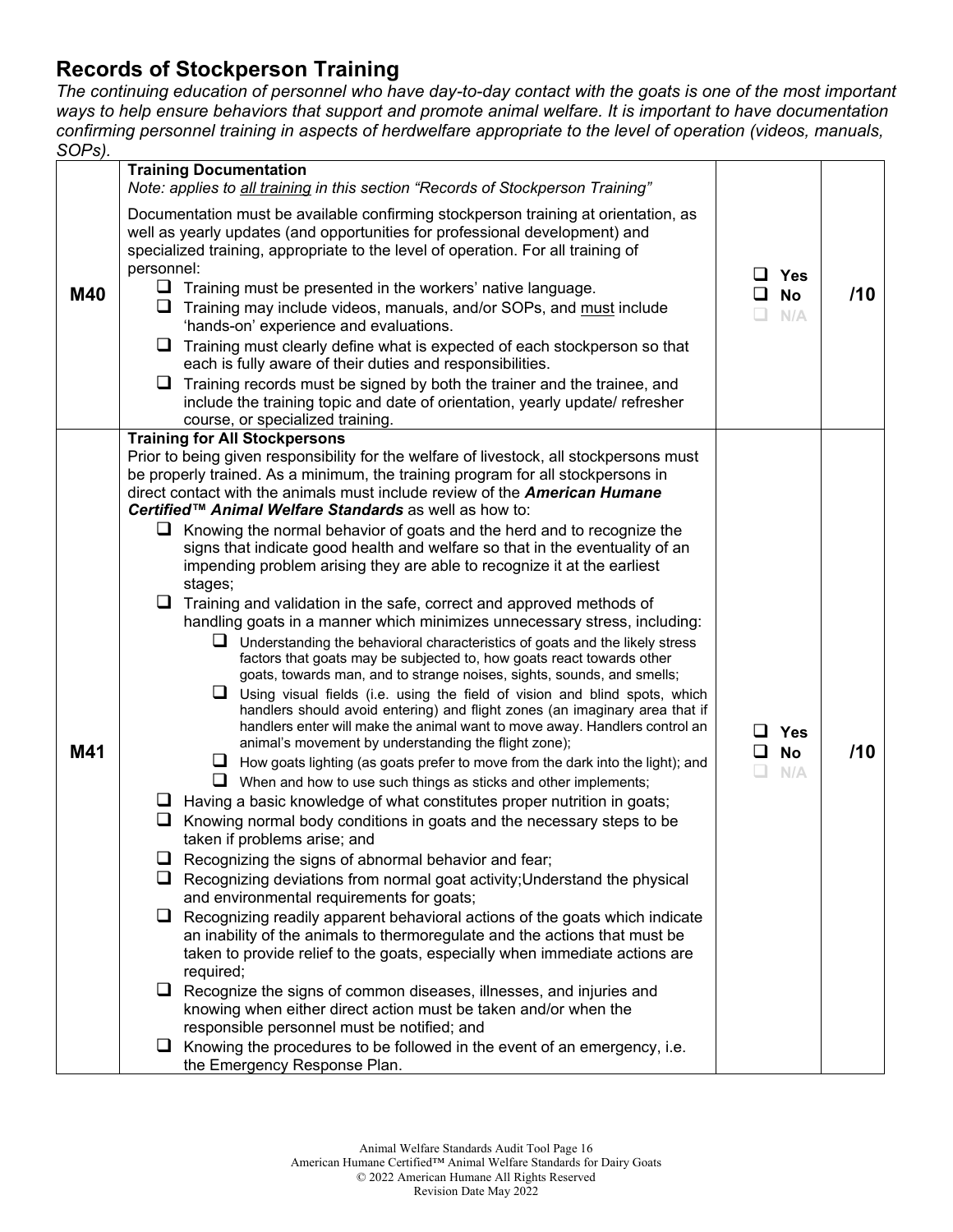| M42 | <b>Specialized Training of Stockpersons</b><br>Documentation must be available for the training of stockpersons to perform<br>specialized duties, with emphasis on animal welfare and minimizing pain and<br>distress to the animals. Prior to performing any procedures that have the potential to<br>cause suffering, the stockperson must be able to demonstrate to the trainer that<br>they are proficient in performing those procedures. Specialized training includes but<br>is not limited to:<br>$\Box$ Specific training in the correct procedures for performing inspections of the;<br>recognizing unusual conditions or behaviors; recognizing signs for the early<br>detection of injuries and lameness, sickness, and disease and the<br>appropriate and timely remedial actions to be taken, either by the direct<br>action of the stockperson or through the notification of the responsible<br>personnel;<br>$\Box$ Sick animals must be treated immediately, and any goats suffering from<br>injuries must be segregated and treated or must be euthanized<br>immediately. Specific training in performing body condition scoring and<br>locomotion scoring;<br>$\Box$ Specific training for personnel responsible for any equipment which impacts<br>animal welfare, such as milking machines, crowd gates, restraining<br>equipment, downer handling equipment, etc., including:<br>$\Box$ recognizing normal operation of the equipment;<br>$\Box$ operating the equipment competently (e.g., heaters, lighting,<br>ventilation, flaps/fans);<br>$\Box$ carrying out routine maintenance to help ensure that the equipment<br>is kept in good working order;<br>$\Box$ recognizing common signs of malfunction; and<br>$\Box$ carrying out any actions in the event of failures.<br>$\Box$ Understanding the physical and environmental requirements for goats<br>throughout each season and especially during breeding, kidding, and<br>weaning;<br>$\Box$ Training in procedures for kidding and the care of the newborn kid;<br>$\Box$ Training in the processes during breeding, particularly the selection of<br>suitable bucks, semen, and embryos for use in does;<br>$\Box$ Training in the functional anatomy of the normal hoof, and its care and<br>treatment; and<br>Q.<br>Training in the functional anatomy of the normal teat and udder, to | $\Box$ Yes<br>$\Box$ No<br>$\Box$<br>N/A | /10 |
|-----|----------------------------------------------------------------------------------------------------------------------------------------------------------------------------------------------------------------------------------------------------------------------------------------------------------------------------------------------------------------------------------------------------------------------------------------------------------------------------------------------------------------------------------------------------------------------------------------------------------------------------------------------------------------------------------------------------------------------------------------------------------------------------------------------------------------------------------------------------------------------------------------------------------------------------------------------------------------------------------------------------------------------------------------------------------------------------------------------------------------------------------------------------------------------------------------------------------------------------------------------------------------------------------------------------------------------------------------------------------------------------------------------------------------------------------------------------------------------------------------------------------------------------------------------------------------------------------------------------------------------------------------------------------------------------------------------------------------------------------------------------------------------------------------------------------------------------------------------------------------------------------------------------------------------------------------------------------------------------------------------------------------------------------------------------------------------------------------------------------------------------------------------------------------------------------------------------------------------------------------------------------------------------------------------------------------------------------------------------------------------------------|------------------------------------------|-----|
|     | recognize signs of mastitis, and for the requirements to maintain good<br>parlor hygiene and a well-maintained milking machine.                                                                                                                                                                                                                                                                                                                                                                                                                                                                                                                                                                                                                                                                                                                                                                                                                                                                                                                                                                                                                                                                                                                                                                                                                                                                                                                                                                                                                                                                                                                                                                                                                                                                                                                                                                                                                                                                                                                                                                                                                                                                                                                                                                                                                                                  |                                          |     |
| M43 | <b>Further Training</b><br>Prior to performing procedures that have the potential to cause suffering (e.g.<br>injections, oral-dosing, foot-trimming, castration, identification, etc.), the stockperson<br>must be able to demonstrate to the trainer that they are proficient in performing<br>those procedures, with emphasis on animal welfare, minimizing pain and distress to<br>the animals, and optimizing recovery. Further training includes but is not limited to:<br>$\Box$ Specific training in recognizing cull and downer animals, determining<br>whether an animal needs to be euthanized and who is responsible for<br>making the decision, and determining whether transport of downers is<br>appropriate;<br>$\Box$ Specific training and confirmation of the approved stockpersons' proficiency<br>in approved techniques for euthanasia (See "Euthanasia Policy");<br>$\Box$ Specific training and confirmation of the approved stockpersons' proficiency<br>in approved husbandry procedures and protocols (See "SOPs for<br>Husbandry and Other Procedures"); and<br>$\Box$ Training in the proper methods of marking/ identifying goats in a manner<br>that avoids unnecessary pain and distress (See "Identification").                                                                                                                                                                                                                                                                                                                                                                                                                                                                                                                                                                                                                                                                                                                                                                                                                                                                                                                                                                                                                                                                                                                                 | <b>Yes</b><br><b>No</b><br>N/A           | /10 |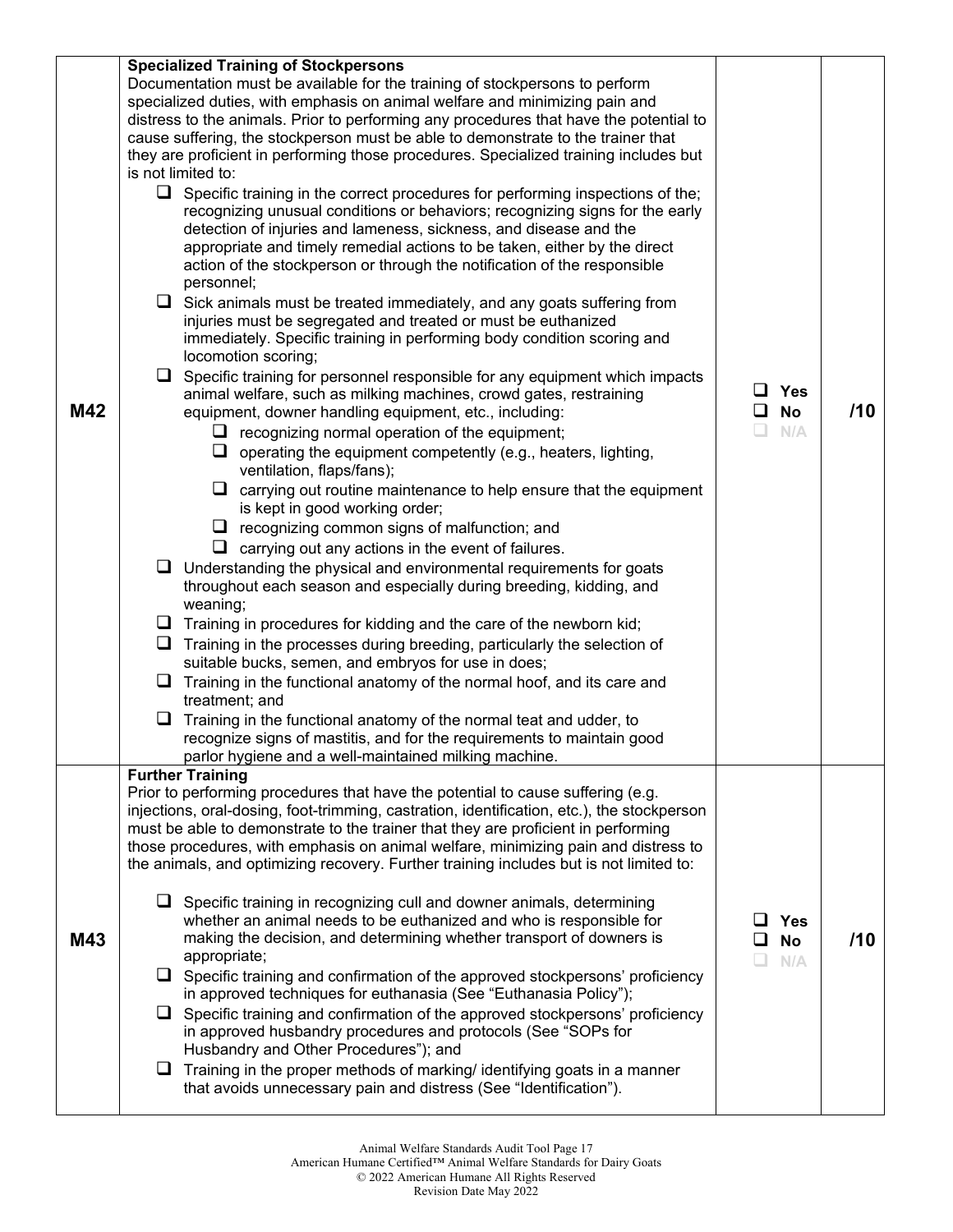| M44 | <b>Training of Outside Workers</b><br>Workers outside of the dairy's control, such as foot trimmers, transport companies,<br>etc., must be familiar with and conform to all requirements in these standards<br>related to their duties, including but not limited to approved handling and moving of<br>goats including downers, approved protocols for the transport of goats, and<br>performing their duties proficiently and in a manner that minimizes undue stress to<br>the animals, etc. | ⊔ Yes<br>$\Box$ No<br>$\Box$ N/A |  |
|-----|-------------------------------------------------------------------------------------------------------------------------------------------------------------------------------------------------------------------------------------------------------------------------------------------------------------------------------------------------------------------------------------------------------------------------------------------------------------------------------------------------|----------------------------------|--|
|     | Documentation must be available confirming the qualifications of any outside<br>employees, such as training records, a Certificate of Conformance, etc.                                                                                                                                                                                                                                                                                                                                         |                                  |  |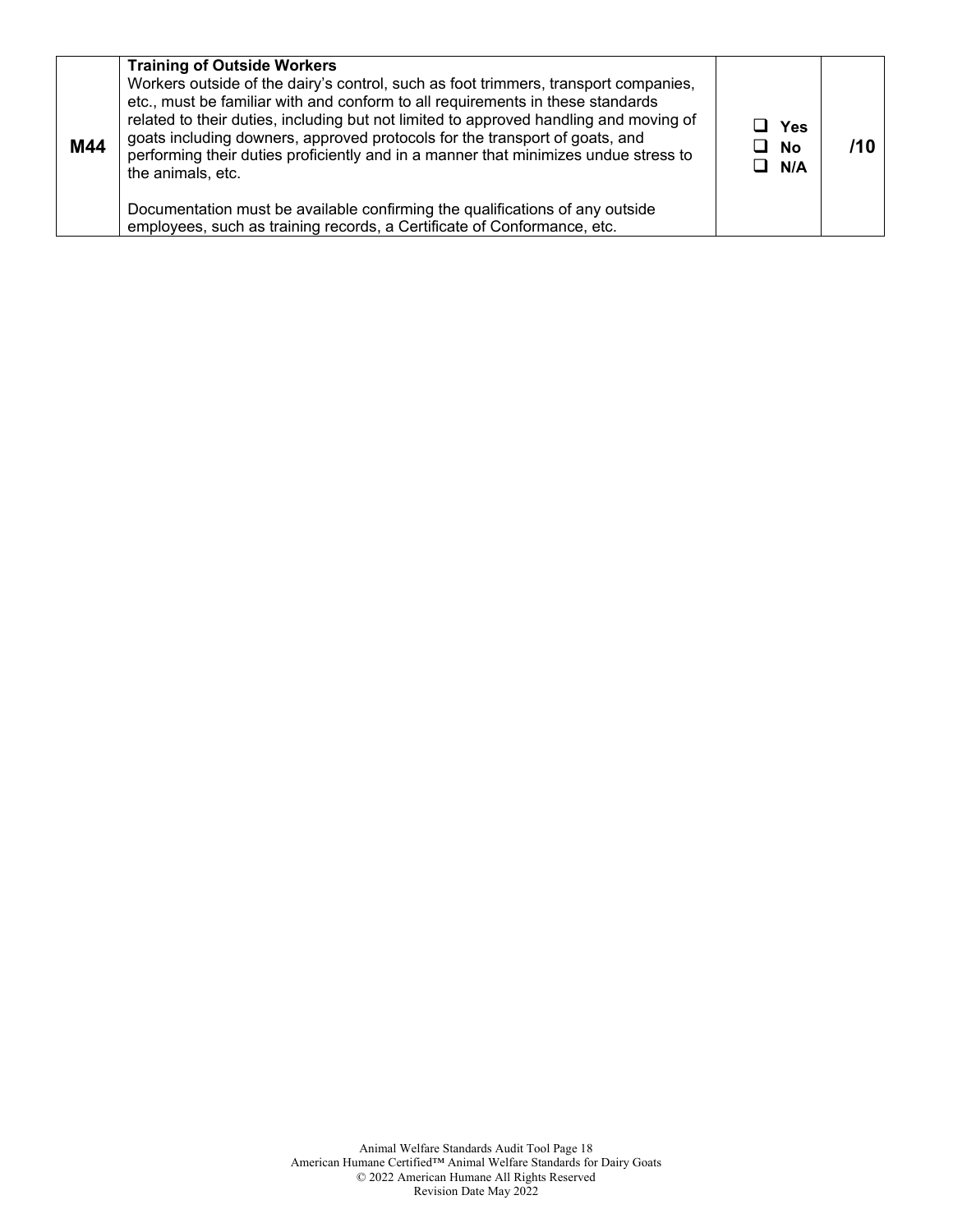#### **Inspections of Livestock**

|     |    | וואפטונטווא טו בוועפאנטע                                                                                                                                                                                                                                                                                                                                                                                                                                                                                                                                                                                                                                                                                                 |   |                           |     |
|-----|----|--------------------------------------------------------------------------------------------------------------------------------------------------------------------------------------------------------------------------------------------------------------------------------------------------------------------------------------------------------------------------------------------------------------------------------------------------------------------------------------------------------------------------------------------------------------------------------------------------------------------------------------------------------------------------------------------------------------------------|---|---------------------------|-----|
|     | ⊔  | Records must be kept on file for a minimum of one year showing that the animals<br>and facilities are inspected a minimum of once daily. These daily inspections<br>encompass the monitoring of animals' body condition and feed/water consumption;<br>signs of lameness; condition of the coat, udder, and leg; cleanliness of the animals;<br>and any signs of disease. All goats must be inspected and monitored regularly to<br>confirm animal health and for the early detection of injuries and early signs<br>lameness, sickness, and disease so that appropriate and timely actions may be<br>taken. These records must include:<br>Identify the person performing the inspection, and the time (i.e. AM/PM) and |   |                           |     |
|     |    | date of the inspection;                                                                                                                                                                                                                                                                                                                                                                                                                                                                                                                                                                                                                                                                                                  |   |                           |     |
|     | ⊔  | The numbers of mortalities with reasons stated, if known; and                                                                                                                                                                                                                                                                                                                                                                                                                                                                                                                                                                                                                                                            |   |                           |     |
|     | u  | The numbers of culls, with reasons stated. The numbers of ill or injured<br>animals, with causes of illness and injury stated, if known.                                                                                                                                                                                                                                                                                                                                                                                                                                                                                                                                                                                 |   |                           |     |
|     | u. | All goats must be inspected at least daily including goats in all facilities (i.e.<br>kidding areas, hospital pens, buck pens, etc.)                                                                                                                                                                                                                                                                                                                                                                                                                                                                                                                                                                                     |   |                           |     |
| M45 | ⊔  | Where goats are maintained on open range or pasture, efforts must be<br>made to track the location of the herd and check on its condition not less<br>than once per week or more often during extreme weather, or as soon as<br>possible after a severe weather event such as a blizzard.                                                                                                                                                                                                                                                                                                                                                                                                                                | ப | $\sqcup$ Yes<br><b>No</b> | /10 |
|     | ⊔  | Does kidding on pasture must be inspected at least once daily.                                                                                                                                                                                                                                                                                                                                                                                                                                                                                                                                                                                                                                                           |   | N/A                       |     |
|     | ⊔  | Every doe must be inspected at drying-off, with a minimum dry period of 25<br>days.                                                                                                                                                                                                                                                                                                                                                                                                                                                                                                                                                                                                                                      |   |                           |     |
|     |    | $\Box$ Records must be kept on file for a minimum of one year of the following<br>circumstances at a minimum:<br>$\Box$ records of mortalities, including the date, the age of the animal and                                                                                                                                                                                                                                                                                                                                                                                                                                                                                                                            |   |                           |     |
|     |    | the cause if known; and                                                                                                                                                                                                                                                                                                                                                                                                                                                                                                                                                                                                                                                                                                  |   |                           |     |
|     |    | $\Box$ records of culls, including the date, the age of the animal and the<br>reason for culling.                                                                                                                                                                                                                                                                                                                                                                                                                                                                                                                                                                                                                        |   |                           |     |
|     |    | $\Box$ Carcasses must be removed away from live animals as soon as<br>practical after discovery, and disposed of promptly thereafter.                                                                                                                                                                                                                                                                                                                                                                                                                                                                                                                                                                                    |   |                           |     |
|     | ⊔  | The stockperson performing the inspections must proceed in a careful,<br>deliberate manner to avoid frightening the animals unnecessarily, and must<br>follow a path that allows them to see all each animal.                                                                                                                                                                                                                                                                                                                                                                                                                                                                                                            |   |                           |     |
|     | ப  | During inspections or at any other time, if the stockperson observes any<br>animal that appears to be behaving in an unusual manner, the stockperson<br>must immediately notify the responsible personnel who will determine<br>whether remedial actions are required.                                                                                                                                                                                                                                                                                                                                                                                                                                                   |   |                           |     |
|     | ⊔  | Does must be adequately prepared for kidding and subsequent milking by                                                                                                                                                                                                                                                                                                                                                                                                                                                                                                                                                                                                                                                   |   |                           |     |
| M46 |    | early introduction to pre- and post-kidding housing and the production<br>ration.                                                                                                                                                                                                                                                                                                                                                                                                                                                                                                                                                                                                                                        |   | <b>Yes</b><br><b>No</b>   | /3  |
|     | ⊔  | New does must be closely monitored when introduced into an established<br>herd of does.                                                                                                                                                                                                                                                                                                                                                                                                                                                                                                                                                                                                                                  |   | N/A                       |     |
|     |    |                                                                                                                                                                                                                                                                                                                                                                                                                                                                                                                                                                                                                                                                                                                          |   |                           |     |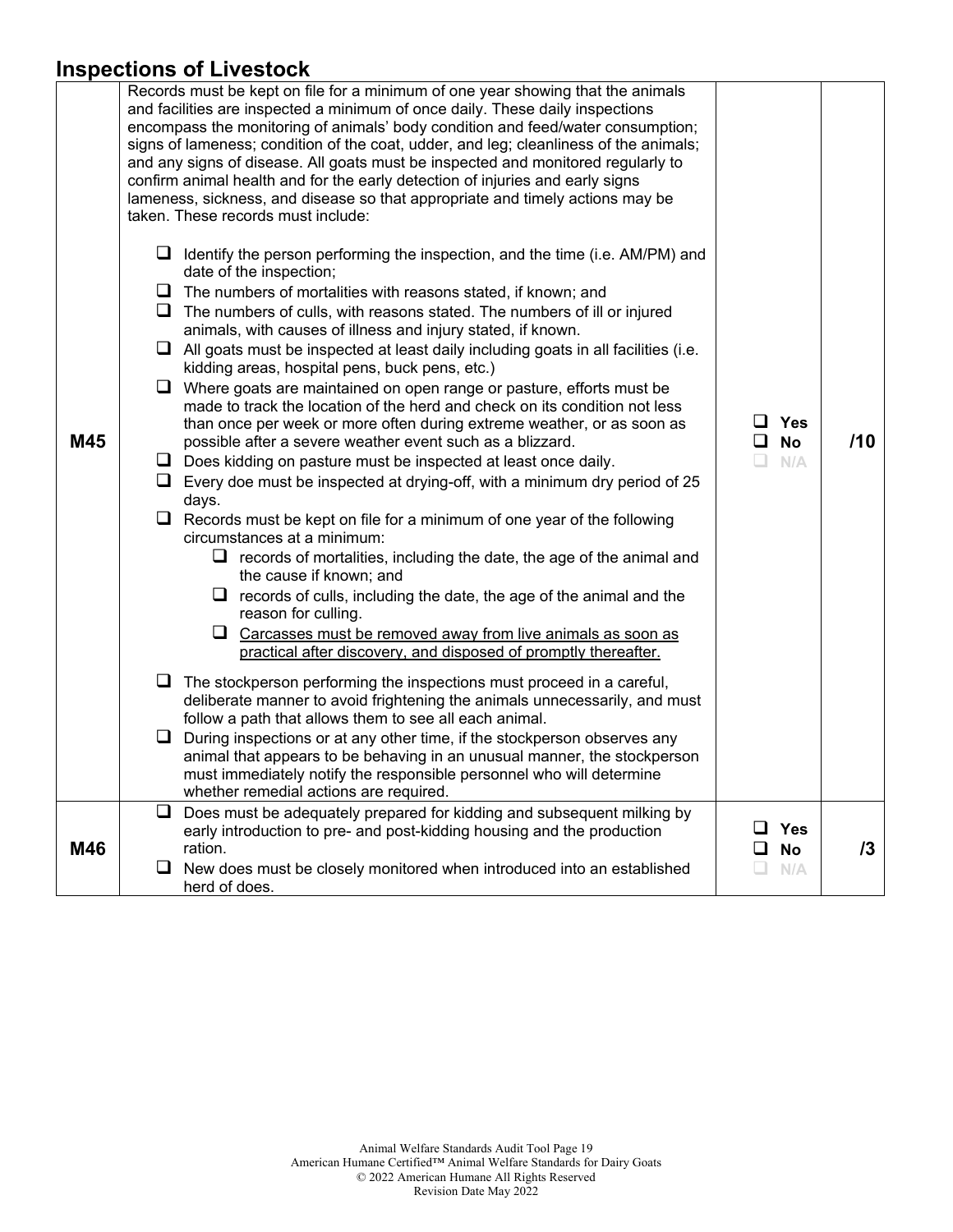| M47 | <b>Producer Observations and Scoring</b><br>Additionally, dairies are strongly encouraged to conduct and document herd health<br>on a routine basis throughout the year by keeping records of routine health and<br>environmental assessments. Recommended parameters for scoring are given in the<br>noted section of this checklist. Documentation may include but is not limited to<br>(check only the boxes that are applicable):<br>Body Condition Scoring (see FW1);<br>Slips and Falls Scoring (see E48); and<br>Lameness/ Locomotion Scoring (see E49).<br>Where an assessment is outside of the parameters noted, a program of mitigation<br>must be developed and continued until parameters return to normal. When<br>conducted, these records should be filed as part of the Herd Health Plan, including<br>any program of mitigation.<br>Auditor note: This question is scored either "Yes" if the dairy maintains<br>records of routine health and environmental assessments, or "N/A" if the<br>dairy does not. Do not score this question "No." | Yes<br>Nο<br>N/A | /10 |
|-----|-----------------------------------------------------------------------------------------------------------------------------------------------------------------------------------------------------------------------------------------------------------------------------------------------------------------------------------------------------------------------------------------------------------------------------------------------------------------------------------------------------------------------------------------------------------------------------------------------------------------------------------------------------------------------------------------------------------------------------------------------------------------------------------------------------------------------------------------------------------------------------------------------------------------------------------------------------------------------------------------------------------------------------------------------------------------|------------------|-----|
|-----|-----------------------------------------------------------------------------------------------------------------------------------------------------------------------------------------------------------------------------------------------------------------------------------------------------------------------------------------------------------------------------------------------------------------------------------------------------------------------------------------------------------------------------------------------------------------------------------------------------------------------------------------------------------------------------------------------------------------------------------------------------------------------------------------------------------------------------------------------------------------------------------------------------------------------------------------------------------------------------------------------------------------------------------------------------------------|------------------|-----|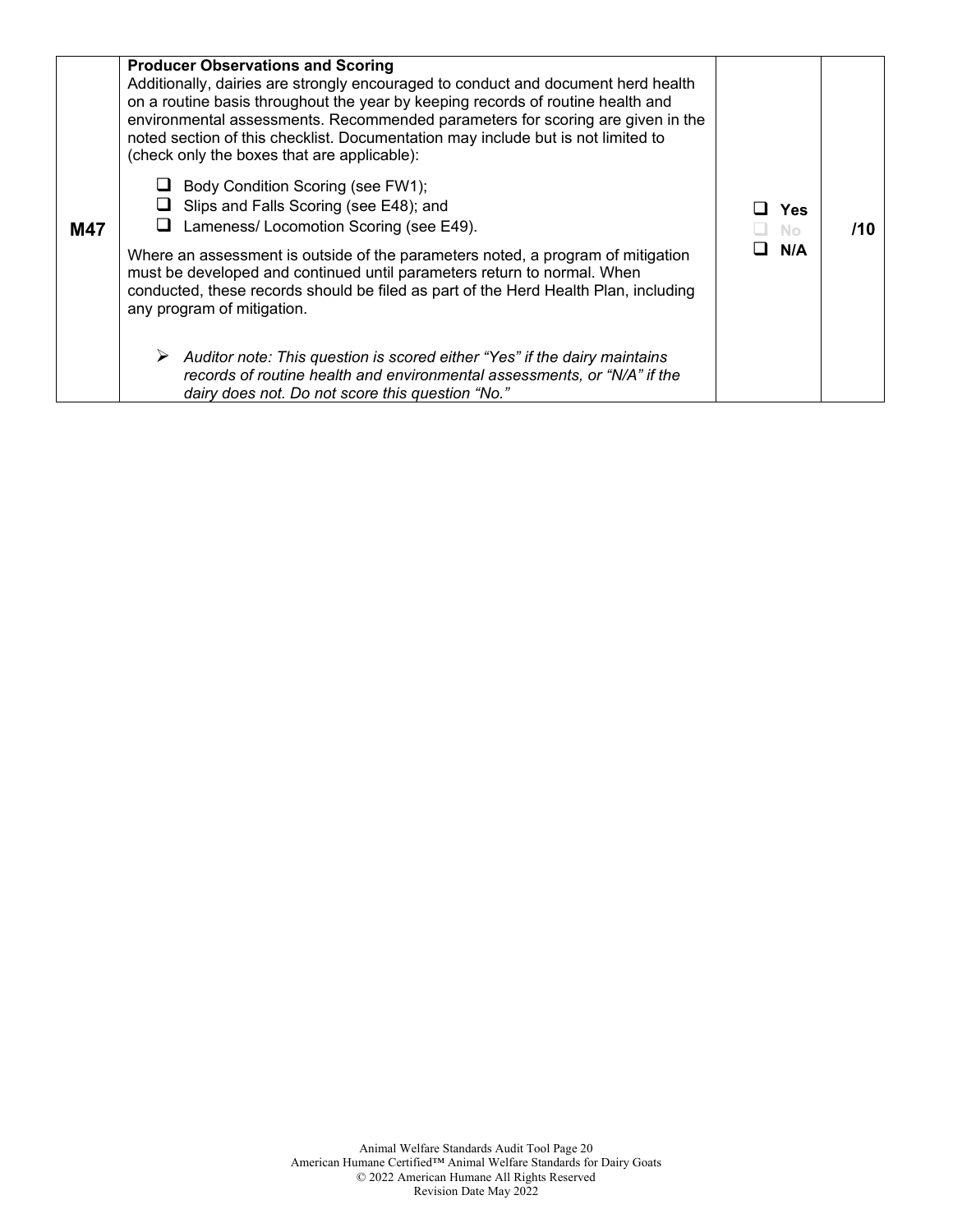### **Inspections & Maintenance of Equipment**

| M48             | <b>Equipment Inspections</b><br>Stockpersons must inspect all equipment on which the livestock rely on a daily<br>basis, such as water troughs, feeding facilities, fans, and especially the milking<br>equipment, whether the equipment is manual or automatic. Stockpersons must<br>also perform routine, scheduled maintenance as defined in the SOPs. Where a<br>defect is found (whether on inspection or at any other time):<br>$\Box$ It must be rectified immediately, with records kept of the nature of the<br>defect and how the defect was repaired; or<br>If the defect cannot be rectified immediately, the records must detail the<br>u.<br>measures as specified in the SOPs that the stockperson followed in order<br>to safeguard the animals from suffering unnecessary pain or distress as a<br>result of the defect. These measures must be maintained until the defect<br>has been rectified.<br>$\Box$ Routine maintenance must be performed per the equipment<br>manufacturer's recommendations, with records kept. | <b>Yes</b><br><b>No</b><br>ப<br>n<br>N/A      | 13 |
|-----------------|---------------------------------------------------------------------------------------------------------------------------------------------------------------------------------------------------------------------------------------------------------------------------------------------------------------------------------------------------------------------------------------------------------------------------------------------------------------------------------------------------------------------------------------------------------------------------------------------------------------------------------------------------------------------------------------------------------------------------------------------------------------------------------------------------------------------------------------------------------------------------------------------------------------------------------------------------------------------------------------------------------------------------------------------|-----------------------------------------------|----|
| M49             | <b>Inspections of Water Systems</b><br>Records must be kept showing the following:<br>$\Box$ Water availability must be checked daily;<br>Water delivery must be monitored to make sure water is provided at all<br>times, that is, the water delivery must keep pace with the demand of the<br>maximum number of does who are able to drink at the same time;<br>$\Box$ The water source must not contain contaminants such as elevated levels<br>of feed, algae, manure, pathogens, etc.; and<br>$\Box$<br>Samples of water must be taken and recorded periodically to help ensure<br>that water quality is acceptable for goats. State or local water quality<br>requirements must be followed.                                                                                                                                                                                                                                                                                                                                          | Yes<br>ப<br><b>No</b><br>$\Box$<br>N/A        | /3 |
| <b>M50</b>      | <b>Inspections and Maintenance of Milking Machines</b><br>Milking machinery/ the milking system must have a documented, routine<br>maintenance and cleaning plan. Proper application, function, and maintenance of<br>the milking machinery must be ensured by practicing the following:<br>$\Box$ Under- and over-milking must be avoided.<br>$\Box$ Appropriate teat cup liners must be used.<br>Teat cup liners must be checked daily and damaged/rough teat liners must<br>⊔<br>be replaced.<br>$\Box$ Liners must be exchanged according to manufacturer's recommendations.<br>Pulsation rate release/squeeze ratio must be checked and corrected<br>ப<br>regularly.<br>The vacuum regulator must be functioning correctly and prevent vacuum<br>fluctuation.<br>All milking equipment should be cleaned and disinfected between milking<br>u.<br>sessions                                                                                                                                                                             | <b>Yes</b><br><b>No</b><br>ப<br>$\Box$<br>N/A | /3 |
| M <sub>51</sub> | <b>Inspections of Auxiliary Power Supply</b><br>$\Box$ Records must be kept showing that the auxiliary power supply (such as a<br>standby generator), is available on-site and is tested weekly under load,<br>with the outcome of the test documented.<br>$\Box$ Records must show that the auxiliary power supply has sufficient capacity<br>to operate critical equipment such as fans, feeders, waterers, and lights for<br>the duration of the outage.<br>➤<br>Auditor note: An Auxiliary Power Supply is not required for sites that rely<br>on manually operated equipment                                                                                                                                                                                                                                                                                                                                                                                                                                                           | Yes<br><b>No</b><br>ப<br>N/A                  | 13 |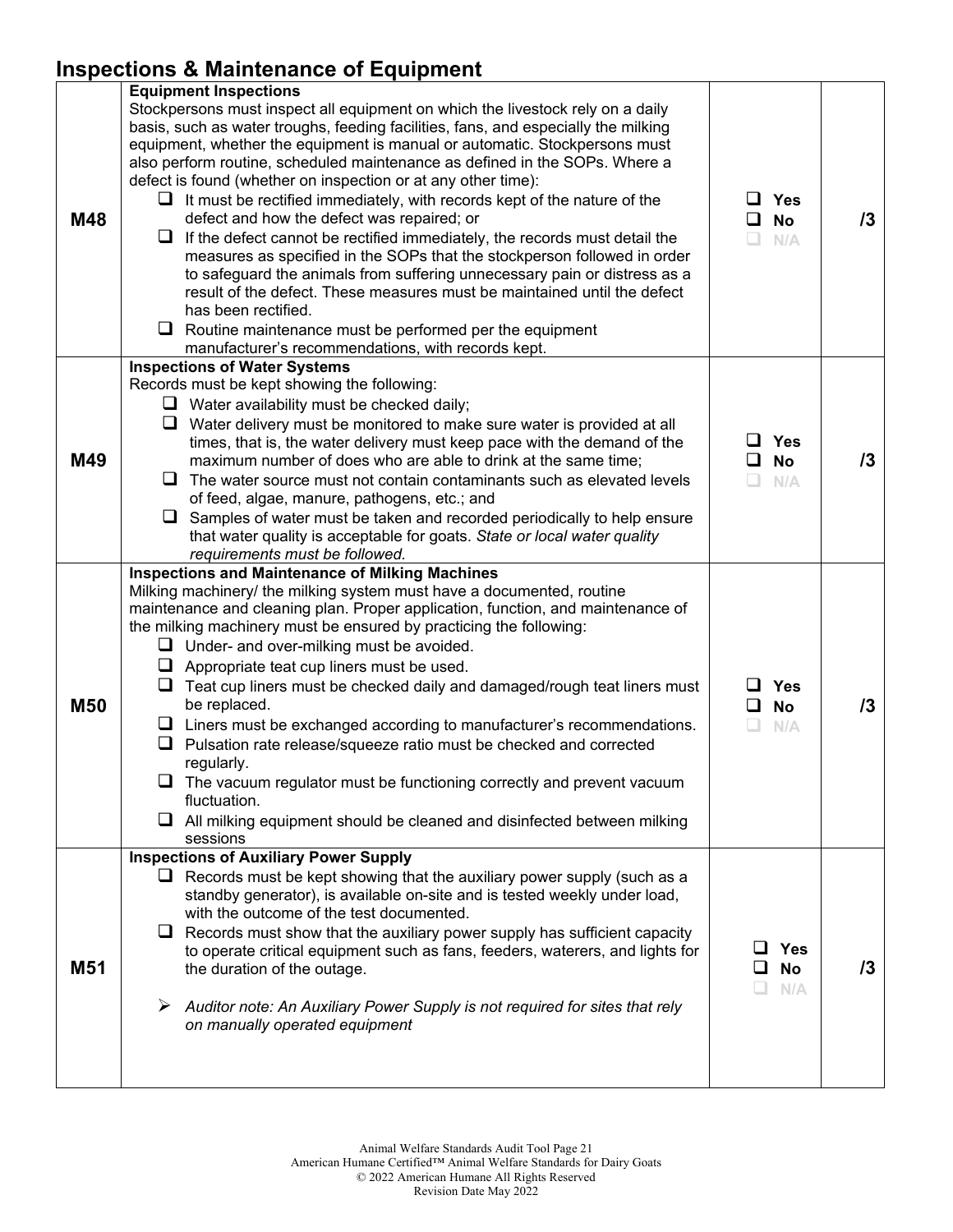|                 | <b>Inspections of Alarm Systems</b>                                                                                                                                                                                                                                                                                                                                                                                                                                                                                                                                                                                                                                                                                                                                                                                                                                                                                                                                                       |             |                                   |            |
|-----------------|-------------------------------------------------------------------------------------------------------------------------------------------------------------------------------------------------------------------------------------------------------------------------------------------------------------------------------------------------------------------------------------------------------------------------------------------------------------------------------------------------------------------------------------------------------------------------------------------------------------------------------------------------------------------------------------------------------------------------------------------------------------------------------------------------------------------------------------------------------------------------------------------------------------------------------------------------------------------------------------------|-------------|-----------------------------------|------------|
| M52             | For controlled environment buildings (if applicable):<br>$\Box$ Records must be kept showing that alarm systems (audible & remote) are<br>tested weekly, with the outcome of the test documented.<br>Records must show that the alarm systems are operational even if the<br>u<br>principal electricity has failed.<br>Alarm systems must be installed and functional for giving notification in the event<br>of an emergency (e.g. during a power failure, high temperatures, water failure,<br>etc.)                                                                                                                                                                                                                                                                                                                                                                                                                                                                                    | $\Box$      | $\Box$ Yes<br>$\square$ No<br>N/A | 13         |
| M <sub>53</sub> | <b>Ventilation &amp; Environmental Controls</b><br>Where equipment is provided for ventilation (if applicable):<br>Maximum and minimum temperatures must be recorded daily.<br>u<br>Q.<br>Documentation on ventilation system must be available that include<br>information on design, capacity and CFM rating. A backup plan must be in<br>place to safeguard animals from suffering pain or distress as a result of a<br>malfunction of the ventilation equipment.<br>⊔<br>Ventilation equipment must be checked daily and maintained for proper<br>operation, with records kept.<br>$\Box$ Ventilation rates must be monitored and recorded daily, including any<br>adjustments made in order to maintain minimum ventilation requirements<br>and to maintain air quality parameters.                                                                                                                                                                                                  | ◻           | $\square$ Yes<br>$\Box$ No<br>N/A | /3         |
| M54             | Monitoring of Ammonia Levels in Enclosed Environments<br>Where goats are kept in enclosed environments, such as barns not exposed to<br>outside air, buildings, barns, etc., records must be available showing:<br>$\Box$ Results of tests of ammonia levels, measured monthly at the height of the<br>animals should ideally be maintained at less than 10 ppm but in any case<br>must not exceed 25 parts per million.<br>⊔<br>If any ammonia test result was in excess of 25 ppm, records must show<br>that a program of ammonia mitigation was implemented. Along with a<br>description of the steps taken to reduce ammonia levels, records must<br>show that testing was performed weekly until ammonia levels dropped<br>below 25 ppm.<br>Note: Provisions must be made to help ensure that aerial contaminants do not reach a level<br>at which they are noticeably unpleasant to a human observer. Ammonia levels are to be<br>maintained at less than 10 ppm wherever possible. | □           | <b>Yes</b><br><b>No</b><br>N/A    | /25        |
| M <sub>55</sub> | <b>Inspections and Maintenance of Fencing</b><br>$\Box$ All fencing must be regularly inspected and maintained and be free of<br>sharp projections, protuberances, and other surfaces that may cause<br>injury to the animals.<br>Electric fences must be designed, installed, used, and maintained so that<br>u.<br>contact with them does not cause more than momentary discomfort to the<br>goats.<br>$\Box$ Fencing must be built so that predators, both wild animals and domestic<br>dogs, cannot enter the enclosure.                                                                                                                                                                                                                                                                                                                                                                                                                                                              | ப<br>$\Box$ | <b>Yes</b><br><b>No</b><br>N/A    | $\sqrt{3}$ |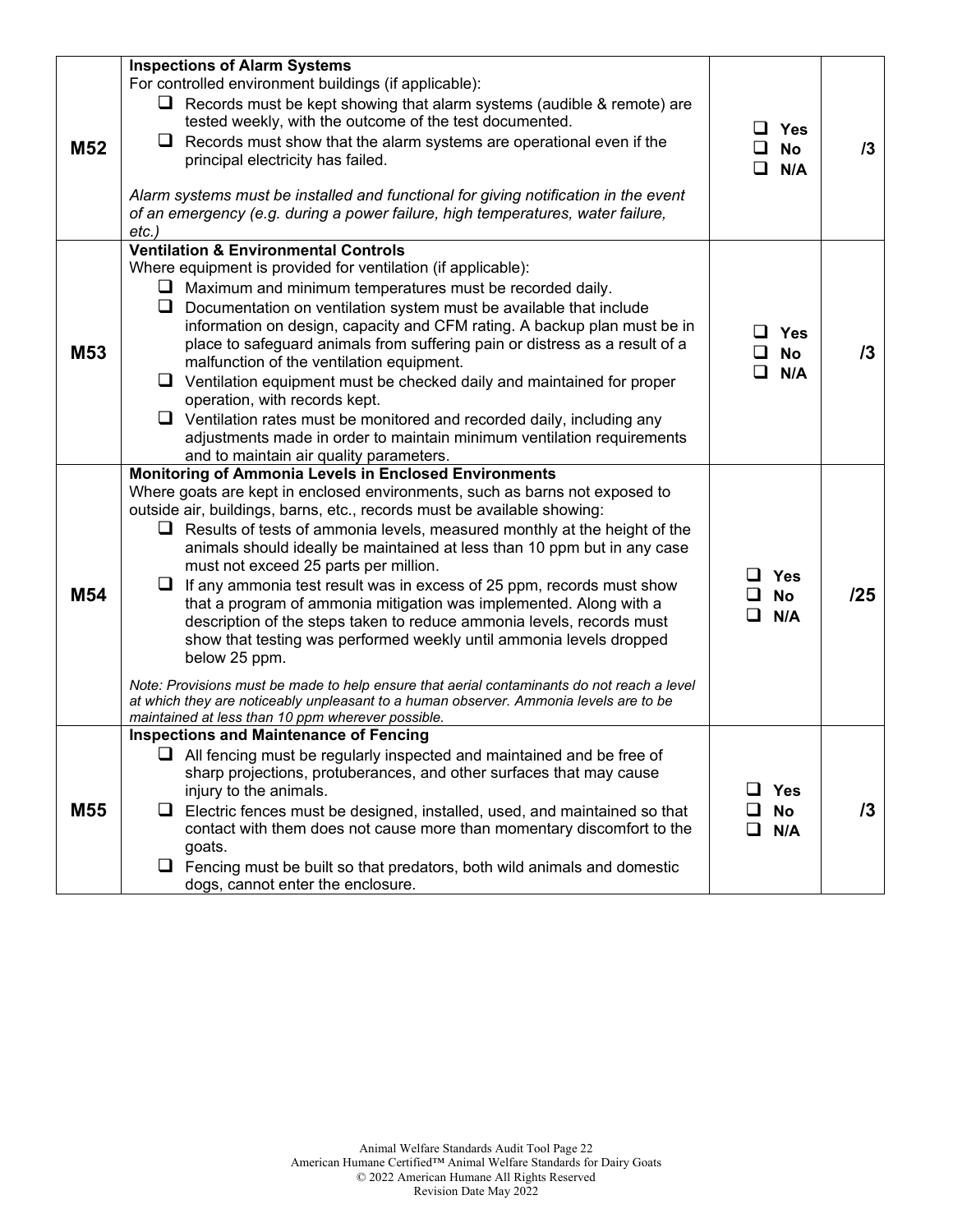### **SOPs for Husbandry and Other Procedures**

*Note: All local and/or state regulations must be followed.* 

|     | ivote. All local and/or state regulations must be followed.                                                                                                                                                                                                                                                                                                                                                                                                                                                                                                                                                                                                                                                                                                                                                                                                                                                                                                                                                                                                                                                                                                                                                                                                                                                                                                                                                                                                                                                                                                                                                                                                                                                                                                                                                                                                                                                                                                                                                                                                                                                                                                                                                                                                                                                                                                                                                                                                                                                                                                           |                                               |     |
|-----|-----------------------------------------------------------------------------------------------------------------------------------------------------------------------------------------------------------------------------------------------------------------------------------------------------------------------------------------------------------------------------------------------------------------------------------------------------------------------------------------------------------------------------------------------------------------------------------------------------------------------------------------------------------------------------------------------------------------------------------------------------------------------------------------------------------------------------------------------------------------------------------------------------------------------------------------------------------------------------------------------------------------------------------------------------------------------------------------------------------------------------------------------------------------------------------------------------------------------------------------------------------------------------------------------------------------------------------------------------------------------------------------------------------------------------------------------------------------------------------------------------------------------------------------------------------------------------------------------------------------------------------------------------------------------------------------------------------------------------------------------------------------------------------------------------------------------------------------------------------------------------------------------------------------------------------------------------------------------------------------------------------------------------------------------------------------------------------------------------------------------------------------------------------------------------------------------------------------------------------------------------------------------------------------------------------------------------------------------------------------------------------------------------------------------------------------------------------------------------------------------------------------------------------------------------------------------|-----------------------------------------------|-----|
| M56 | <b>Husbandry Procedures</b><br>Where necessary, producers must use only approved, humane husbandry<br>procedures accepted by the American Humane Certified™ program. All procedures<br>must be performed at the earliest possible age. These practices must not be<br>performed on sick or injured animals. All of these practices must be performed by<br>designated, trained and competent personnel or the herd veterinarian using<br>appropriate, well-maintained equipment in order to minimize suffering and optimize<br>recovery.<br>$\triangleright$ Auditor note: Check only the boxes that are applicable:<br><b>Supernumerary Teat Removal:</b><br>$\Box$ Removal of supernumerary teats is not permitted unless the teats will affect<br>placement of the milking cup. In these cases, removal of supernumerary<br>teats must be performed within 10 days of life under local anesthesia.<br>$\Box$ If removal of supernumerary teats is necessary for kids or does older than<br>10 days of age, the procedure must be performed under local anesthesia<br>by a veterinarian.<br>Disbudding/Dehorning:<br>$\Box$ The hot iron method of disbudding is permissible for use only for kids less<br>than 30 days of age and must be performed under local anesthesia.<br>$\Box$ After 30 days of age, if dehorning is determined to be necessary, the<br>procedure must be performed by a veterinarian under sedation/general<br>anesthesia and the kids must be given NSAID treatment for post-procedure<br>pain management. Efforts must be made to avoid dehorning older goats<br>unless they prove to be dangerous to herd-mates or human handlers.<br>Castration:<br>$\Box$ Castration must be performed at the earliest possible age Castration<br>through the application of a band (rubber ring) to restrict blood flow to the<br>scrotum is permissible after 24 hours of age and up through 4 days of age.<br>If the band fails, a back-up method listed must be used between day 1 and<br>8 weeks.<br>$\Box$ Where this is not possible, after 24 hours of age and up to 2 months of<br>age, castration through use of a Burdizzo clamp or surgical castration,<br>performed by the veterinarian under anesthesia, are permissible.<br>$\Box$ After 2 months of age, castration must be performed surgically by the<br>veterinarian under local anesthesia with provisions made to control<br>bleeding.<br><b>Surgical Procedures:</b><br>$\Box$ Surgical procedures such as Caesarian-sections must be performed by a<br>qualified veterinarian. | $\Box$ Yes<br>$\square$ No<br>$\Box$ N/A      | /25 |
| M57 | Induction of parturition must not be used as a routine management procedure, but<br>only used per a veterinarian's recommendation.                                                                                                                                                                                                                                                                                                                                                                                                                                                                                                                                                                                                                                                                                                                                                                                                                                                                                                                                                                                                                                                                                                                                                                                                                                                                                                                                                                                                                                                                                                                                                                                                                                                                                                                                                                                                                                                                                                                                                                                                                                                                                                                                                                                                                                                                                                                                                                                                                                    | $\Box$ Yes<br>❏<br><b>No</b><br>N/A<br>❏      | 13  |
| M58 | Non-veterinarians performing per-rectum pregnancy detection must have received<br>appropriate training.                                                                                                                                                                                                                                                                                                                                                                                                                                                                                                                                                                                                                                                                                                                                                                                                                                                                                                                                                                                                                                                                                                                                                                                                                                                                                                                                                                                                                                                                                                                                                                                                                                                                                                                                                                                                                                                                                                                                                                                                                                                                                                                                                                                                                                                                                                                                                                                                                                                               | ❏<br><b>Yes</b><br>❏<br><b>No</b><br>ப<br>N/A | 13  |
| M59 | Kidding aids may only be used to assist a delivery and not to produce a kid as<br>quickly as possible. Before any type of aid is used, the goat must be examined to<br>help ensure that the kid is of a size where natural delivery can be reasonably<br>expected without causing undue pain and distress to either the doe or the offspring.                                                                                                                                                                                                                                                                                                                                                                                                                                                                                                                                                                                                                                                                                                                                                                                                                                                                                                                                                                                                                                                                                                                                                                                                                                                                                                                                                                                                                                                                                                                                                                                                                                                                                                                                                                                                                                                                                                                                                                                                                                                                                                                                                                                                                         | <b>Yes</b><br>ப<br><b>No</b><br>N/A<br>⊔      | 13  |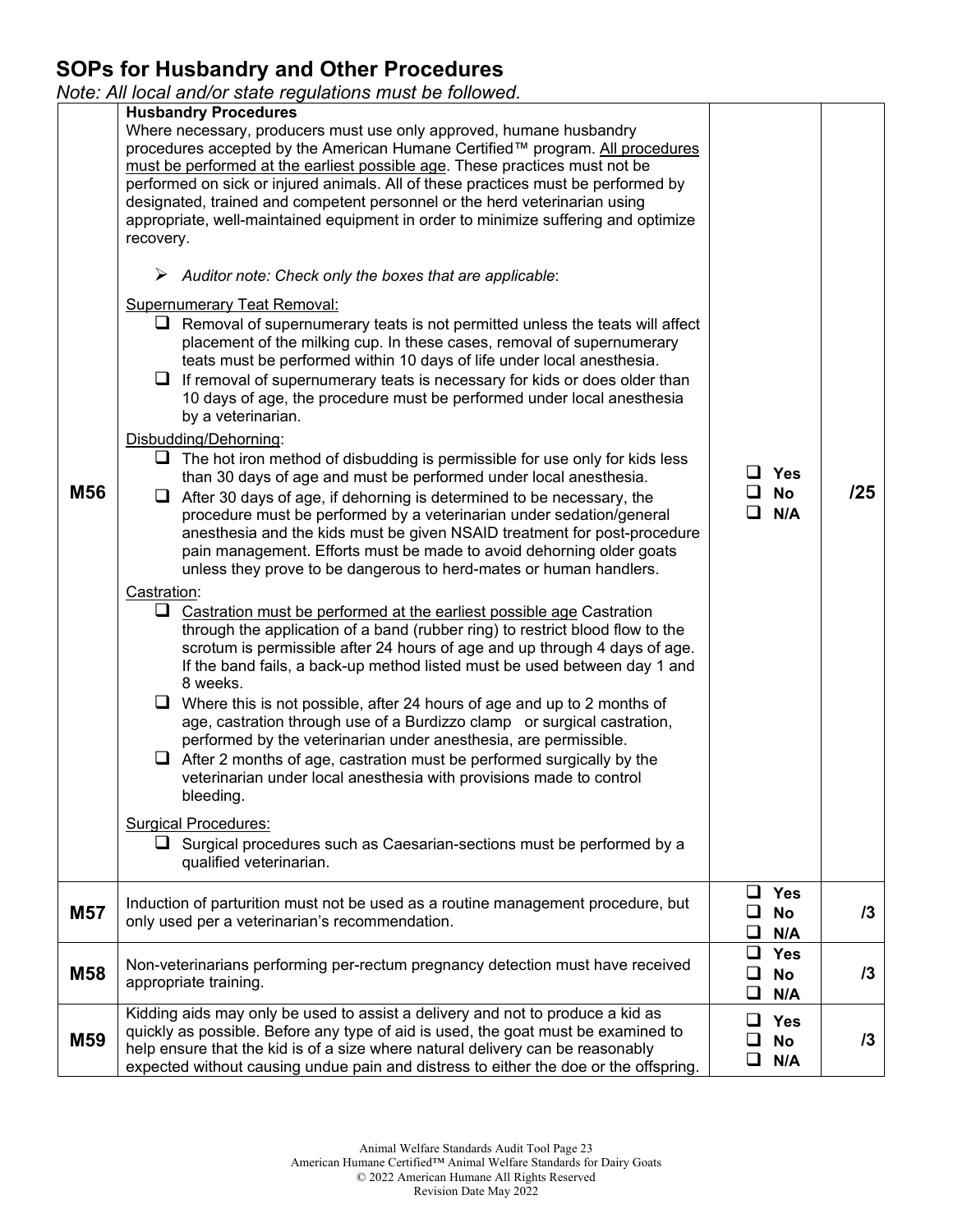#### **Euthanasia Policy**

*The Euthanasia Policy includes provisions for routine euthanasia (culls). Euthanasia and disposal of carcasses* 

|            | must be consistent with applicable local, state, and federal regulations.                                                                                     |                 |     |
|------------|---------------------------------------------------------------------------------------------------------------------------------------------------------------|-----------------|-----|
|            | <b>Euthanasia Policy</b>                                                                                                                                      |                 |     |
|            | A Euthanasia Policy must be available which includes provisions for humane and                                                                                |                 |     |
|            | timely euthanasia. This policy must include:                                                                                                                  |                 |     |
|            | $\Box$ Only properly trained, designated farm personnel or the herd veterinarian                                                                              |                 |     |
|            | are to perform euthanasia. A trained handler should demonstrate proper                                                                                        |                 |     |
|            | use of the euthanasia equipment to the auditor.                                                                                                               |                 |     |
|            | $\Box$ Training records which identify: the names of the stockpersons who have                                                                                |                 |     |
|            | undergone training; the name of the trainer; the specific method(s) of                                                                                        |                 |     |
|            | euthanasia covered in the training; confirmation that the trainees'                                                                                           |                 |     |
|            | competence in performing the procedure was validated by the trainer,                                                                                          |                 |     |
|            | including proper techniques and proper use of any equipment; and the                                                                                          |                 |     |
|            | date(s) that the training occurred.                                                                                                                           |                 |     |
|            | $\Box$ Procedures stating that:                                                                                                                               |                 |     |
|            | $\Box$ If there is any doubt as to whether euthanasia is required: the                                                                                        |                 |     |
|            | veterinarian or properly trained personnel must be called at an early                                                                                         |                 |     |
|            | stage to advise whether treatment is possible; OR                                                                                                             |                 |     |
|            | $\Box$ If the veterinarian or properly trained personnel determine that an                                                                                    |                 |     |
|            | animal is in severe, uncontrollable pain, then the animal must be                                                                                             |                 |     |
|            | promptly and humanely euthanized to prevent further suffering.                                                                                                |                 |     |
|            | $\Box$ For euthanasia equipment: records showing that equipment has been                                                                                      |                 |     |
|            | maintained per the manufacturer's recommendations and that it is stored                                                                                       |                 |     |
|            | securely, protected from the elements, and kept clean.                                                                                                        | $\Box$ Yes      |     |
| <b>M60</b> | $\Box$<br>The approved methods of euthanasia that are to be used for each age                                                                                 | <b>No</b><br>⊔. | /50 |
|            | group of animals and under what circumstances. These methods must be                                                                                          | N/A<br>L.       |     |
|            | performed promptly to prevent further suffering and must comply with the                                                                                      |                 |     |
|            | latest edition of the American Veterinary Medical Association's AVMA                                                                                          |                 |     |
|            | <b>Guidelines for the Euthanasia of Animals.</b>                                                                                                              |                 |     |
|            | $\Box$ Procedures stating that the persons performing euthanasia must verify that                                                                             |                 |     |
|            | each animal has been properly euthanized through the absence of:                                                                                              |                 |     |
|            | $\Box$ Breathing for five minutes;                                                                                                                            |                 |     |
|            | $\Box$ A heart beat for five minutes; and/ or                                                                                                                 |                 |     |
|            | $\Box$ A corneal reflex (a blinking reflex upon touching the eye.)                                                                                            |                 |     |
|            | If necessary, the same method or an alternate method is performed<br>u.                                                                                       |                 |     |
|            | immediately to help ensure that the animal does not suffer.                                                                                                   |                 |     |
|            | $\Box$ Logs stating the reason for euthanasia, the date, the competent personnel                                                                              |                 |     |
|            | performing the euthanasia, numbers of animals euthanized, and the                                                                                             |                 |     |
|            | procedure used.                                                                                                                                               |                 |     |
|            | $\Box$ Procedures for the prompt, proper disposal of carcasses and records of the<br>name of the outlet through which all such carcasses are disposed, unless |                 |     |
|            | carcasses are disposed of on-farm, in which case records are kept of the                                                                                      |                 |     |
|            | disposal method. Disposal must meet all state, local, and/or federal                                                                                          |                 |     |
|            | regulations.                                                                                                                                                  |                 |     |
|            |                                                                                                                                                               |                 |     |
|            | Nothing stated here is intended to discourage the prompt diagnosis and                                                                                        |                 |     |
|            | appropriate treatment of any ill or injured animal.                                                                                                           |                 |     |
|            |                                                                                                                                                               |                 |     |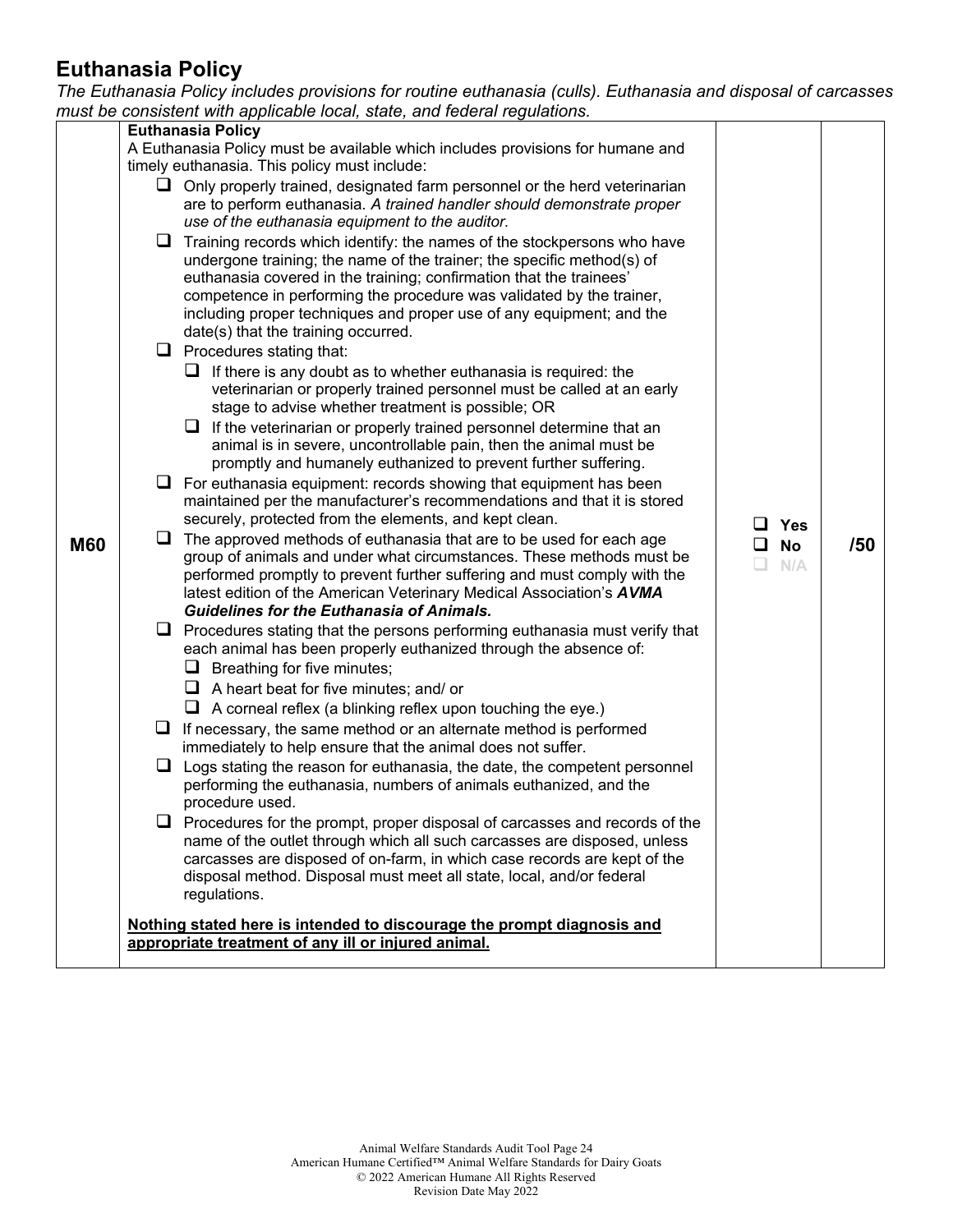# **On-Site/ Food & Water**

*Livestock must be free from unnecessary hunger, thirst and malnutrition by being provided with a wholesome diet and continuous access to fresh water and a diet that maintains full health and promotes a positive state of well-being. Feed and water must be distributed in such a way that livestock can eat and drink without undue competition.* 

#### **Food**

|                 |                                                                                                                                                                                                                                                                                                                                                                                                                                                                                                                                                                                                                      | <b>Selection</b>                                     | <b>Score</b> |
|-----------------|----------------------------------------------------------------------------------------------------------------------------------------------------------------------------------------------------------------------------------------------------------------------------------------------------------------------------------------------------------------------------------------------------------------------------------------------------------------------------------------------------------------------------------------------------------------------------------------------------------------------|------------------------------------------------------|--------------|
|                 | <b>Body Condition Score</b><br>$\Box$ Goats must be fed a wholesome and appropriate diet for their age and<br>species and which is fed to them in sufficient quantity so that they sustain full<br>health and over their maximum foreseeable lifespan. Goats must have daily<br>access to food, unless otherwise required by the veterinarian.<br>Q.<br>Body condition change in goats must be carefully planned, monitored, and<br>maintained according to the stage of production using a Body Condition<br>Score (BCS) on a 1 to 5 scale, or an equivalent BCS:<br>1. Severe under-conditioning or extremely thin |                                                      |              |
| FW <sub>1</sub> | 2. Frame obvious<br>3. Frame and covering well-balanced<br>4. Frame not as visible as covering<br>5. Severe over-conditioning or extremely fat                                                                                                                                                                                                                                                                                                                                                                                                                                                                       | Yes<br><b>No</b><br>N/A                              | /50          |
|                 | $\Box$ Any animal with a BCS of less than 1.5 must be placed under individual<br>treatment in order to bring BCS back to acceptable levels.<br>$\Box$ Any animal with a BCS of greater than 4.5 must have a documented<br>nutrition and reproductive plan in concert with the nutritionist and<br>veterinarian in order to bring BCS back to acceptable levels.                                                                                                                                                                                                                                                      |                                                      |              |
|                 | $\triangleright$ Auditor note: All lactating does must be included in the sample. Record all<br>lactating does with either a BCS less than 2.0 or more than 4.5 and compare to<br>the total number of lactating does.<br>Percentage of lactating does with a BCS between 2.0 and 4.5.                                                                                                                                                                                                                                                                                                                                |                                                      |              |
|                 | Where climate allows for quality grazing, dairy goats may be able to receive a large                                                                                                                                                                                                                                                                                                                                                                                                                                                                                                                                 |                                                      |              |
| FW <sub>2</sub> | proportion of their nutritional requirements by grazing pasture.<br>In some climatic regions, growing conditions determine that grass is not a<br>⊔.<br>relevant crop. These goats should have free, voluntary access to the pasture,<br>or exercise lot for at least 4 to 5 hours per day, weather permitting.                                                                                                                                                                                                                                                                                                      | Yes<br><b>No</b><br>ப<br>n.<br>N/A                   | 13           |
|                 | When pasture quality is poor, nutritional maintenance through feeding of<br>quality forage and concentrate is appropriate. All goats, regardless of location,<br>should have access to turn out lots for 4 hours per day, weather permitting.                                                                                                                                                                                                                                                                                                                                                                        |                                                      |              |
| FW <sub>3</sub> | <b>Bunk Space</b><br>Adequate bunk space must be provided so that goats do not need to compete for<br>food:<br>❏<br>Minimum bunk space must be one linear foot per animal; or<br>❏<br>Eight head gates per 10 feet of feeder.                                                                                                                                                                                                                                                                                                                                                                                        | <b>Yes</b><br>ப<br><b>No</b><br>$\Box$<br>N/A<br>LI. | /10          |
| FW4             | $\Box$<br>Feed troughs/bunks must be clean and free of stale or moldy feed.<br>Feeding equipment must be designed, constructed, placed, and maintained<br>⊔<br>so that contamination of the animals' feed is minimized.<br>Automatic feed delivery systems (e.g., grain delivery systems in milking barns<br>ப<br>or in corrals) must be clean and free of stale feed and in good working order.<br>Feed troughs for goats should be placed above floor level and should be<br>⊔<br>constructed so goats cannot jump into them and soil feed.                                                                        | ப<br><b>Yes</b><br><b>No</b><br>$\Box$<br>N/A        | /10          |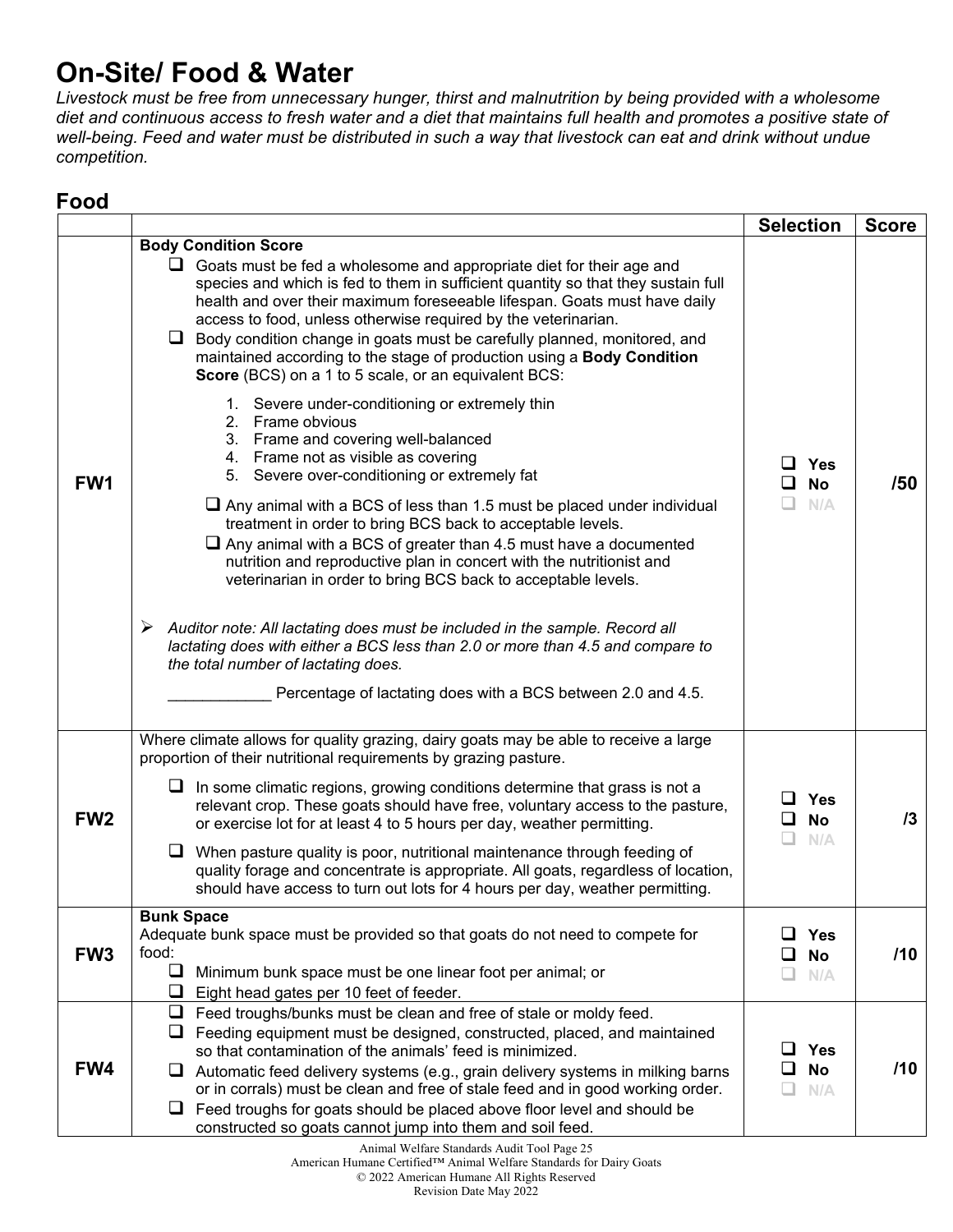| FW <sub>5</sub> | Non-feed items/ products (such as herbicides, pesticides, chemicals, machinery oil,<br>etc.) must be stored away from the feed mixing or ingredient and supplement storage<br>areas. | □ Yes<br>$\Box$ No<br>N/A    |  |
|-----------------|--------------------------------------------------------------------------------------------------------------------------------------------------------------------------------------|------------------------------|--|
| FW <sub>6</sub> | Control practices must be in place to minimize access to poisonous plants and<br>unsuitable feedstuffs.                                                                              | コ Yes<br>$\square$ No<br>N/A |  |

#### **Water**

|                 | <b>Access to Water</b>                                                                                                                                                                                                                                                                                                                                                                                                                                                                                                                                                                                                            |                                       |     |
|-----------------|-----------------------------------------------------------------------------------------------------------------------------------------------------------------------------------------------------------------------------------------------------------------------------------------------------------------------------------------------------------------------------------------------------------------------------------------------------------------------------------------------------------------------------------------------------------------------------------------------------------------------------------|---------------------------------------|-----|
| FW7             | $\Box$ All goats, including kids older than 8 days and goats in confinement, must be<br>provided with continuous access to an adequate supply of clean, fresh<br>drinking water each day, except when otherwise required by the attending<br>veterinarian.<br>$\Box$ The availability of water, which includes the flow rate of the water delivery<br>systems, must meet the demands of the herd.<br>$\Box$ Water tanks, troughs, etc. must be full when not being used, and must not<br>completely drain when goats are drinking.<br>$\Box$ Waterers must be placed at a height appropriate to the size and age of the<br>goats. | $\Box$ Yes<br>$\Box$ No<br>$\Box$ N/A | /50 |
|                 | For indoor housing:                                                                                                                                                                                                                                                                                                                                                                                                                                                                                                                                                                                                               |                                       |     |
|                 | $\Box$ All waterers must be thoroughly clean: watering equipment must be designed,<br>constructed, placed, and maintained so that contamination of the animals'<br>water is minimized.                                                                                                                                                                                                                                                                                                                                                                                                                                            | Yes                                   |     |
| FW <sub>8</sub> | $\Box$ Water troughs, waterers, and nipples must be kept thoroughly cleaned and<br>must be checked daily to ensure that they are dispensing water.                                                                                                                                                                                                                                                                                                                                                                                                                                                                                | <b>No</b><br>ப                        | /3  |
|                 | $\Box$ Water troughs must not leak resulting in wetting/fouling of the bedded areas.                                                                                                                                                                                                                                                                                                                                                                                                                                                                                                                                              | $\Box$<br>N/A                         |     |
|                 | The area surrounding water tanks, troughs, etc. should be on concrete where<br>possible.                                                                                                                                                                                                                                                                                                                                                                                                                                                                                                                                          |                                       |     |
|                 | When goats are kept primarily on pasture:                                                                                                                                                                                                                                                                                                                                                                                                                                                                                                                                                                                         |                                       |     |
|                 | $\Box$ Clean, fresh water must always be available, and must meet the requirements<br>for 'Access to Water' noted above.                                                                                                                                                                                                                                                                                                                                                                                                                                                                                                          |                                       |     |
|                 | $\Box$ During winter, the water supply must be kept clear of ice.                                                                                                                                                                                                                                                                                                                                                                                                                                                                                                                                                                 |                                       |     |
|                 | $\Box$ The area around the water troughs must be managed to avoid excessive<br>wetting/ sodden ground and mud. The area around water tanks, troughs, etc.                                                                                                                                                                                                                                                                                                                                                                                                                                                                         | $\Box$ Yes                            |     |
| FW <sub>9</sub> | should be placed on concrete aprons to limit mud or sodden ground.<br>$\Box$ Local, state, and federal laws regarding goat access to running or still water<br>resources must be followed.                                                                                                                                                                                                                                                                                                                                                                                                                                        | <b>No</b><br>ப<br>□<br>N/A            | 13  |
|                 | $\Box$ Natural surface water sources are not recommended but, if used, advice must<br>be taken regarding any potential disease risk.                                                                                                                                                                                                                                                                                                                                                                                                                                                                                              |                                       |     |
|                 | $\Box$ The potential contamination of rivers, ponds, or streams with goat feces must<br>be considered.                                                                                                                                                                                                                                                                                                                                                                                                                                                                                                                            |                                       |     |
|                 | <b>Emergency Water Supply</b>                                                                                                                                                                                                                                                                                                                                                                                                                                                                                                                                                                                                     | $\Box$ Yes                            |     |
| <b>FW10</b>     | Provisions must be in place to help ensure an emergency supply of suitable drinking                                                                                                                                                                                                                                                                                                                                                                                                                                                                                                                                               | $\Box$<br><b>No</b>                   | /10 |
|                 | water in case normal supplies fail (e.g., due to freezing, drought, power failure, well<br>malfunction, etc.).                                                                                                                                                                                                                                                                                                                                                                                                                                                                                                                    | $\Box$ n/a                            |     |
|                 |                                                                                                                                                                                                                                                                                                                                                                                                                                                                                                                                                                                                                                   |                                       |     |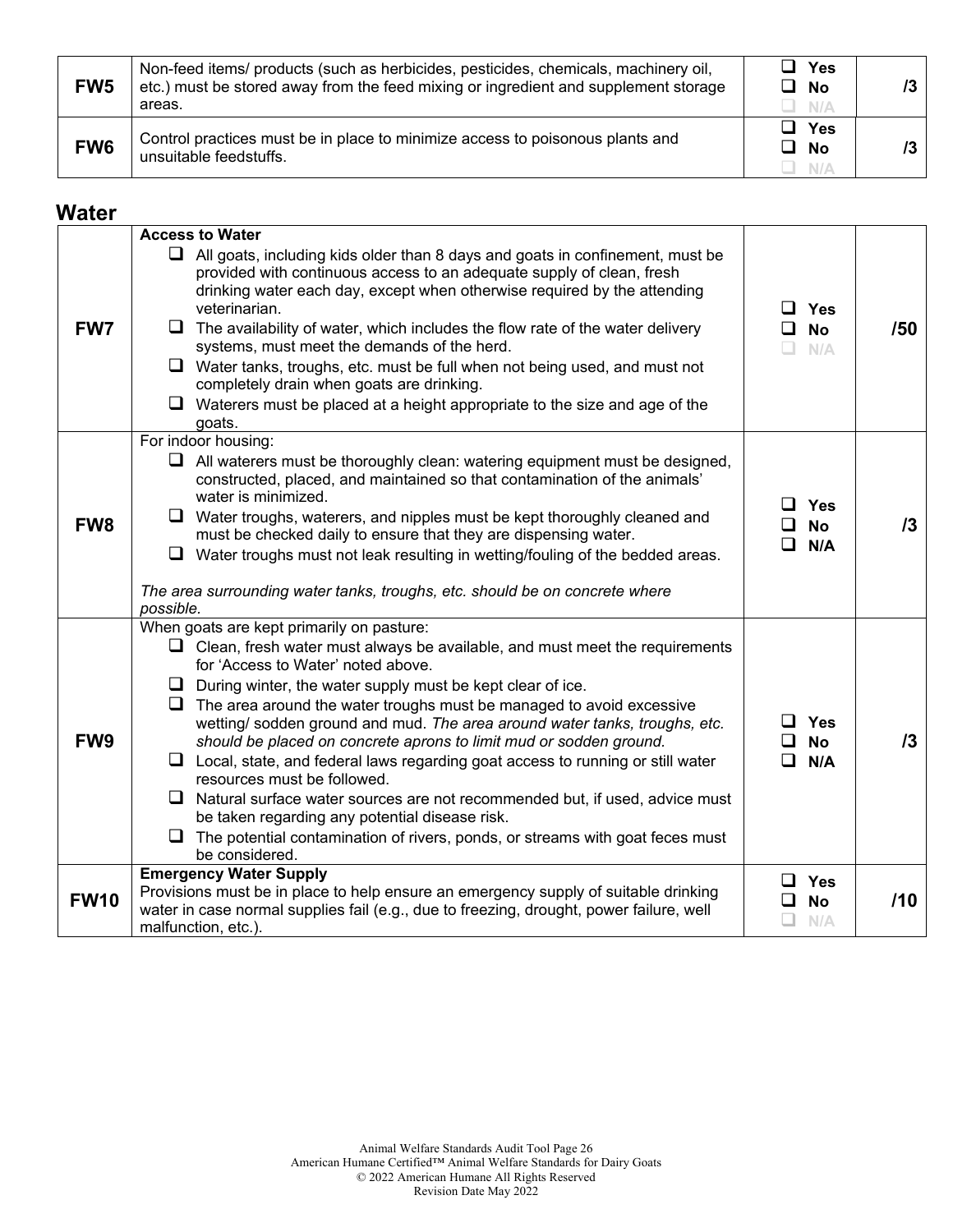# **On-Site/ Environment**

*The environment must take into account the animal's welfare needs and provide the best husbandry approaches; must meet all industry standards and governmental regulations; must be designed to help protect the goats from unnecessary physical and thermal discomfort, fear, and distress; and must allow them to perform their natural behaviors. All equipment and fixtures must be selected, installed, and maintained to optimize the well-being of the goats. The animals must be protected from unnecessary pain, injury, and disease, and their environment must be conducive to good health.*

#### **Buildings**

| E <sub>1</sub> | A copy of the current American Humane Certified™ Animal Welfare Standards<br>for Dairy Goats must be available on-site as a reference for all stock-keepers/<br>workers.                                                                                                                                                                                                                                                                                                                                                                                                                                                                                                                                                                                                                                                                                                                                                                                                                                                                                                                                                                                                                                                                                                                                                                                                                                                                                                                                                                                           | ப<br>n. | Yes<br>$\square$ No<br>N/A        | /3  |
|----------------|--------------------------------------------------------------------------------------------------------------------------------------------------------------------------------------------------------------------------------------------------------------------------------------------------------------------------------------------------------------------------------------------------------------------------------------------------------------------------------------------------------------------------------------------------------------------------------------------------------------------------------------------------------------------------------------------------------------------------------------------------------------------------------------------------------------------------------------------------------------------------------------------------------------------------------------------------------------------------------------------------------------------------------------------------------------------------------------------------------------------------------------------------------------------------------------------------------------------------------------------------------------------------------------------------------------------------------------------------------------------------------------------------------------------------------------------------------------------------------------------------------------------------------------------------------------------|---------|-----------------------------------|-----|
| E2             | <b>Biosecurity Plan, Structural/Access</b><br>Structural biosecurity must be maintained by:<br>$\Box$ Perimeter fencing (where there is outside access), and other physical<br>methods for exclusion of pests, predators;<br>$\Box$ Signs posted at the farm and/or building/barn entrances which provide<br>biosecurity instructions and information for farm personnel and approved<br>visitors;<br>$\Box$ Property gates and secured buildings/barns and the exclusion of<br>unapproved visitors; and<br>$\Box$ Logging of all approved visitors. (Log should include statement that non-<br>farm personnel are not permitted on the site except by approval from farm<br>managers.)                                                                                                                                                                                                                                                                                                                                                                                                                                                                                                                                                                                                                                                                                                                                                                                                                                                                            |         | ⊔ Yes<br>$\Box$ No<br>$\Box$ N/A  | /10 |
| E <sub>3</sub> | <b>Biosecurity Plan, Operational</b><br>Operational biosecurity must be maintained by:<br>$\Box$ The vegetation adjacent to surrounding buildings is kept short and tidy<br>within at least 24" from the buildings/barns;<br>$\Box$ Pest control methods and protocols such as baiting and trapping are in<br>place along with schedules for maintenance of pest control systems;<br>$\Box$ Bulk feed and emergency water sources are covered and protected, and<br>other potential attractants of pests, rodents, mold, etc. are removed (i.e.<br>open trash cans with food waste or other items not necessary to the<br>operation of the house);<br>$\Box$ Facility/ equipment cleaning protocols and schedules; and<br>$\Box$ The provision and maintenance of protective clothing, foot baths, and/or<br>shower facilities for workers, where appropriate.<br>Managers are provided appropriate treatment and vaccination records by<br>u.<br>vendors when new stock is brought onto the site;<br>$\Box$ As applicable, records and timeframes for new animals segregated before<br>being mixed with other animals on the farm;<br>$\Box$ As applicable, records for isolation facilities and observations/ testing new<br>animals before integration with the rest of the herd;<br>$\Box$ As applicable, records of screening hired bucks for potential disease prior<br>to its introduction;<br>$\Box$ Parasite and pest control methods; and<br>$\Box$ As applicable, records of any other policy or procedure for maintaining<br>biosecurity at the dairy. | ப       | $\square$ Yes<br><b>No</b><br>N/A | /10 |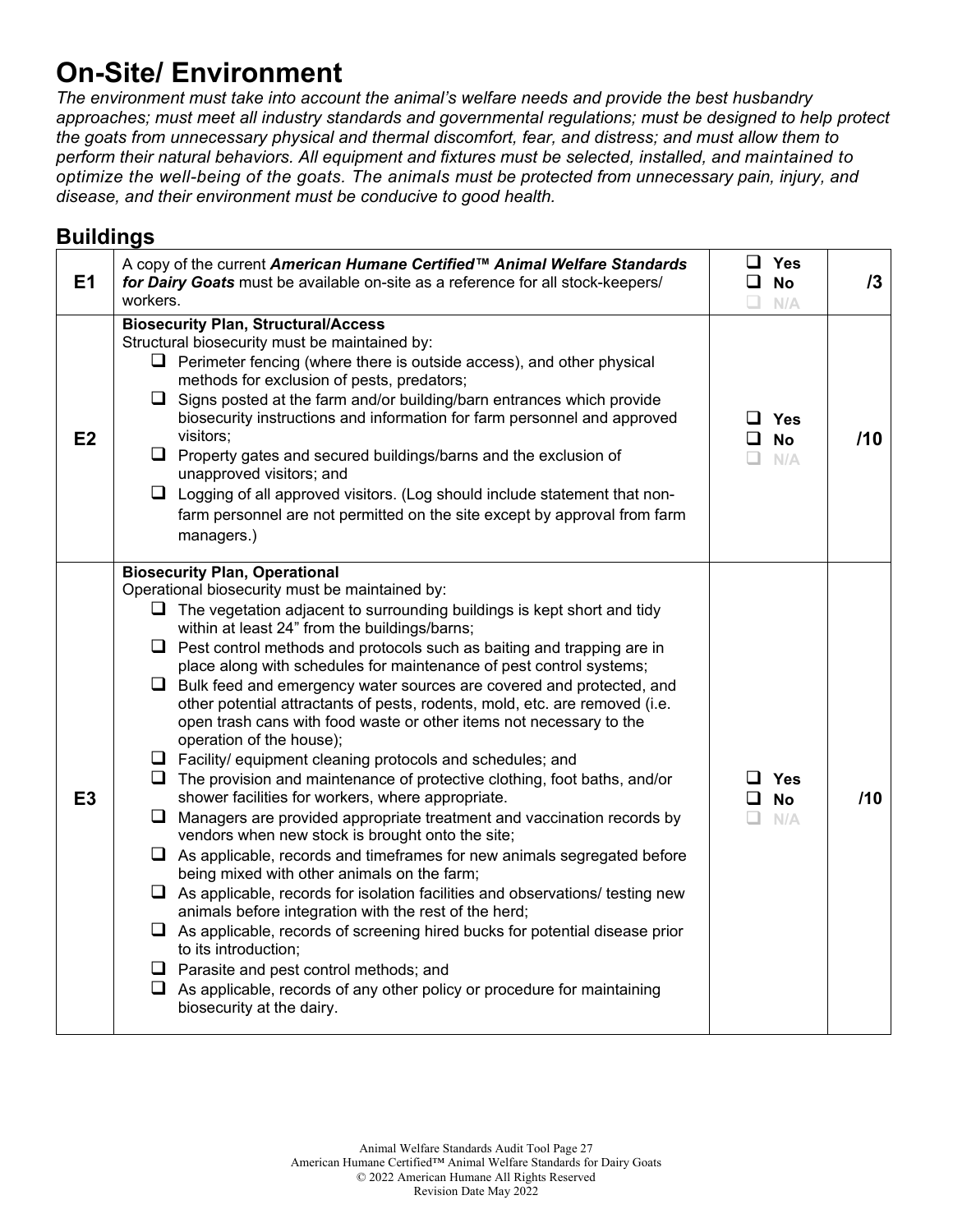| E4 | <b>Emergency Response Plan</b><br>An Emergency Response Plan (ERP) must be posted at the entrances to all<br>houses, with the exception that the ERP may be posted at a central office or the<br>main office if the office is located on the same site as the facility. The ERP must<br>include:<br>Emergency contact information and numbers, i.e. fire department, local<br>⊔<br>utilities, etc.;<br>$\Box$ Primary and alternate numbers for at least three responsible farm workers,<br>and a "telephone tree" to help ensure that all responsible parties may be<br>contacted if necessary; and<br>Contingency plans and precautions to cope with emergencies in order to safeguard<br>the welfare of the animals, and the procedures to be followed by those discovering<br>an emergency such as fire, floods, storms or other severe weather, interruption of<br>power or water, etc. | Yes<br>No<br>N/A | /10 |
|----|----------------------------------------------------------------------------------------------------------------------------------------------------------------------------------------------------------------------------------------------------------------------------------------------------------------------------------------------------------------------------------------------------------------------------------------------------------------------------------------------------------------------------------------------------------------------------------------------------------------------------------------------------------------------------------------------------------------------------------------------------------------------------------------------------------------------------------------------------------------------------------------------|------------------|-----|
|----|----------------------------------------------------------------------------------------------------------------------------------------------------------------------------------------------------------------------------------------------------------------------------------------------------------------------------------------------------------------------------------------------------------------------------------------------------------------------------------------------------------------------------------------------------------------------------------------------------------------------------------------------------------------------------------------------------------------------------------------------------------------------------------------------------------------------------------------------------------------------------------------------|------------------|-----|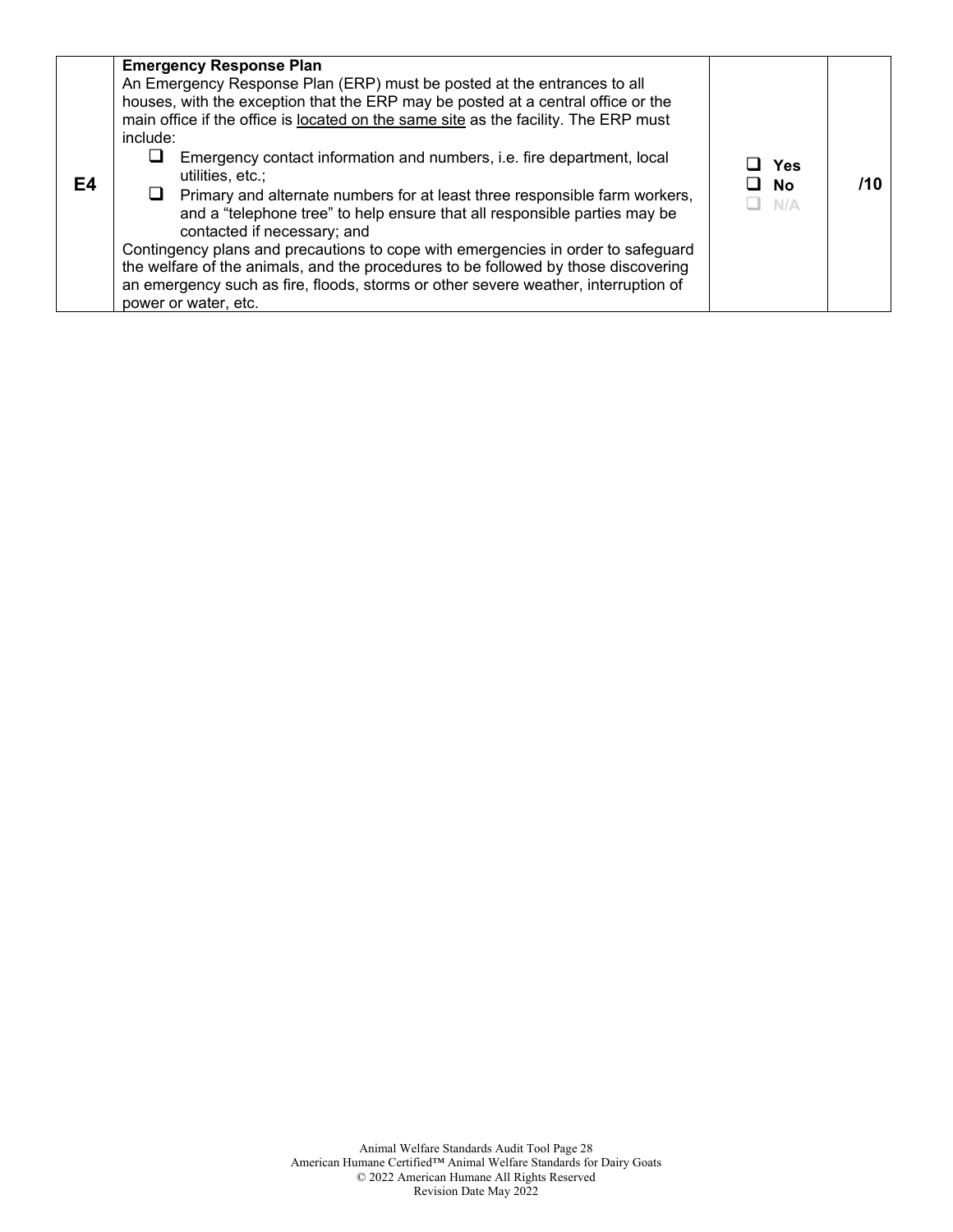### **Environmental Safety**

|                 | ,                                                                                                                                                                                                                                                                                                                                                                                                                                                                                                                                                                                                                                                                                                                                                                                                                                                                                                                                                                 |                  |                                   |            |
|-----------------|-------------------------------------------------------------------------------------------------------------------------------------------------------------------------------------------------------------------------------------------------------------------------------------------------------------------------------------------------------------------------------------------------------------------------------------------------------------------------------------------------------------------------------------------------------------------------------------------------------------------------------------------------------------------------------------------------------------------------------------------------------------------------------------------------------------------------------------------------------------------------------------------------------------------------------------------------------------------|------------------|-----------------------------------|------------|
|                 | <b>Environmental Safety</b><br>Physical features of the environment must not cause recurring injuries to the goats.                                                                                                                                                                                                                                                                                                                                                                                                                                                                                                                                                                                                                                                                                                                                                                                                                                               |                  |                                   |            |
|                 | Injury is defined as damage severe enough for the formation of granular scar tissue that is<br>to an extent significantly greater than would be caused by accidental bumps and scratches.<br>Excessive occurrence of the following may be indicators of a poor environment: neck<br>calluses; knee and/or hock swellings/calluses; teat/udder injuries; broken tails; hematomas;<br>chronic scar tissue; soft hooves; inter-digital infections; laminitis; abscesses; and/or bruised<br>soles.                                                                                                                                                                                                                                                                                                                                                                                                                                                                    |                  |                                   |            |
| E <sub>5</sub>  | $\Box$ The interior of any building, including the floor and all internal fittings/surfaces to<br>which livestock have access, must be designed, constructed, maintained, and<br>regularly inspected to help ensure that there are no sharp edges or protrusions<br>likely to cause injury or distress to the animal. This includes the provisions of<br>adequate and safe holding and handling facilities (whether indoors or outdoors) as<br>well as to transportation vehicles. Particular attention must be paid to handling<br>pens.<br>$\Box$ Floors must be made of non-slip material or must be maintained to reduce the risk<br>of slipping (sand, mats, or other materials are applied when necessary).<br>Concrete floors must be textured to add traction and prevent slipping.<br>⊔<br>$\Box$ Floors must not be so rough as to cause hoof damage.<br>$\Box$ Farm alleyways must be maintained in order to prevent damage to the animals'<br>hooves. | <b>□</b>         | $\Box$ Yes<br><b>No</b><br>N/A    | /25        |
|                 | Lesions and wounds on animals along with lameness are indicators of building conditions<br>that need immediate remediation. See also "Lameness/Locomotion Score" below.<br>Reference: Temple Grandin, PhD. 2010. Recommended Animal Handling Guidelines and Audit<br>Guide, 2010 Edition. North American Meat Institute Foundation.                                                                                                                                                                                                                                                                                                                                                                                                                                                                                                                                                                                                                               |                  |                                   |            |
| E <sub>6</sub>  | $\Box$ Except where preservatives with an insecticidal role are used, goats or kids must<br>not come into contact with toxic fumes from chemicals.<br>u.<br>Creosote-treated wood and lead-based paint must not be used.                                                                                                                                                                                                                                                                                                                                                                                                                                                                                                                                                                                                                                                                                                                                          |                  | $\Box$ Yes<br>$\square$ No<br>N/A | 13         |
| E7              | All electrical installations must be inaccessible to the goats, well-insulated, safeguarded<br>from rodents, properly grounded, and regularly tested for stray voltage.                                                                                                                                                                                                                                                                                                                                                                                                                                                                                                                                                                                                                                                                                                                                                                                           | ❏                | $\Box$ Yes<br><b>No</b><br>N/A    | 13         |
| E8              | $\Box$ Passages must be of such design and width, and so constructed, to allow animals<br>to pass freely.<br>$\Box$ Care must have been taken to minimize, and ideally exclude, the number of blind<br>alleyways in the buildings, in order to avoid the incidences of bullying by dominant<br>animals.                                                                                                                                                                                                                                                                                                                                                                                                                                                                                                                                                                                                                                                           | ❏<br>❏           | $\Box$ Yes<br><b>No</b><br>N/A    | 13         |
| E <sub>9</sub>  | Internal surfaces of housing and pens must be made of materials which can readily be<br>cleansed and disinfected or easily be replaced when necessary.                                                                                                                                                                                                                                                                                                                                                                                                                                                                                                                                                                                                                                                                                                                                                                                                            | ❏<br>❏           | Yes<br><b>No</b><br>N/A           | $\sqrt{3}$ |
| E <sub>10</sub> | Where used, euthanasia equipment must show no obvious signs of neglect, i.e. rust, dirt<br>and grime, and must be stored in a secure location protected from the elements.                                                                                                                                                                                                                                                                                                                                                                                                                                                                                                                                                                                                                                                                                                                                                                                        | ❏<br>❏<br>❏      | <b>Yes</b><br><b>No</b><br>N/A    | 13         |
| E <sub>11</sub> | Buildings must be a height adequate to allow the normal expression of mounting behavior<br>in estrus.                                                                                                                                                                                                                                                                                                                                                                                                                                                                                                                                                                                                                                                                                                                                                                                                                                                             | $\Box$<br>❏<br>❏ | <b>Yes</b><br><b>No</b><br>N/A    | 13         |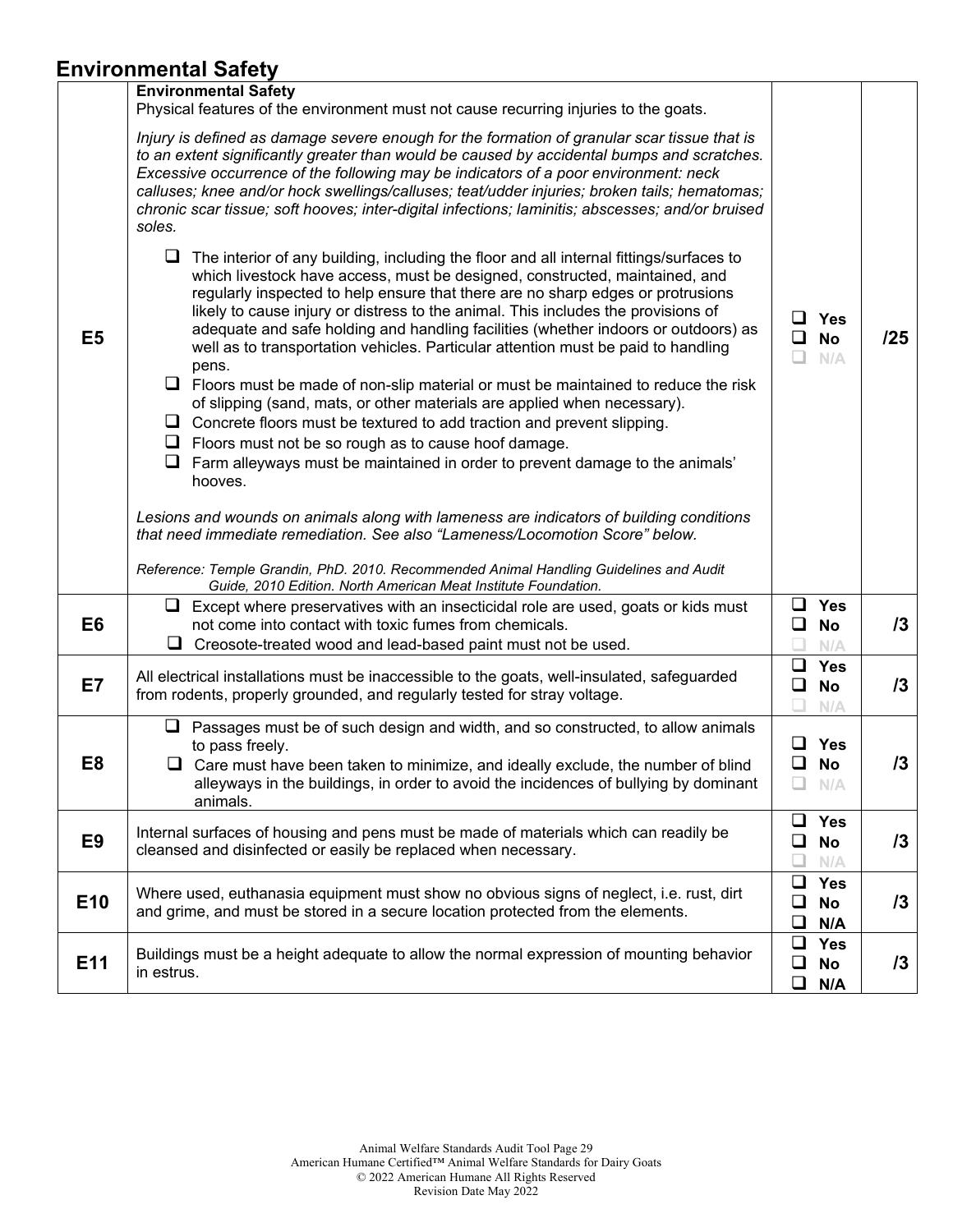### **Auxiliary Power Supply**

| E <sub>12</sub> | <b>Auxiliary Power Supply</b><br>An auxiliary power supply, such as a standby generator, must be available and<br>functional and have sufficient capacity to operate critical equipment for the duration<br>of any power outage.<br>Auditor note: a stockperson must demonstrate that the auxiliary power supply is<br>➤<br>available and functional.<br>There must be records in the office that show that the auxiliary power<br>supply has sufficient capacity to operate critical equipment such as fans,<br>feeders, waterers, and lights for at least 24 hours; and that it has been<br>tested weekly under load, with the outcome of the test documented.<br>Auditor note: an Auxiliary Power Supply is not required for sites which rely on<br>manually operated equipment. | Yes<br><b>No</b><br>N/A        | /10     |
|-----------------|-------------------------------------------------------------------------------------------------------------------------------------------------------------------------------------------------------------------------------------------------------------------------------------------------------------------------------------------------------------------------------------------------------------------------------------------------------------------------------------------------------------------------------------------------------------------------------------------------------------------------------------------------------------------------------------------------------------------------------------------------------------------------------------|--------------------------------|---------|
| E <sub>13</sub> | <b>Alarm Systems</b><br>For controlled environment buildings/barns, alarm systems (audible & remote) must<br>be installed, functional, and operate even if the principal electricity has failed.<br>$\triangleright$ Auditor note: a stockperson must demonstrate that the alarm systems are<br>functional and operational even if the principal electricity has failed.<br>There must be records in the office that show that the alarm system are tested<br>weekly for emergency circumstances (including but not limited to power failure, high<br>temperatures, water failure, etc.), are operational even if the principal electricity has<br>failed, and that the outcome of the test has been recorded.                                                                      | <b>Yes</b><br><b>No</b><br>N/A | $13 \,$ |

# **Thermal Environment & Ventilation**

| E14             | Goats must be maintained in a thermally comfortable environment for their age<br>according to the species guidelines at all times.<br>Auditor note: the goats must not show signs of being excessively hot or<br>➤<br>excessively cold.                                                                                                                                                                                                                                                                                                                                                                                                                              | <b>Yes</b><br><b>No</b><br>. .<br>N/A | /10 |
|-----------------|----------------------------------------------------------------------------------------------------------------------------------------------------------------------------------------------------------------------------------------------------------------------------------------------------------------------------------------------------------------------------------------------------------------------------------------------------------------------------------------------------------------------------------------------------------------------------------------------------------------------------------------------------------------------|---------------------------------------|-----|
| E <sub>15</sub> | <b>Ventilation</b><br>All structures must have effective ventilation, permitting air movement at<br>ப<br>low velocity while avoiding drafts and ingress of rain and snow.<br>Building ventilation must achieve a relative humidity below 80% when<br>ப<br>ambient conditions allow.<br>$\Box$ System must provide adequate ventilation to remove the moisture produced<br>by the stock and to reduce the number of airborne pathogens being passed<br>from animal to animal.<br>A professional must be consulted to determine adequacy of design and to<br>⊔.<br>rectify ventilation problems, including modifications to the ventilation rates<br>and/or equipment. | Yes<br><b>No</b><br>N/A               | /10 |
| E <sub>16</sub> | Where the automatic equipment includes a ventilation system, the system must<br>contain additional equipment or means of ventilation (whether automatic or not)<br>which, in the event of such a failure of the ventilation system, will provide adequate<br>ventilation so as to prevent the livestock from suffering unnecessary distress as a<br>result of the failure.                                                                                                                                                                                                                                                                                           | <b>Yes</b><br><b>No</b><br>N/A        | /3  |
| E17             | The ventilation system must be connected to an alarm to alert about potential<br>failure.                                                                                                                                                                                                                                                                                                                                                                                                                                                                                                                                                                            | <b>Yes</b><br><b>No</b><br>N/A        | /3  |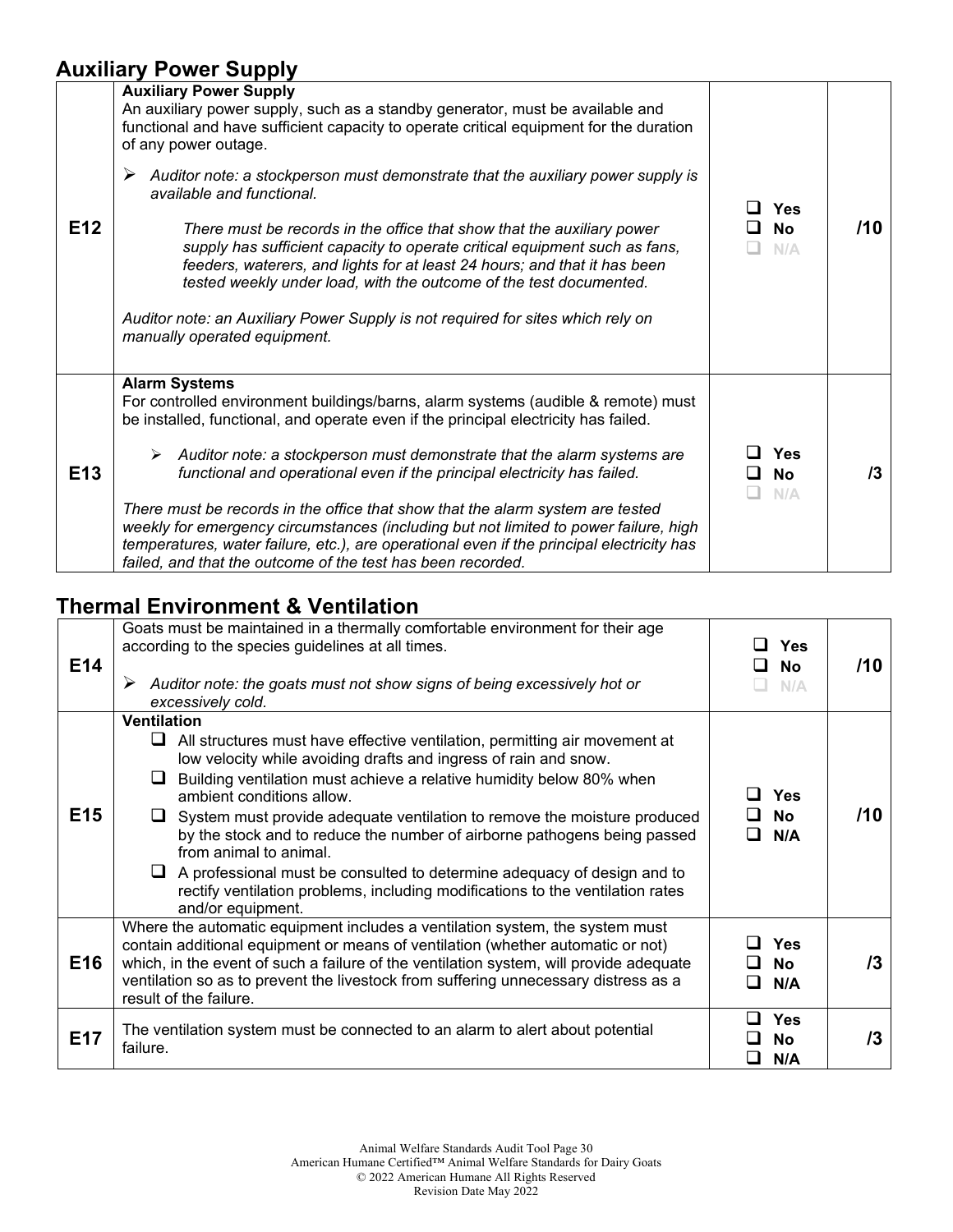|                 | <b>Ammonia Levels in Enclosed Environments</b><br>Ammonia levels in any enclosed environments (such as barns, houses, etc.),<br>measured by the auditor at the height of the animals should ideally be less than 10<br>ppm but must not exceed 25 parts per million.                           |                  |     |
|-----------------|------------------------------------------------------------------------------------------------------------------------------------------------------------------------------------------------------------------------------------------------------------------------------------------------|------------------|-----|
| E <sub>18</sub> | Auditor note: For all enclosed locations, measure ammonia levels at the<br>height of the animals at a minimum of 5 random locations in the<br>building/barn. No location may exceed 25 ppm.<br>Measured maximum ammonia in PPM (must be $\leq$ 25 ppm)<br>Average building/barn ammonia in PPM | Yes<br>No<br>N/A | '25 |

### **Lighting**

| E19 | For fully enclosed housing, artificial lighting must be provided as needed to<br>supplement natural light. The daytime light levels must be bright enough to allow<br>facilities and animals to be inspected and workers to perform their duties without<br>additional portable lighting (such as a flashlight, portable lamp, etc.) | ⊔ Yes<br>$\Box$ No<br>$\Box$ N/A |  |
|-----|--------------------------------------------------------------------------------------------------------------------------------------------------------------------------------------------------------------------------------------------------------------------------------------------------------------------------------------|----------------------------------|--|
| E20 | Adequate lighting, whether fixed or portable, must be available to enable the<br>livestock to be thoroughly inspected at any time.                                                                                                                                                                                                   | $\Box$ Yes<br>$\Box$ No<br>N/A   |  |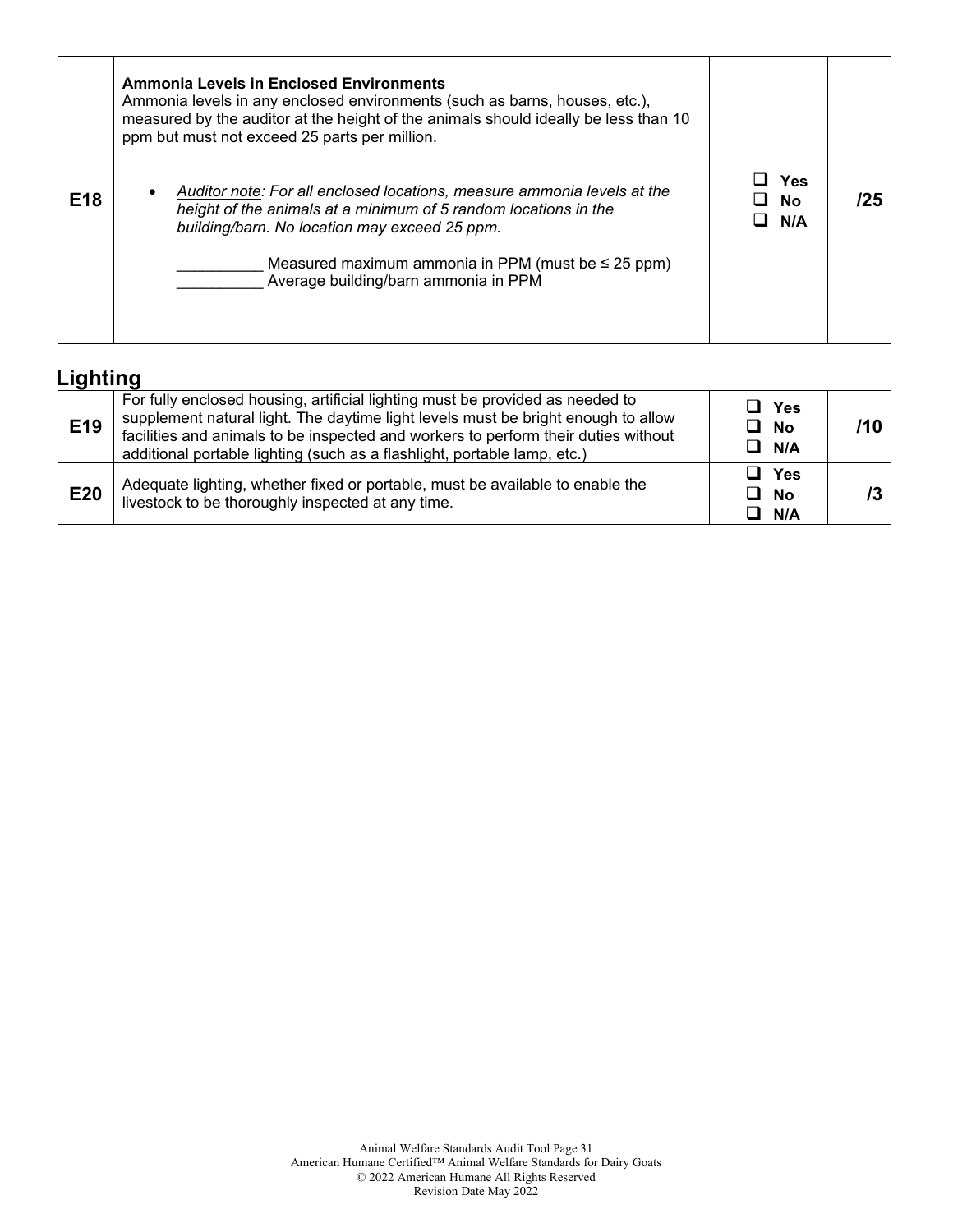### **Lying Area/Space Allowances**

| E21 | Goats kept in dry lots must have access at all times to a lying area which is well-<br>drained, well-maintained with dry bedding, and of sufficient size to accommodate all<br>goats lying down together in normal resting posture.<br>$\Box$ Provisions must have been made for shade and misting or sprinkling<br>systems.<br>$\Box$ Shade structures must be designed to accommodate all animals together.<br>Examples of this would be to allow animals back into the buildings or to<br>utilize natural shade.<br>$\Box$ Minimum recommendation for loafing space in loose housing is 15 sq. ft.<br>per doe. | ⊿ Yes<br>□ No<br>$\Box$ N/A | 125 |
|-----|-------------------------------------------------------------------------------------------------------------------------------------------------------------------------------------------------------------------------------------------------------------------------------------------------------------------------------------------------------------------------------------------------------------------------------------------------------------------------------------------------------------------------------------------------------------------------------------------------------------------|-----------------------------|-----|
|-----|-------------------------------------------------------------------------------------------------------------------------------------------------------------------------------------------------------------------------------------------------------------------------------------------------------------------------------------------------------------------------------------------------------------------------------------------------------------------------------------------------------------------------------------------------------------------------------------------------------------------|-----------------------------|-----|

#### **Freestall Housing**

*The emphasis of freestall housing design is to maximize the comfort of the animal. Given the wide range of sizes and bodyweights within and between herds and individual breeds, it is difficult to prescribe actual dimensions.* 

|     | $\Box$ In freestalls, stocking densities must be 1.1 does per available freestall.                                                                                                                                                                                                                                                                                                                                                                                                                                                                                                                                                                                                                                                                                                                                                                                                                                                                                                                                                                                                                                                                                                                                                                                                                                                                                                                                                                                                                                                                                                                                                                                                                                                |                                     |     |
|-----|-----------------------------------------------------------------------------------------------------------------------------------------------------------------------------------------------------------------------------------------------------------------------------------------------------------------------------------------------------------------------------------------------------------------------------------------------------------------------------------------------------------------------------------------------------------------------------------------------------------------------------------------------------------------------------------------------------------------------------------------------------------------------------------------------------------------------------------------------------------------------------------------------------------------------------------------------------------------------------------------------------------------------------------------------------------------------------------------------------------------------------------------------------------------------------------------------------------------------------------------------------------------------------------------------------------------------------------------------------------------------------------------------------------------------------------------------------------------------------------------------------------------------------------------------------------------------------------------------------------------------------------------------------------------------------------------------------------------------------------|-------------------------------------|-----|
| E22 | $\Box$ A "loafing" area must be provided.<br>Unbedded areas must be slatted or of solid concrete, and slats must not<br>ப<br>result in injury to feet.<br>$\Box$ Unbedded areas must be scraped at least daily.<br>Does must be able to lie down in a normal position without risk of being<br>u.<br>walked on, stepped on, or kicked by other does.<br>The stall must be constructed so that it prevents the animal from<br>ப<br>standing so far forward that it consistently soils the back of the stall.<br>Does must be able to change position from standing to lying and<br>⊔<br>vice versa in a normal manner without difficulty or injury, and with<br>adequate space to allow the normal forward lunging motion during<br>this maneuver.<br>When lying, all of the doe's body must be on the bed including the<br>hocks and the udder.<br>Freestalls must be designed to align a doe properly, and must<br>ப<br>prevent interference with, or injury to, her neighbor or herself.<br>The step between the freestall bed and the dung passage must<br>ப<br>avoid slurry being pushed into the bed during scraping and must<br>encourage does to enter the cubicle head first. The height of the<br>step must not be such that it results in an increased incidence of<br>concussion injuries to the hooves.<br>Where problems do exist with free-stalls, through animals rejecting,<br>becoming stuck in, or lying half-in and half-out of them, or with<br>recurring injury as a result of poor design, professional advice must<br>be sought for remedies, and records must be kept on file.<br>$\Box$ Freestall housing must provide a clean, dry and comfortable bed, free from<br>contamination with feces or urine. | Yes<br><b>No</b><br>- 1<br>N/A<br>П | /25 |
|     |                                                                                                                                                                                                                                                                                                                                                                                                                                                                                                                                                                                                                                                                                                                                                                                                                                                                                                                                                                                                                                                                                                                                                                                                                                                                                                                                                                                                                                                                                                                                                                                                                                                                                                                                   |                                     |     |
|     | The slope from rear to front must be approximately 4%.<br>ப                                                                                                                                                                                                                                                                                                                                                                                                                                                                                                                                                                                                                                                                                                                                                                                                                                                                                                                                                                                                                                                                                                                                                                                                                                                                                                                                                                                                                                                                                                                                                                                                                                                                       |                                     |     |
|     | $\Box$ Adequate clean bedding must be provided.                                                                                                                                                                                                                                                                                                                                                                                                                                                                                                                                                                                                                                                                                                                                                                                                                                                                                                                                                                                                                                                                                                                                                                                                                                                                                                                                                                                                                                                                                                                                                                                                                                                                                   |                                     |     |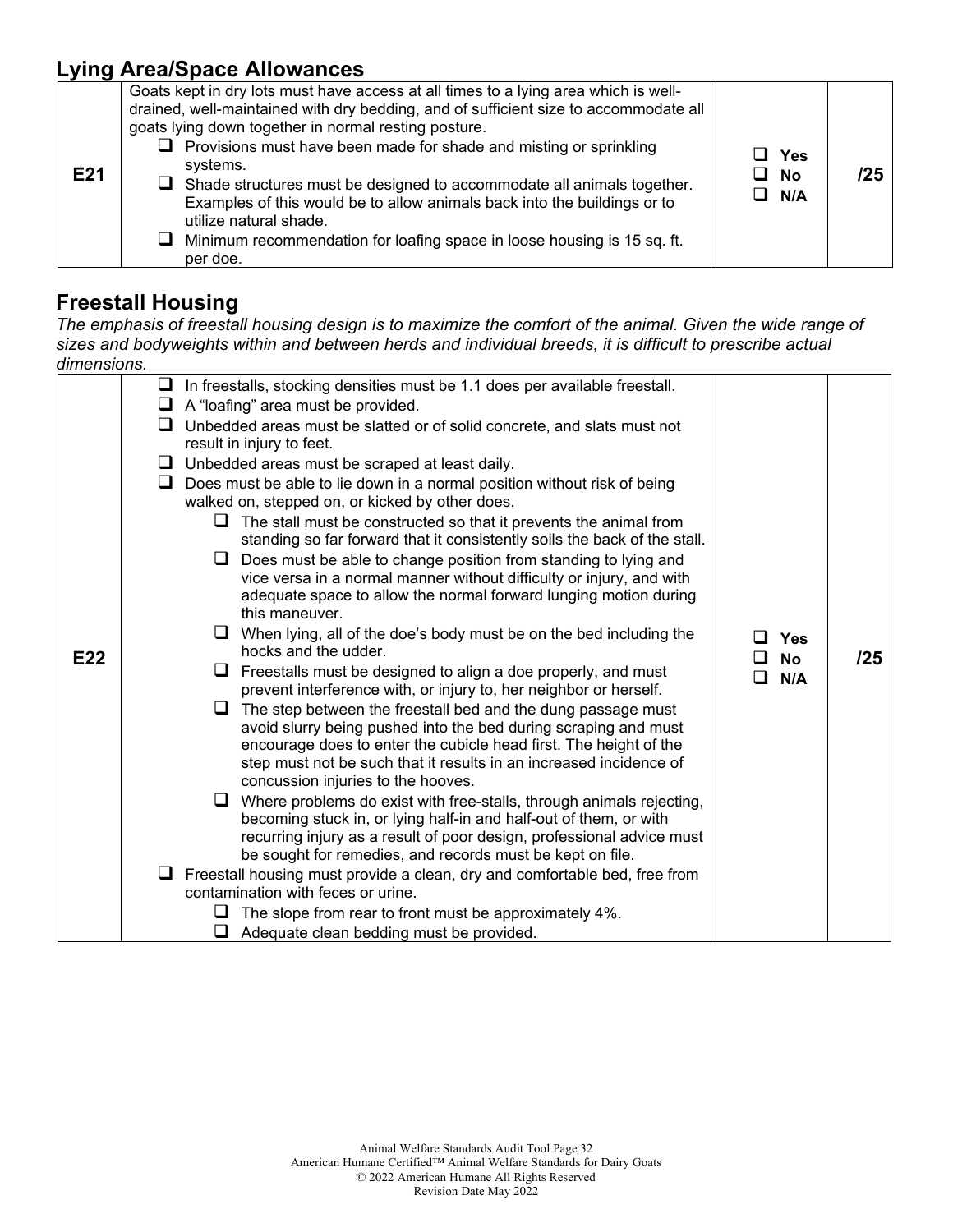### **Access to Turnout Lots/ Pasture**

| E23 | All goats regardless of location must be provided voluntary access to pasture or<br>turnout/ exercise lots where weather allows and climatic conditions are suitable.<br>The turnout/ exercise lots must not be concrete.<br>Voluntary access must be provided daily for four hours minimum when<br>⊔<br>weather allows and climatic conditions are suitable.<br>$\Box$ Freestall systems must provide turnout/ exercise lots.<br>$\Box$ Unpaved earthen exercise corrals should provide a minimum of 25 sq. ft. per<br>doe.<br>Lots must be mounded, drained, and otherwise maintained to control mud.<br>ப<br>The depth of mud in the exercise space must not be above goats' hocks. | Yes<br>No<br>$\Box$ N/A |  |
|-----|----------------------------------------------------------------------------------------------------------------------------------------------------------------------------------------------------------------------------------------------------------------------------------------------------------------------------------------------------------------------------------------------------------------------------------------------------------------------------------------------------------------------------------------------------------------------------------------------------------------------------------------------------------------------------------------|-------------------------|--|
|-----|----------------------------------------------------------------------------------------------------------------------------------------------------------------------------------------------------------------------------------------------------------------------------------------------------------------------------------------------------------------------------------------------------------------------------------------------------------------------------------------------------------------------------------------------------------------------------------------------------------------------------------------------------------------------------------------|-------------------------|--|

# **Additional Housing Requirements**

| E24 | Loose-housed, growing goats must be grouped according to size and age.                                                                                                                                                                                    | Yes<br>$\Box$ No<br>$\Box$ N/A      |  |
|-----|-----------------------------------------------------------------------------------------------------------------------------------------------------------------------------------------------------------------------------------------------------------|-------------------------------------|--|
| E25 | The space allowance for goats housed in groups must be calculated in relation to the<br>whole environment, the age, sex, live weight, and behavioral needs of the stock,<br>taking account of the presence or absence of horns and the size of the group. | $\Box$ Yes<br><b>No</b><br>ப<br>N/A |  |
| E26 | All goats at all times must have sufficient freedom of sideways movement to be able<br>to groom themselves without difficulty, and sufficient room to lie down, freely stretch<br>their limbs, and to rise again.                                         | $\Box$ Yes<br>□ No<br>N/A           |  |

┯

#### **Kidding Environment**

| E27 | When does are kept confined in a building, the following applies:<br>Does must be provided a clean, dry, fully bedded maternity area;<br>⊔<br>Does must have free access to water; and<br>ப<br>Does that are ready to give birth must be kept separate from the rest of the<br>herd and from other species of livestock. Although not required to be isolated<br>from the main herd, does close to kidding must be separated from the main<br>does' accommodation when not in pasture. Consideration should be given to<br>the use of individual kidding stalls. Dimensions and internal fittings must be<br>as stated for main accommodation.                                            | <b>Yes</b><br><b>No</b><br>N/A | /10 |
|-----|-------------------------------------------------------------------------------------------------------------------------------------------------------------------------------------------------------------------------------------------------------------------------------------------------------------------------------------------------------------------------------------------------------------------------------------------------------------------------------------------------------------------------------------------------------------------------------------------------------------------------------------------------------------------------------------------|--------------------------------|-----|
| E28 | The maternity area:<br>must be constructed of materials that are smooth and impervious to water and<br>are easily cleaned;<br>must be equipped with a means of humanely restraining the does (e.g. a<br>u.<br>stanchion or holding gate) to permit a person to safely attend to the does and<br>their kids if necessary; and<br>must have effective insulation, heating, and ventilation to help ensure that air<br>quality, temperature, and ventilation are kept within limits which are not<br>harmful to the does or their kids. This must be confirmed by:<br>no evidence of condensation, no odor issues, and no visible dust; and<br>the recording and monitoring of temperatures. | <b>Yes</b><br><b>No</b><br>N/A | /3  |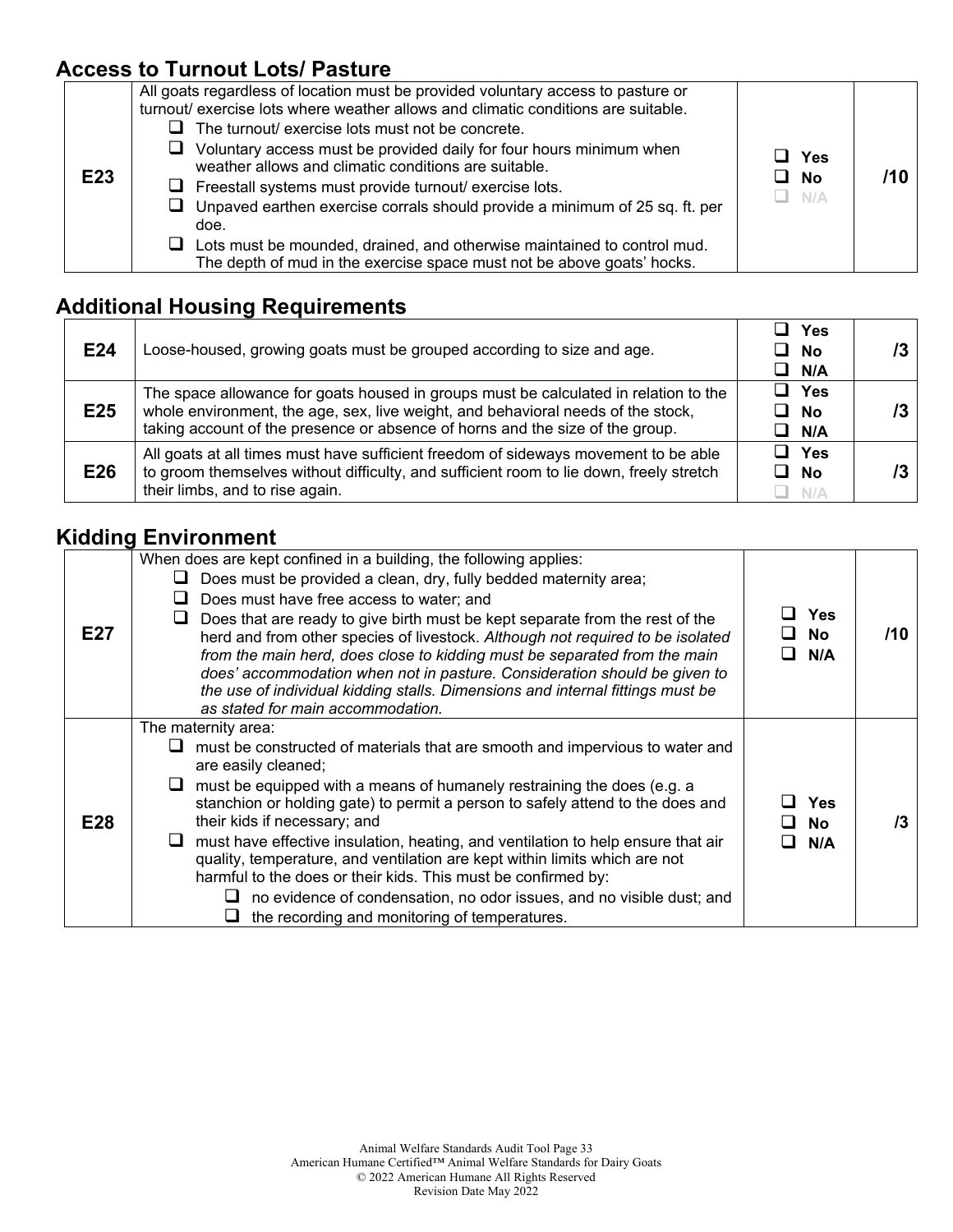#### **Kid Houses**

| E32        | Waste feed and water must be disposed and stored at a site away from the kids.                                                                                                                                                                                                                                                                                                                                                                                                                                                                                                                                                                                                                                                                                                                                                                                                                                                                                                                                                                                                                                                                                                                                                                                                                                                                                                                                                        | $\Box$<br>Yes<br>ப<br><b>No</b><br>❏<br>N/A                     | 13  |
|------------|---------------------------------------------------------------------------------------------------------------------------------------------------------------------------------------------------------------------------------------------------------------------------------------------------------------------------------------------------------------------------------------------------------------------------------------------------------------------------------------------------------------------------------------------------------------------------------------------------------------------------------------------------------------------------------------------------------------------------------------------------------------------------------------------------------------------------------------------------------------------------------------------------------------------------------------------------------------------------------------------------------------------------------------------------------------------------------------------------------------------------------------------------------------------------------------------------------------------------------------------------------------------------------------------------------------------------------------------------------------------------------------------------------------------------------------|-----------------------------------------------------------------|-----|
| <b>E31</b> | Q.<br>Kids may be kept in individual stalls for health reasons. The location or<br>placement of individual kid pens used for quarantine must be such that each<br>kid has an opportunity to see and hear other kids but with no physical contact.<br>Where there is a high risk of infectious disease, the consideration must be<br>$\Box$<br>given to the individual quarantining of kids for the initial rearing period up to 5<br>weeks.                                                                                                                                                                                                                                                                                                                                                                                                                                                                                                                                                                                                                                                                                                                                                                                                                                                                                                                                                                                           | <b>Yes</b><br>ப<br>n<br><b>No</b><br>$\Box$<br>N/A              | 13  |
| E30        | When kids are kept in group pens, devices must be available to reduce inappropriate<br>sucking behavior of the kids:<br>$\Box$ Kids must not be muzzled or physically altered to prevent suckling.<br>$\Box$ Alternative devices such as artificial nipples are acceptable for use.                                                                                                                                                                                                                                                                                                                                                                                                                                                                                                                                                                                                                                                                                                                                                                                                                                                                                                                                                                                                                                                                                                                                                   | $\Box$<br>Yes<br>□<br><b>No</b><br>$\Box$<br>N/A                | 13  |
| <b>E29</b> | Individual kid houses must be sized appropriately for the age, size and breed of<br>the animal. The size of the house must allow the kids space to be able to stand<br>up, turn around, lie down, rest and groom themselves without hindrance or<br>injury.<br>$\Box$ The house must be ventilated to remove excess humidity, ammonia and<br>condensation while at the same time eliminating drafts but retaining constant<br>air circulation.<br>$\Box$<br>Houses must be placed on a free draining base and affixed to the ground to<br>prevent movement in high winds, when necessary.<br>Houses must be sited at a sheltered location, away from prevailing weather,<br>$\Box$<br>and provided with shade from direct sunlight.<br>$\Box$<br>There must be enough bedding in the house to exclude any drafts, and allow<br>the kid to nest down during cold weather.<br>$\Box$<br>Kids must have access to a dry bed at all times which is changed as needed<br>cleanliness (i.e. for maintaining kid hygiene standards).<br>$\Box$<br>Houses must be arranged so that kids may see and hear other kids in<br>neighboring houses.<br>$\Box$ Houses must be constructed of materials which facilitate cleaning and<br>disinfection.<br>$\Box$ Houses must be constructed of materials that minimize heat stress and wide<br>temperature fluctuations.<br>$\Box$ Houses must be thoroughly cleaned and disinfected between animals. | $\blacksquare$<br><b>Yes</b><br>□<br><b>No</b><br>$\Box$<br>N/A | /25 |
|            | Where individual kid houses are used:                                                                                                                                                                                                                                                                                                                                                                                                                                                                                                                                                                                                                                                                                                                                                                                                                                                                                                                                                                                                                                                                                                                                                                                                                                                                                                                                                                                                 |                                                                 |     |

#### **Buck Pens**

| E33 | $\Box$ Buck pens must be sited to allow the buck sight, sound, and odor of other<br>goats and general farm activity.<br>$\Box$ Buck pens must be safe for the stockmen tending them. Adequate restraining<br>facilities and an escape route must be provided.<br>$\Box$ Exercise and service areas must be provided to the bucks.<br>The service area must have a non-slip surface. | $\Box$ Yes<br>$\square$ No<br>$\square$ N/A |  |
|-----|-------------------------------------------------------------------------------------------------------------------------------------------------------------------------------------------------------------------------------------------------------------------------------------------------------------------------------------------------------------------------------------|---------------------------------------------|--|
|-----|-------------------------------------------------------------------------------------------------------------------------------------------------------------------------------------------------------------------------------------------------------------------------------------------------------------------------------------------------------------------------------------|---------------------------------------------|--|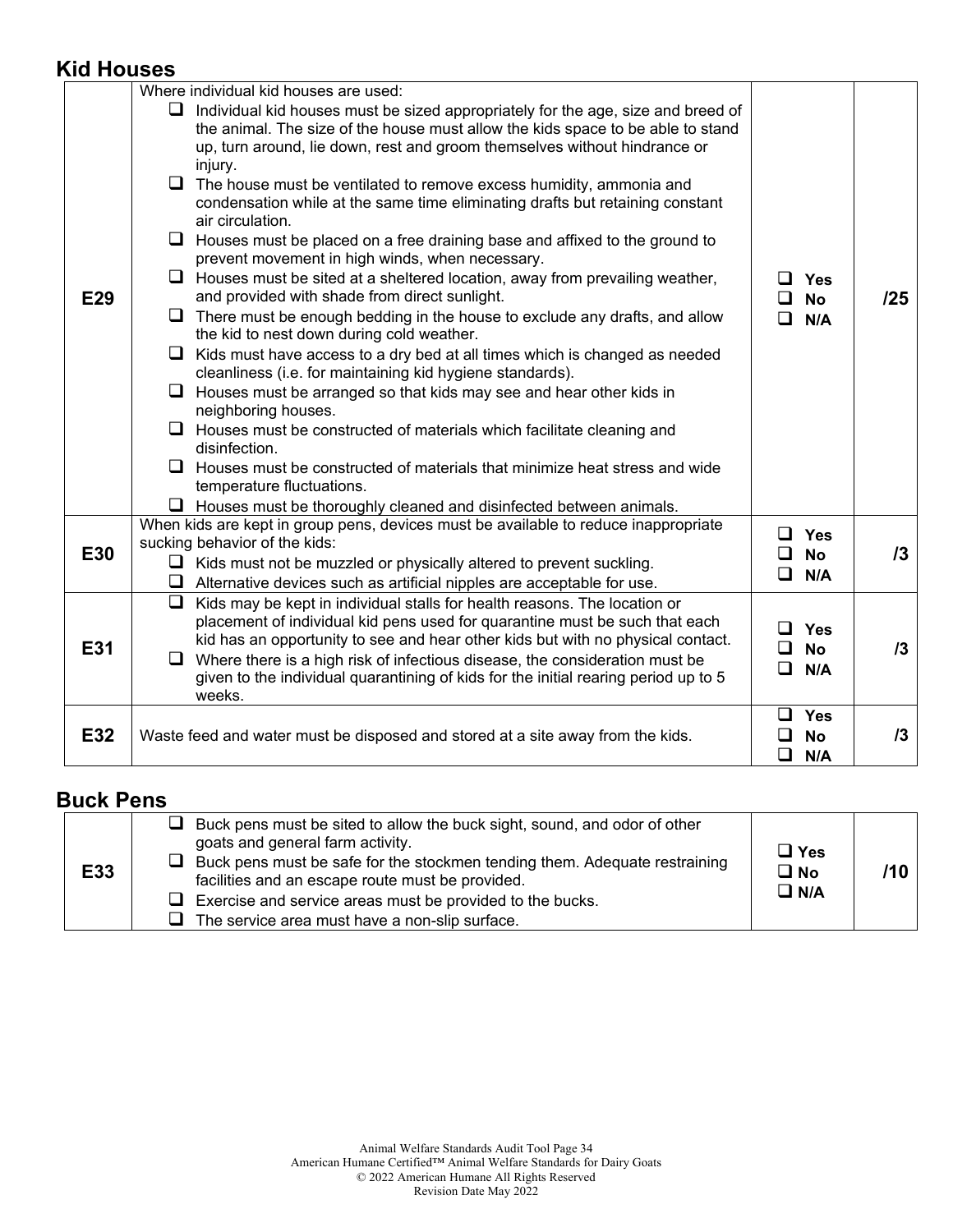# **Handling & Treatment Facilities**

| E34 | $\Box$ All handling facilities such as veterinary facilities, loading ramps and milking<br>parlor must have non-slip flooring and must be constructed of materials that are<br>easily cleaned.<br>Internal walls of hospital boxes must be smooth and impervious to water and<br>ப<br>must be made of materials that are easily cleaned.                                                                                                                                                                                                                                                                                                                                                                                                                                                                                                                                                                                    | $\square$ Yes<br>⊔ No<br>N/A<br>П.    | /3 |
|-----|-----------------------------------------------------------------------------------------------------------------------------------------------------------------------------------------------------------------------------------------------------------------------------------------------------------------------------------------------------------------------------------------------------------------------------------------------------------------------------------------------------------------------------------------------------------------------------------------------------------------------------------------------------------------------------------------------------------------------------------------------------------------------------------------------------------------------------------------------------------------------------------------------------------------------------|---------------------------------------|----|
| E35 | Alleyways and gates must be designed and operated so as not to impede the<br>movement of does.<br>$\Box$ Alleyways and gates must be free from protrusions or other hazards that have<br>the potential to injure the animals.<br>When operating gates and catches, effort must be made to reduce excessive<br>u.<br>noise that may cause distress to the animals, and if necessary, noise reduction<br>mechanisms must be fitted to gates.<br>Gates must open and swing smoothly, and close securely.<br>⊔.                                                                                                                                                                                                                                                                                                                                                                                                                 | <b>Yes</b><br><b>No</b><br>l I<br>N/A | /3 |
| E36 | Loading facilities must provide a ramp of no more than 20% incline.<br>⊔<br>Loading ramps and tail boards must be fitted with fences or rails to prevent the<br>⊔<br>does from slipping and falling off.<br>Ramps may be of concrete or earth and, where concrete, must be fitted with<br>u.<br>appropriately designed and spaced foot cleats/ battens, stair-steps, or other<br>flooring surface that prevents slipping and be covered with litter.<br>A loading bay and/or ramp must be provided, and must be well lit to enable<br>ப<br>animals to walk straight into or out of the vehicle on a level or slight gradient.<br>Note: It is generally recommended that solid sides be used in races, chutes, crowding<br>pens, and loading ramps to avoid distraction and balking in goats. Solid sides provided<br>the greatest advantages where there are many distractions, such as vehicles,<br>equipment, and people. | $\square$ Yes<br>□ No<br>N/A<br>l I   | /3 |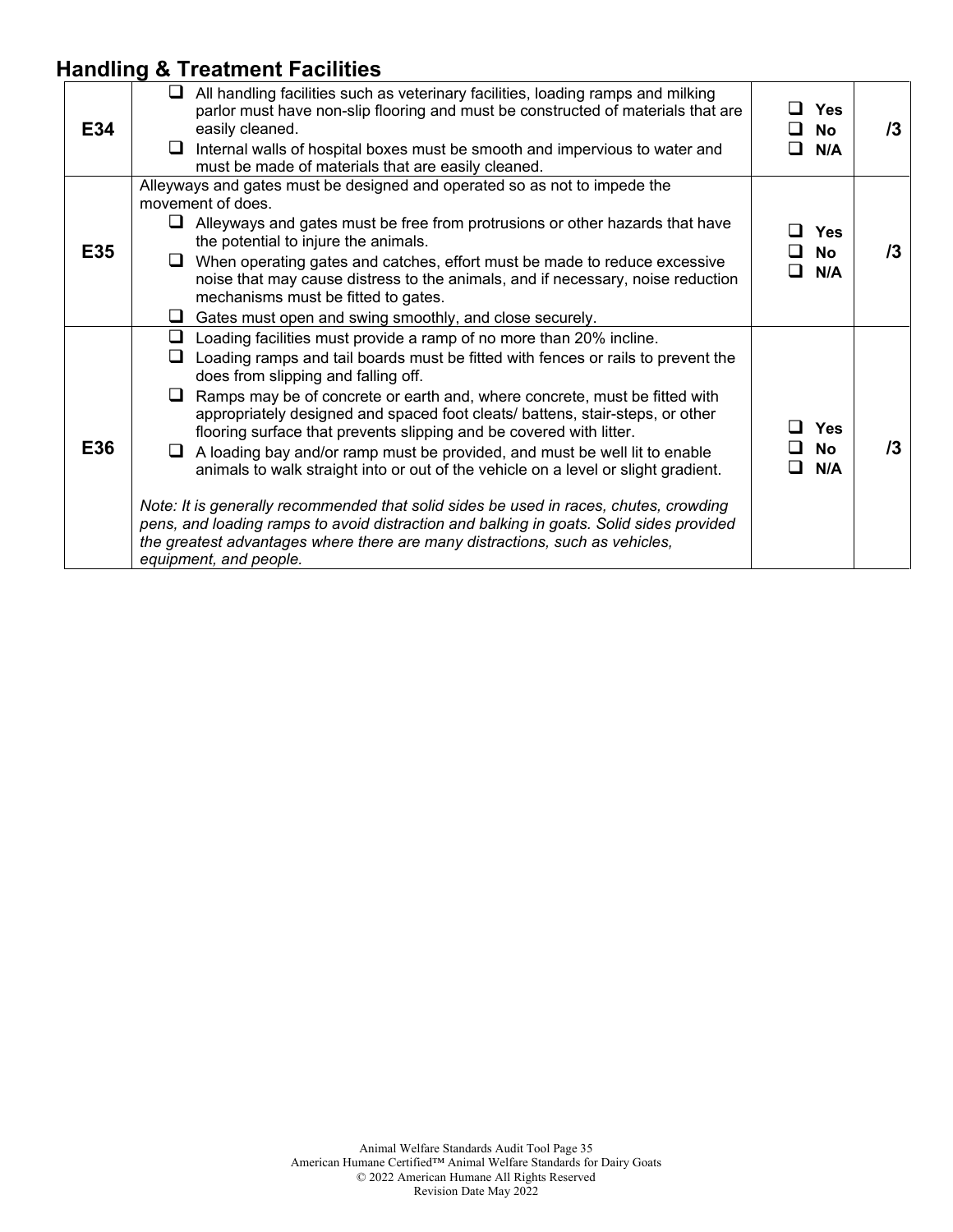### **Wind Breaks, Sun Shade, & Sprinklers**

| <b>E37</b> | Goats kept on pasture/ range grazing conditions must be provided with shelter, shade,<br>and windbreaks to allow them the opportunity to thermoregulate and to mitigate welfare<br>risks in adverse weather.<br>Shelter, shade, and windbreaks can be provided by geographical features such as well-<br>drained hills and canyons, natural vegetation such as shrubs and tree belts, or manmade<br>structures that are strategically placed to block prevailing winds.                                                                                                                                                                                                                                                                                                                                                                                                                                                                                                                                                                                                                                                                                                                                                                                                                                                                                                                                                                         |             | $\Box$ Yes<br>$\Box$ No<br>$\Box$ N/A | 13  |
|------------|-------------------------------------------------------------------------------------------------------------------------------------------------------------------------------------------------------------------------------------------------------------------------------------------------------------------------------------------------------------------------------------------------------------------------------------------------------------------------------------------------------------------------------------------------------------------------------------------------------------------------------------------------------------------------------------------------------------------------------------------------------------------------------------------------------------------------------------------------------------------------------------------------------------------------------------------------------------------------------------------------------------------------------------------------------------------------------------------------------------------------------------------------------------------------------------------------------------------------------------------------------------------------------------------------------------------------------------------------------------------------------------------------------------------------------------------------|-------------|---------------------------------------|-----|
| E38        | All facilities must provide goats with the opportunity to properly thermoregulate. Goats<br>must be provided with adequate space to perform behavioral adjustments important to<br>thermoregulation and have access to facilities or natural shelters or barriers.                                                                                                                                                                                                                                                                                                                                                                                                                                                                                                                                                                                                                                                                                                                                                                                                                                                                                                                                                                                                                                                                                                                                                                              | ப           | $\Box$ Yes<br>$\square$ No<br>N/A     | 13  |
| E39        | When goats are kept confined in partially roofed units (open fronted shed, covered<br>feeding areas, etc.) they must be provided with effective protection from the wind and a<br>comfortable, dry lying area.                                                                                                                                                                                                                                                                                                                                                                                                                                                                                                                                                                                                                                                                                                                                                                                                                                                                                                                                                                                                                                                                                                                                                                                                                                  | ❏<br>$\Box$ | $\Box$ Yes<br><b>No</b><br>N/A        | 13  |
| E40        | <b>Summer/ High Heat and Humidity Conditions</b><br>For summer/ high heat conditions, a shaded area must be accessible to the goats to<br>provide cooling.<br>$\Box$ Artificial or natural shade must be provided or animals must be allowed access<br>to buildings. Shade structures must be designed to accommodate all animals<br>together. Care must be taken if the trees are used for shade, as they are often<br>used by a number of biting fly species for congregation areas.<br>$\Box$ Sun shades must be provided for open pastures in regions where heat and<br>humidity can be extreme.<br>$\Box$ Serious consideration must be given to the provision of misting systems when<br>these conditions prevail.<br>In all circumstances goats must be monitored for signs of heat stress. When<br>⊔<br>goats show signs of moderate to severe heat stress, such as head bobbing or<br>open-mouth panting, immediate remedial actions must be taken to provide relief.<br>Goats not conditioned to extreme conditions may suffer heat stress and die. If daytime<br>summer temperatures are consistently above 85°F, this may limit the productivity of an<br>animal as well as potentially compromise its welfare. The provisions of shade can make<br>a difference under extreme conditions. During periods of extreme heat the use of water<br>sprinklers/ misters can assist in preventing heat stress through evaporative cooling. | □<br>n.     | $\Box$ Yes<br><b>No</b><br>N/A        | /25 |
| E41        | <b>Winter/ Cold or Wet Conditions</b><br>For winter/ cold or wet conditions, shelters and windbreaks must be provided to the goats<br>to mitigate wind chill and hypothermia.<br>Windbreaks can consist of natural tree belts, fences, or manmade structures that are<br>strategically placed to block prevailing winds. Natural geographic features such as hills or<br>canyons may be used in pasture range grazing conditions.                                                                                                                                                                                                                                                                                                                                                                                                                                                                                                                                                                                                                                                                                                                                                                                                                                                                                                                                                                                                               | ப           | $\Box$ Yes<br><b>No</b><br>N/A        | /10 |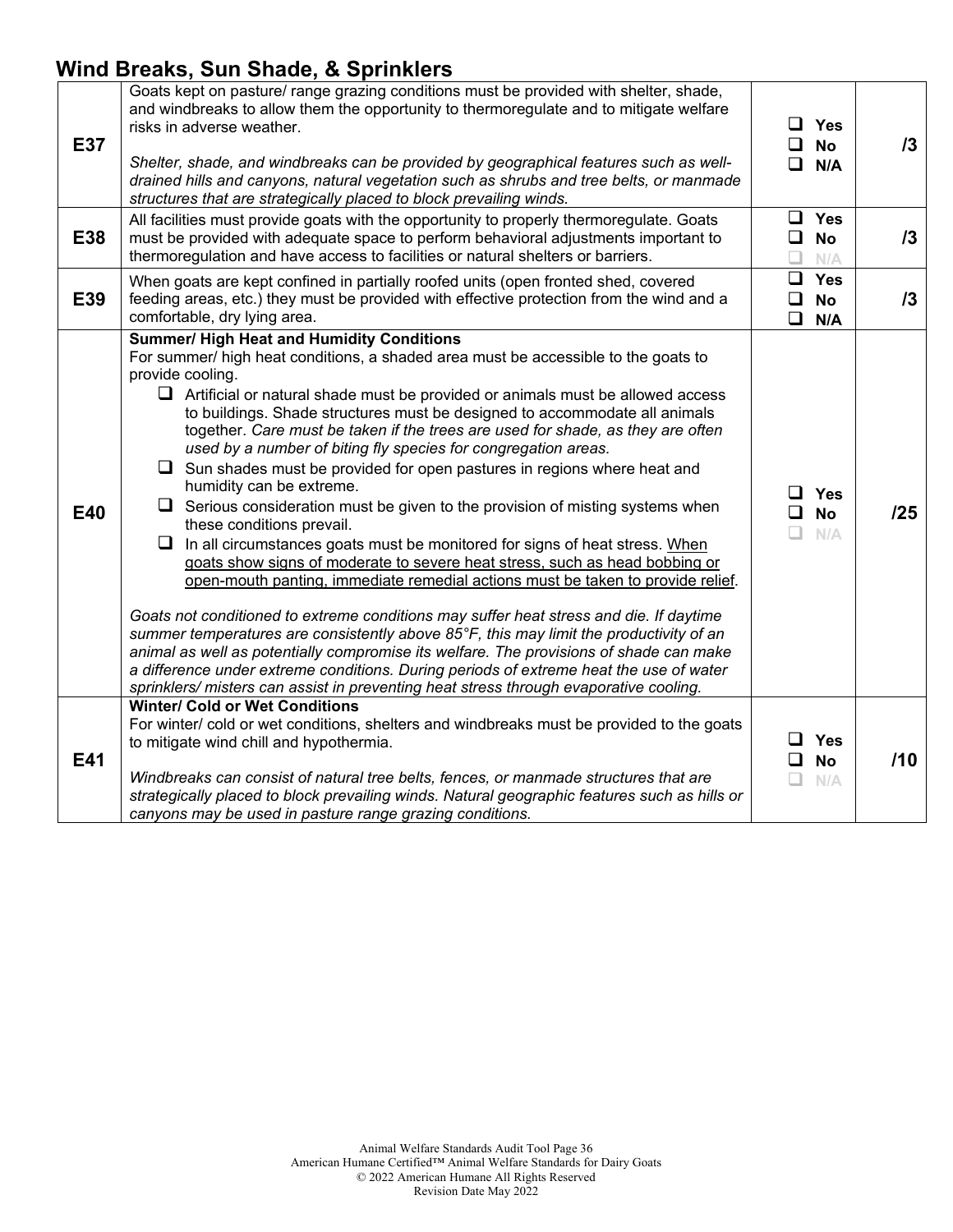#### **Milking Barn/ Parlor**

|     | Note to auditor: The milking parlor must be observed during milking for every audit-day.                                                                                                                                                                                                                                                                      |              |                         |     |
|-----|---------------------------------------------------------------------------------------------------------------------------------------------------------------------------------------------------------------------------------------------------------------------------------------------------------------------------------------------------------------|--------------|-------------------------|-----|
|     | <b>Milking Parlor Hygiene</b>                                                                                                                                                                                                                                                                                                                                 |              |                         |     |
|     | High standards of hygiene must be practiced in the parlor to reduce the risk of infection:                                                                                                                                                                                                                                                                    |              |                         |     |
|     | $\Box$ Does must be clean at milking, with particular attention paid to the udders and                                                                                                                                                                                                                                                                        |              |                         |     |
|     | teats.                                                                                                                                                                                                                                                                                                                                                        |              |                         |     |
|     | Udder, teats, and flanks must be clean, dry, and free from sores on entry to the<br>⊔<br>parlor.                                                                                                                                                                                                                                                              |              |                         |     |
|     | $\Box$ All teats must be treated with an approved teat disinfectant. Emollients must be<br>used when teats are dry, chapped, or cracked.                                                                                                                                                                                                                      |              |                         |     |
|     | Parlor staff must have clean hands when handling teats. The usage of clean<br>⊔<br>rubber or nitrile gloves should also be considered.                                                                                                                                                                                                                        |              |                         |     |
|     | Towels must be cleaned and sanitized between milkings (unless single-use<br>⊔<br>towels are used.)                                                                                                                                                                                                                                                            |              | $\Box$ Yes              |     |
| E42 | Following completion of milking, does must be encouraged to remain standing<br>⊔<br>for approximately half an hour to allow the teat canal sphincter to close before<br>returning does to their housing area.                                                                                                                                                 | $\mathsf{L}$ | <b>No</b><br>N/A        | /25 |
|     | Crowd gates at milking parlor must have no devices that impart electric shocks<br>⊔<br>to the does.                                                                                                                                                                                                                                                           |              |                         |     |
|     | Protocols must be in place to provide for the rapid exit of the parlor in the case<br>⊔<br>of an emergency.                                                                                                                                                                                                                                                   |              |                         |     |
|     | Milking equipment must be completely cleaned and sanitized after a milking<br>$\Box$<br>session.                                                                                                                                                                                                                                                              |              |                         |     |
|     | Note: it is recommended that there be a smooth, consistent routine surrounding the<br>milking of does and making the milking process a positive experience for the does.<br>Medical procedures and any other possibly unpleasant activities should be performed<br>separately so that the does have no negative association of milking with these activities. |              |                         |     |
| E43 | <b>Segregated Does</b>                                                                                                                                                                                                                                                                                                                                        |              | <b>Yes</b><br><b>No</b> | 13  |
|     | Provisions must have been made to allow the milking of segregated does.                                                                                                                                                                                                                                                                                       |              | N/A                     |     |

# **State and Federal Milk Requirements**

| E44 | Documentation must be available showing that dairy operations meet governing state<br>and federal ordinances for milk products. | Yes<br><b>N</b> C |  |  |
|-----|---------------------------------------------------------------------------------------------------------------------------------|-------------------|--|--|
|-----|---------------------------------------------------------------------------------------------------------------------------------|-------------------|--|--|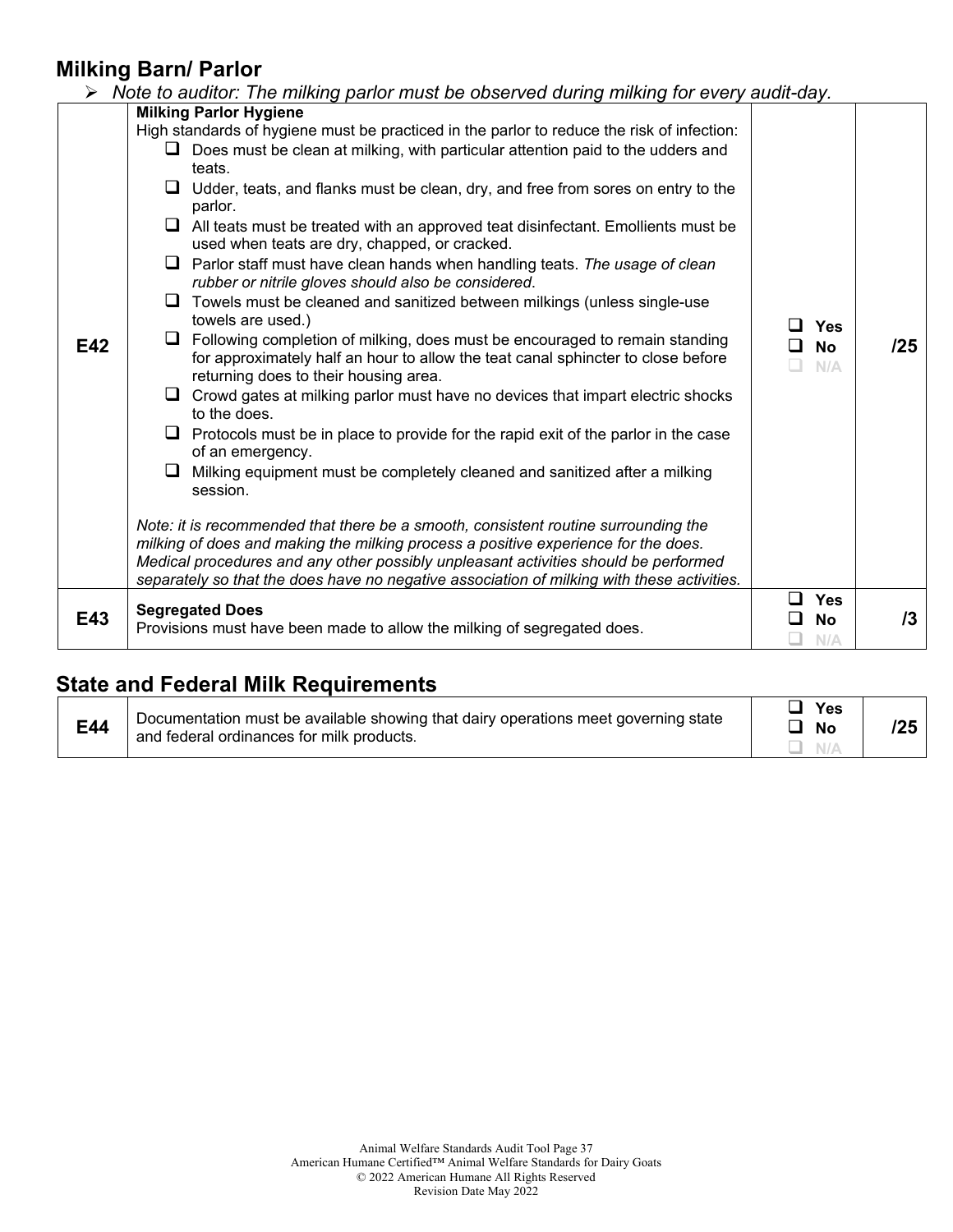# **Auditor Evaluations of Livestock**

| <b>E45</b> | Incidence of Slips and Falls Score<br>The incidences of slips and/or falls in traffic areas, handling areas, and especially the<br>milking parlor must be evaluated and scored per the method NAMI Scoring of Slipping<br>and Falling."<br>$\Box$ The incidence of falls (where the animal's body touches the ground) must not<br>exceed 1%.<br>$\Box$ The incidence of slips must not exceed 3%.                                                                                                                                                                                                                                                                                                                                                                                                                                                                                                                                         | $\Box$ Yes<br>□ No<br>N/A  | /25 |
|------------|-------------------------------------------------------------------------------------------------------------------------------------------------------------------------------------------------------------------------------------------------------------------------------------------------------------------------------------------------------------------------------------------------------------------------------------------------------------------------------------------------------------------------------------------------------------------------------------------------------------------------------------------------------------------------------------------------------------------------------------------------------------------------------------------------------------------------------------------------------------------------------------------------------------------------------------------|----------------------------|-----|
|            | Auditor note: As a minimum, score all does in one pen or group while the does are<br>in locomotion, such as when being moved to the milking parlor or to pasture.                                                                                                                                                                                                                                                                                                                                                                                                                                                                                                                                                                                                                                                                                                                                                                         |                            |     |
| E46        | <b>Lameness/ Locomotion Score</b><br>$\Box$ As a minimum, 95% of the lactating and dry does must have a Lameness/<br>Locomotion (L/L) Score 1 or 2 on a 5-point scale:<br>1. No unevenness of gait, no apparent tenderness.<br>2. Uneven gait, slightly tender, some outward rotation of the limbs on the outside<br>of the turning circle (abduction) or inside rotation of those limbs on the inside of<br>the turning circle.<br>3. Slight obvious lameness, but not affecting behavior.<br>4. Obvious lameness, difficulty in turning, behavior pattern affected, some weight<br>loss.<br>5. Extreme difficulty in rising, difficulty in walking, adverse effects on behavior<br>pattern, noticeable weight loss.<br>Auditor note: L/L must be scored for all of the lactating and dry does using a<br>➤<br>statistical sample of 95% confidence with 5% margin of error.<br>Percentage of lactating and dry does with L/L of 1 or 2. | Yes<br>$\square$ No<br>N/A | /25 |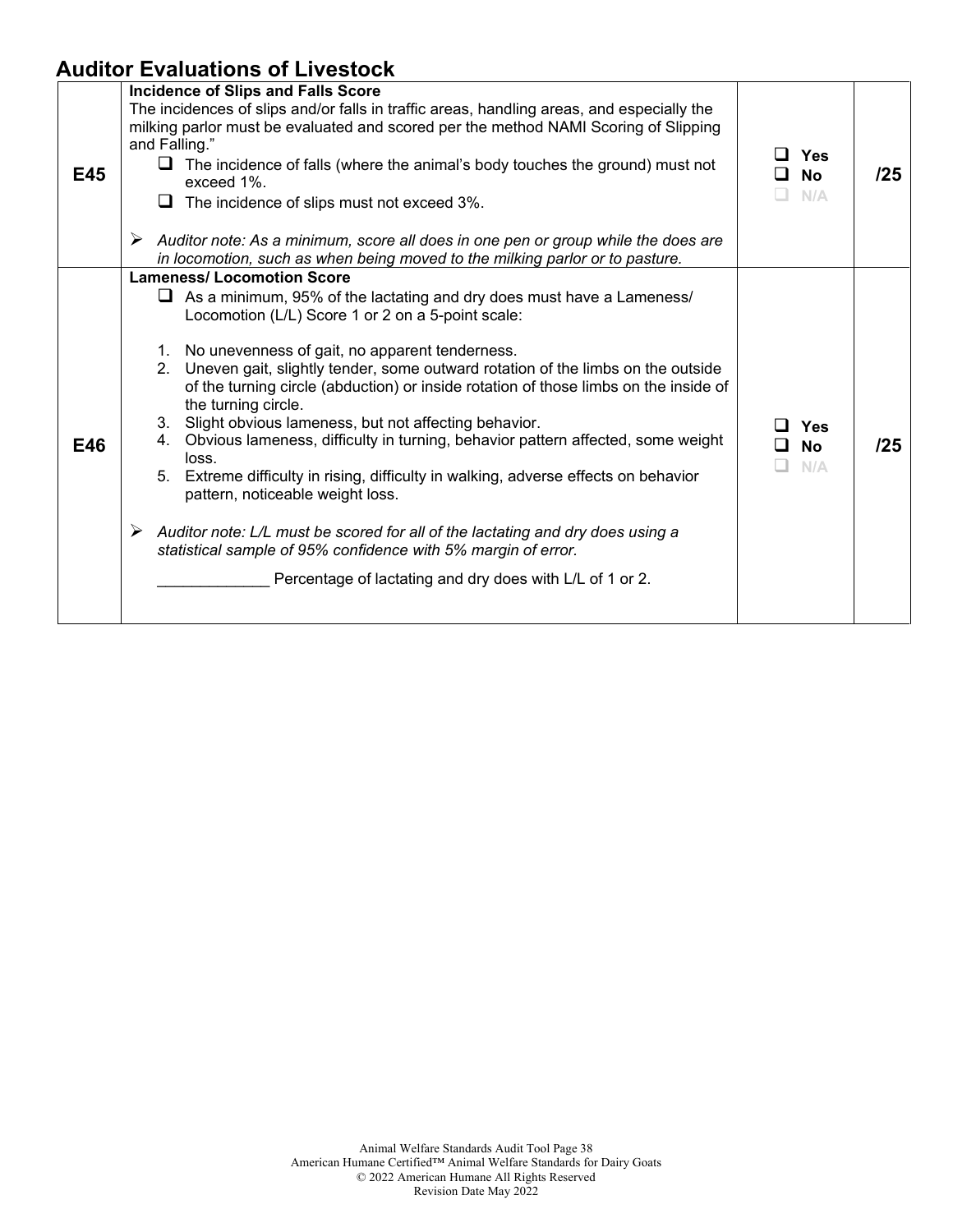# **Transport**

*Animal transport systems* must be *designed and managed to help ensure that animals are not caused unnecessary distress or discomfort. The transport of animals must be accomplished in the shortest time possible and handling must be kept to an absolute minimum. Personnel involved in transport, including outside employees, must be thoroughly trained and competent in their duties and use appropriate equipment and vehicles.*

# **Transport SOPs**

| T1             | All individuals involved in the handling and transport of goats, including outside<br>employees, must be trained and knowledgeable about the behavior of goats and animal<br>welfare and in the proper protocols for transport, i.e. the Transport SOPs. This must be<br>demonstrated through Certificates of Conformance (COCs) and documentation of<br>appropriate training.                                                                                                                                                                                                                                | Yes<br><b>No</b><br>ப<br>□<br>N/A              | 13 |
|----------------|---------------------------------------------------------------------------------------------------------------------------------------------------------------------------------------------------------------------------------------------------------------------------------------------------------------------------------------------------------------------------------------------------------------------------------------------------------------------------------------------------------------------------------------------------------------------------------------------------------------|------------------------------------------------|----|
| T <sub>2</sub> | <b>Animal Welfare Officer</b><br>An Animal Welfare Officer (AWO) must be identified and present at the time of the audit.<br>The AWO is a member in the catching crew who is responsible for supervising,<br>monitoring, and maintaining high welfare standards throughout the transportation<br>process.<br>$\triangleright$ Auditor note: The owner/ operator or license manager may designate him or<br>herself as the AWO.<br>Auditor note:<br>➤<br>Name/position of AWO                                                                                                                                  | Yes<br>$\mathbf{I}$<br><b>No</b><br>N/A        | 13 |
| T <sub>3</sub> | <b>Transport SOPs</b><br>The producer must maintain Standard Operating Procedures (SOPs) for Transport. The<br>Transport SOPs as a minimum must:<br>$\Box$ Address steps that are taken to help protect the animals during periods of<br>inclement weather; and<br>Outline protocols and contingency plans to be taken in the event of an<br>emergency, such as vehicle break-down, accidents, road closures, etc.                                                                                                                                                                                            | <b>Yes</b><br>$\perp$<br><b>No</b><br>N/A<br>ப | 13 |
| <b>T4</b>      | $\Box$ All animals must be examined and shown to be fit and healthy for transport.<br>Pregnant does that are expected to give birth within 21 days may only be<br>transported if consideration is given to length of transport and animal comfort.<br>The following animals must not be transported, except in emergencies or for<br>medical treatment:<br>Animals which are unable to walk unassisted or stand on all four limbs.<br>$\circ$<br>Fatigued, sick, or injured animals or animals with a BCS less than 2<br>$\circ$<br>unless approved by the veterinarian for movement to a treatment facility. | Yes<br>l I<br><b>No</b><br>N/A<br>ப            | 13 |
| T <sub>5</sub> | Goats must not be kept in holding areas for more than 12 hours prior to loading.<br>$\Box$ Feed and water must be available up to 4 hours prior to loading.                                                                                                                                                                                                                                                                                                                                                                                                                                                   | $\Box$<br><b>Yes</b><br><b>No</b><br>◻<br>N/A  | 13 |

### **Loading & Transport of Animals**

| T6 | Stock-keepers must know the behavioral characteristics of animals and how to handle<br>animals during loading and unloading, including:<br>$\Box$ Using visual fields (i.e. the goats' field of vision and blind spots, which handlers<br>should avoid entering) and flight zones (an imaginary area which if handlers enter<br>will make the animal want to move away. Handlers control an animal's movement<br>by understanding the flight zone).<br>$\Box$ Lighting (as goats prefer to move from the dark into the light); and<br>$\Box$ When and how to use sticks and other implements. | $\sqcup$ Yes<br>$\Box$ No<br>$\Box$ N/A |  |
|----|-----------------------------------------------------------------------------------------------------------------------------------------------------------------------------------------------------------------------------------------------------------------------------------------------------------------------------------------------------------------------------------------------------------------------------------------------------------------------------------------------------------------------------------------------------------------------------------------------|-----------------------------------------|--|
|----|-----------------------------------------------------------------------------------------------------------------------------------------------------------------------------------------------------------------------------------------------------------------------------------------------------------------------------------------------------------------------------------------------------------------------------------------------------------------------------------------------------------------------------------------------------------------------------------------------|-----------------------------------------|--|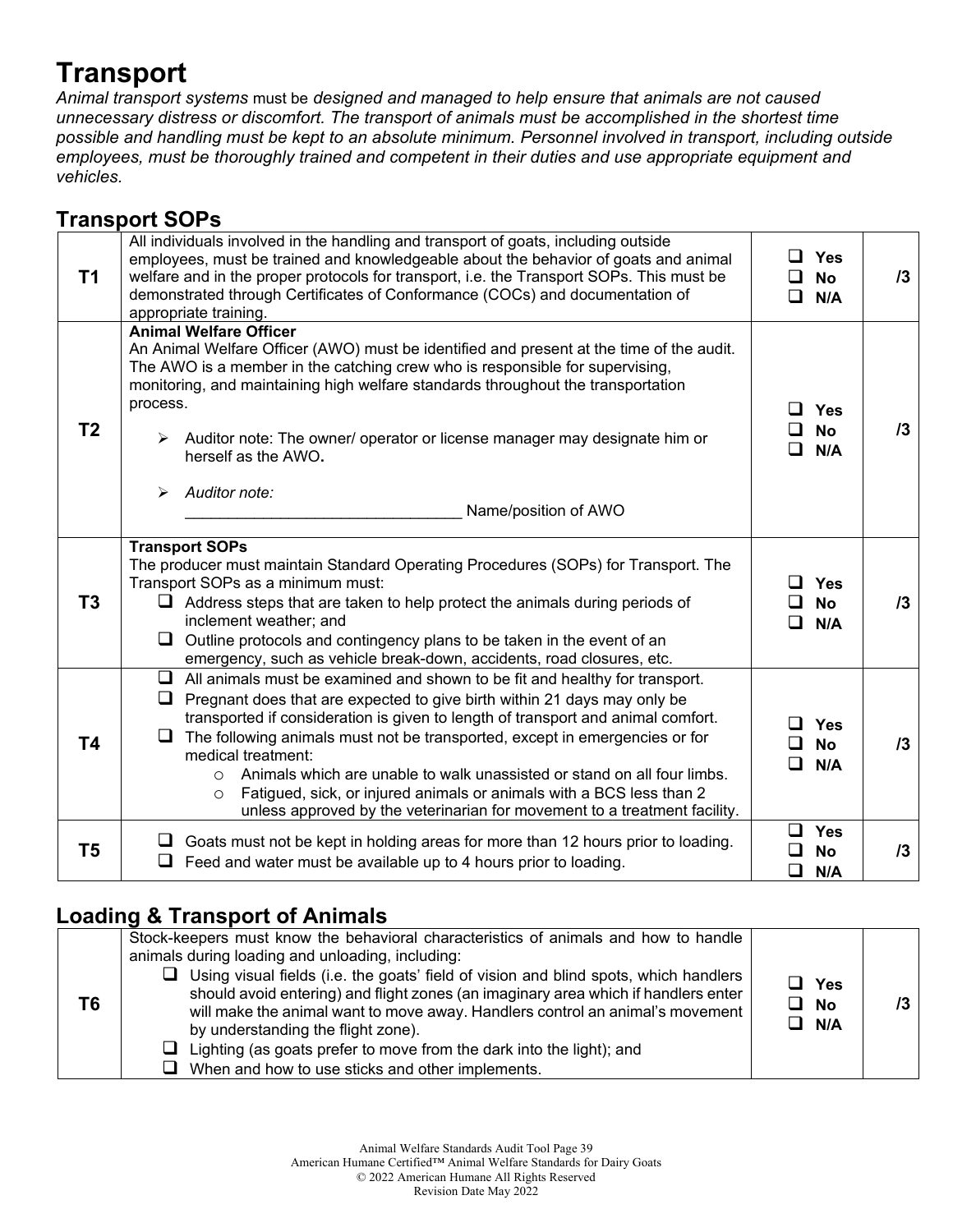| T7              | Handlers must use only the minimal amount of force to maintain control of the animals<br>and help ensure the welfare of the animals and of the handlers. When the welfare of the<br>handler or of the animals is in jeopardy, sticks or electric prods may be used on the<br>hindquarters of animals capable of moving, and only on goats over the age of six<br>months.                                                                                                                                                                                                                                                                                                                                                                                                                                                                                                                                                                  | ⊔ ⊢<br>ப<br>$\Box$         | <b>Yes</b><br><b>No</b><br>N/A        | 13  |
|-----------------|-------------------------------------------------------------------------------------------------------------------------------------------------------------------------------------------------------------------------------------------------------------------------------------------------------------------------------------------------------------------------------------------------------------------------------------------------------------------------------------------------------------------------------------------------------------------------------------------------------------------------------------------------------------------------------------------------------------------------------------------------------------------------------------------------------------------------------------------------------------------------------------------------------------------------------------------|----------------------------|---------------------------------------|-----|
| T <sub>8</sub>  | Noise levels, sudden movements, and flashes of light must be minimized during loading<br>and transport.                                                                                                                                                                                                                                                                                                                                                                                                                                                                                                                                                                                                                                                                                                                                                                                                                                   | ❏<br>□                     | $\Box$ Yes<br>No<br>N/A               | 13  |
| T <sub>9</sub>  | Every effort must be made to help ensure that journeys are completed without<br>unnecessary delays, that drivers are familiar with the route and are aware of any<br>potential traffic problems, and that they plan their journey accordingly.                                                                                                                                                                                                                                                                                                                                                                                                                                                                                                                                                                                                                                                                                            | ❏<br>$\Box$<br>$\Box$      | <b>Yes</b><br>No<br>N/A               | 13  |
| <b>T10</b>      | Goats must be loaded and unloaded using suitable and adequately-sized ramps,<br>bridges, gangways, or mechanical lifting gear, operated so as to prevent injury or<br>unnecessary suffering to any animal.                                                                                                                                                                                                                                                                                                                                                                                                                                                                                                                                                                                                                                                                                                                                | ⊔<br>$\Box$<br>$\Box$      | <b>Yes</b><br>No<br>N/A               | 13  |
| T <sub>11</sub> | Ramps, bridges, gangways, and loading platforms must have a fence or rail on each side<br>that is of sufficient strength, length and height to prevent any animal from falling or<br>escaping; and is positioned so that it will not result in injury.                                                                                                                                                                                                                                                                                                                                                                                                                                                                                                                                                                                                                                                                                    | $\Box$<br>$\Box$<br>$\Box$ | <b>Yes</b><br><b>No</b><br>N/A        | 13  |
| T <sub>12</sub> | Loading and transport equipment must be regularly inspected and maintained in good<br>repair. Equipment must be free of projections/ other surfaces that may cause injury and<br>gaps that are of a size whereby the animal could become trapped.                                                                                                                                                                                                                                                                                                                                                                                                                                                                                                                                                                                                                                                                                         | ⊔<br>$\Box$<br>$\Box$      | <b>Yes</b><br>No<br>N/A               | 13  |
| T13             | $\Box$ The flooring of the loading and transport equipment must be constructed to<br>prevent slipping.<br>$\Box$ The incidences of slips and or falls that occur during the loading and unloading<br>process must be recorded and scored. Where slips or falls occur in excess of<br>1%, measures must be taken to mitigate the problem.                                                                                                                                                                                                                                                                                                                                                                                                                                                                                                                                                                                                  | ⊔.<br>⊔<br>O               | <b>Yes</b><br><b>No</b><br>N/A        | 13  |
| T14             | Animals which are ambulatory, that is, capable of walking unassisted, must not be<br>suspended by mechanical means, nor lifted or dragged by the head, horns, legs, or tails.                                                                                                                                                                                                                                                                                                                                                                                                                                                                                                                                                                                                                                                                                                                                                             | $\Box$<br>Q.               | $\Box$ Yes<br><b>No</b><br>N/A        | 13  |
| T <sub>15</sub> | Non-ambulatory animals:<br>May be moved from the farm only if a veterinarian determines that the animal<br>u<br>does not have severe, uncontrollable pain and that it can be successfully<br>treated at a medical facility; and<br>Must be moved or hoisted in containers or slings in which their bodies are fully<br>❏<br>supported and which cause no pain or distress to the animal.                                                                                                                                                                                                                                                                                                                                                                                                                                                                                                                                                  | ப<br>ப                     | <b>Yes</b><br><b>No</b><br>N/A        | 13  |
| T16             | The transportation of any animal to a medical facility for treatment must be documented<br>in the health care records maintained in the farm manual.                                                                                                                                                                                                                                                                                                                                                                                                                                                                                                                                                                                                                                                                                                                                                                                      | $\Box$                     | $\Box$ Yes<br><b>No</b><br>$\Box$ N/A | /3  |
| T17             | <b>Space during Transport</b><br>During transport:<br>$\Box$ Goats must have sufficient room for all individuals. Space per animal must be<br>provided in conformance with the transportation space guidelines in the latest<br>edition of the FASS Ag Guide.<br>$\Box$ Additional space must be provided to allow the goats to spread apart during hot<br>weather.<br>$\Box$ Goats must have sufficient head clearance to stand comfortably without touching<br>the ceiling of the transport equipment.<br>$\Box$ For partial loads, the transport vehicle must be sub-divided to account for the<br>size of the group being transported.<br>References:<br>Federation of Animal Science Societies (FASS). 2010. Guide for the Care and Use of<br>Agricultural Animals in Research and Teaching, 3rd Ed. Table 5-2, p. 53.<br>NAMI Foundation. 2012. NAMI Recommended Animal Handling Guidelines & Audit<br>Guide. www.meatinstitute.org |                            | <b>Yes</b><br><b>No</b><br>N/A        | /25 |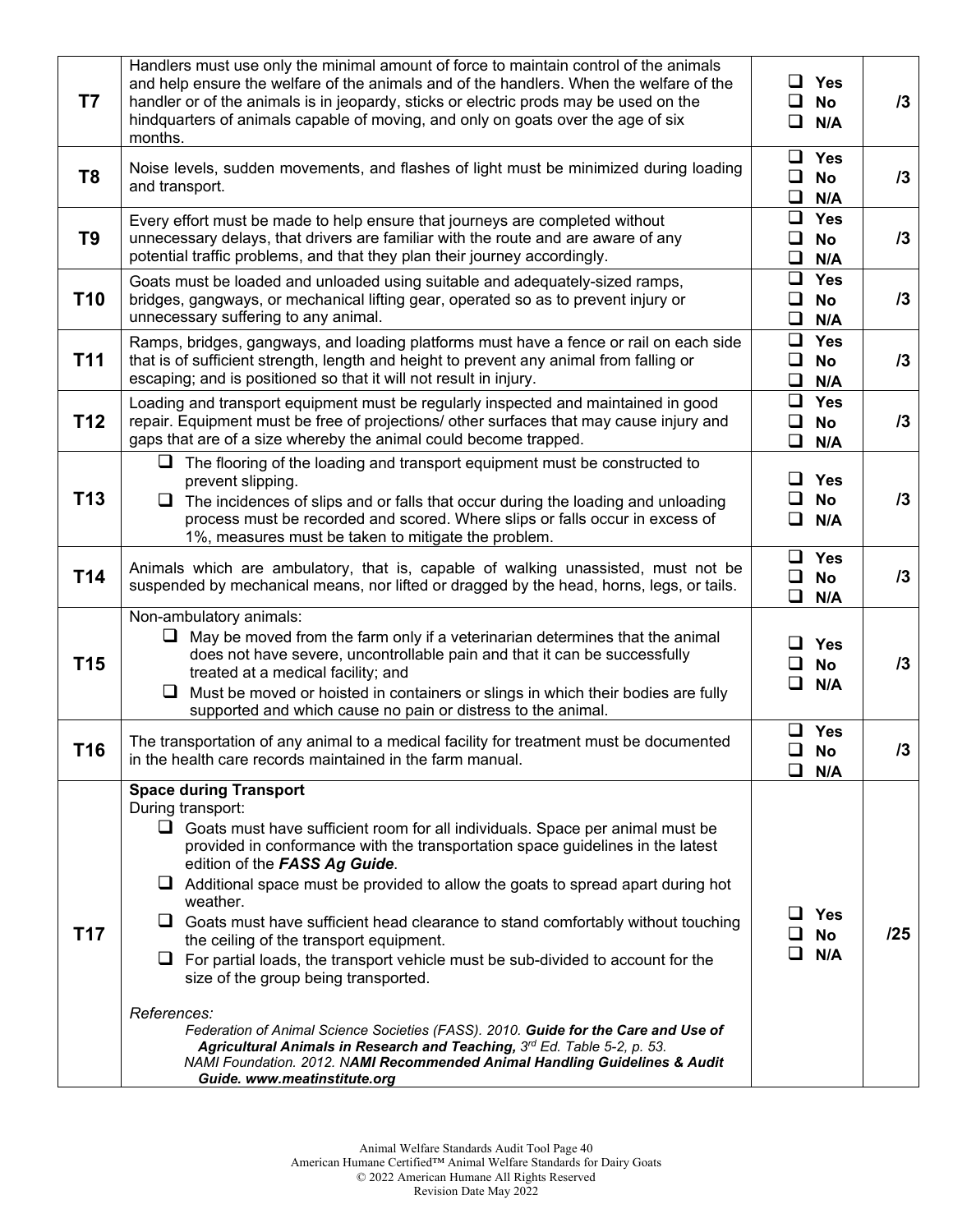| <b>T18</b>      | Transport vehicles must provide adequate ventilation while avoiding drafts.                                                                                                                                                                                                                                                                                                                                                                                                                                                                                                                                                                                                                                                                                                                          | <b>Yes</b><br>ப<br><b>No</b><br>◻<br>N/A                | $\sqrt{3}$ |
|-----------------|------------------------------------------------------------------------------------------------------------------------------------------------------------------------------------------------------------------------------------------------------------------------------------------------------------------------------------------------------------------------------------------------------------------------------------------------------------------------------------------------------------------------------------------------------------------------------------------------------------------------------------------------------------------------------------------------------------------------------------------------------------------------------------------------------|---------------------------------------------------------|------------|
| T <sub>19</sub> | For transport during cold weather, goats must be protected from drafts and the ingress of<br>rain and snow.                                                                                                                                                                                                                                                                                                                                                                                                                                                                                                                                                                                                                                                                                          | 0<br><b>Yes</b><br>$\Box$<br><b>No</b><br>❏<br>N/A      | $\sqrt{3}$ |
| T20             | For transport during hot weather:<br>$\Box$ Where possible, animals must be transported at night or in the coolest part of the<br>day.<br>$\Box$ Animals must be protected from direct sunlight.<br>$\Box$ The transport vehicle must be equipped with a means to provide effective<br>ventilation.<br>$\Box$ The transport vehicle must have air-conditioning and/or the animals must be<br>regularly sprayed with water to help them keep cool.<br>$\Box$ The transport vehicle must not be kept stationary or parked in the sun for long<br>periods. If it is unavoidable for the transport vehicle to be kept stationary, care<br>must be taken to park the vehicle in shade, and inspections of the goats must be<br>increased to help ensure the animals are not showing signs of heat stress. | <b>Yes</b><br>l 1<br><b>No</b><br>N/A<br>ப              | 13         |
| <b>T21</b>      | Goats must be inspected immediately after loading and thereafter a minimum of every 4<br>hours, or more often during inclement weather. If any animal shows signs of distress<br>including cold or heat stress, immediate remedial action must be taken.                                                                                                                                                                                                                                                                                                                                                                                                                                                                                                                                             | $\Box$ Yes<br>◻<br><b>No</b><br>$\Box$<br>N/A           | 13         |
| <b>T22</b>      | If an animal goes down in transport and cannot be successfully treated, it must be<br>euthanized on the spot or upon arrival at a medical facility per American Humane<br>Certified™ standards.                                                                                                                                                                                                                                                                                                                                                                                                                                                                                                                                                                                                      | $\Box$<br><b>Yes</b><br><b>No</b><br>❏<br>$\Box$<br>N/A | 13         |
| T <sub>23</sub> | $\Box$ Where mortalities during transport are traceable to a single cause, prompt action<br>must be taken to prevent further deaths, injury, or suffering from occurring.<br>$\Box$ Where high levels of transport mortality (in excess of 1%) from any single source<br>in any three-month period occur, a veterinary investigation must be performed,<br>mitigating actions taken, and the results reported to the American Humane<br>Certified™ program.                                                                                                                                                                                                                                                                                                                                          | $\Box$<br><b>Yes</b><br>◻<br><b>No</b><br>◻<br>N/A      | 13         |
| T24             | All loading and transport equipment must be cleaned and disinfected after the completion<br>of transport.                                                                                                                                                                                                                                                                                                                                                                                                                                                                                                                                                                                                                                                                                            | Yes<br>$\Box$<br>◻<br><b>No</b><br>$\Box$<br>N/A        | 13         |

### **Slaughter**

|     | The American Humane Certified™ program adheres to the Recommended Animal<br>Handling Guidelines and Audit Guide published by the North American Meat Institute<br>Foundation for humane slaughtering and processing practices. Check one of the<br>following: |                         |     |
|-----|---------------------------------------------------------------------------------------------------------------------------------------------------------------------------------------------------------------------------------------------------------------|-------------------------|-----|
| T25 | $\Box$ For on-site slaughter, records must be available showing that the company<br>SOPs are in compliance with NAMI humane slaughtering and processing<br>practices.                                                                                         | Yes<br>⊔ No             | 125 |
|     | $\Box$ For off-site slaughter and/or slaughter by an outside company, a Certificate of<br>Conformance from the outside company must be available confirming that the<br>NAMI humane slaughter and processing practices have been followed.                    | $\mathsf{N}/\mathsf{A}$ |     |
|     | For a downloadable copy of the NAMI guide, please visit the NAMI website at:<br>www.animalhandling.org.                                                                                                                                                       |                         |     |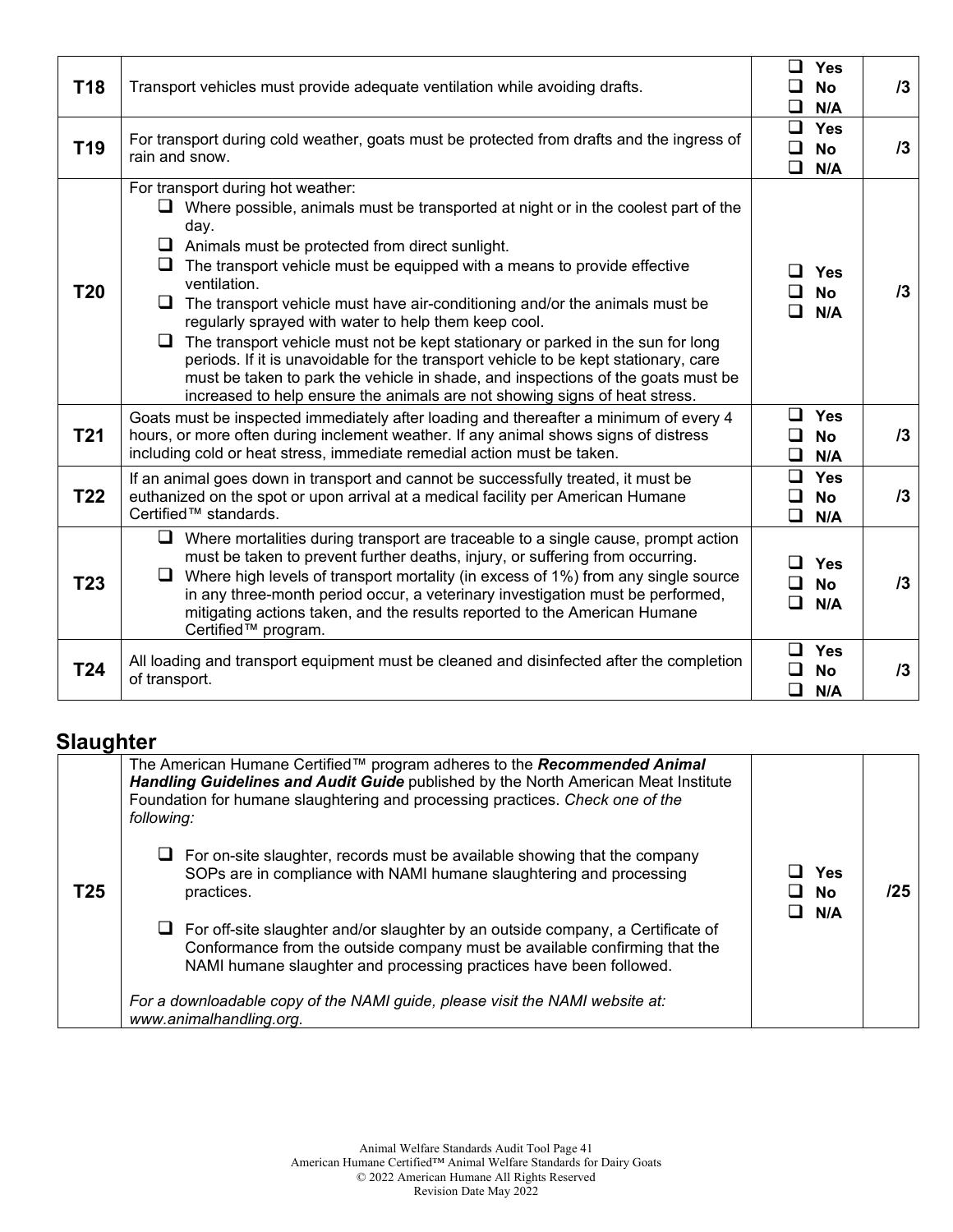# **Pass/Fail Auditor Evaluation**

|      | No Instances of Willful Acts of Abuse or Neglect<br>Throughout the course of the audit, the auditor must not have observed farm personnel<br>committing willful acts of abuse or neglect, which include but are not limited to kicking,<br>throwing, yelling at, or purposefully scaring the goats, beating the goats or breaking<br>tails, slamming gates on the goats, using any type of prod inappropriately (on sensitive<br>areas of the animal), using the electric prod when neither the welfare of the animal or<br>of the handler is in immediate jeopardy, using electronic immobilization for any reason,<br>driving the animals atop one another, goading or dragging a downer animal, or<br>neglecting to provide feed, water, or health care.: |                  |      |
|------|--------------------------------------------------------------------------------------------------------------------------------------------------------------------------------------------------------------------------------------------------------------------------------------------------------------------------------------------------------------------------------------------------------------------------------------------------------------------------------------------------------------------------------------------------------------------------------------------------------------------------------------------------------------------------------------------------------------------------------------------------------------|------------------|------|
| P/F1 | Auditor note: this item has no point value:<br>A mark of "Yes" indicates that the auditor did NOT observe willful acts of abuse<br>or neglect by farm personnel towards the animals.<br>$\triangleright$ A mark of "No" indicates that the auditor believes that acts of willful abuse or<br>neglect towards the animals have been committed. The auditor must<br>document the incident observed and s/he must inform farm management,<br>their audit company, and the American Humane Certified™ program<br>immediately.<br>The presence of willful acts of abuse or neglect is a severe non-conformance, and<br>results in automatic failure of this audit.                                                                                                | Yes<br><b>No</b> | $I-$ |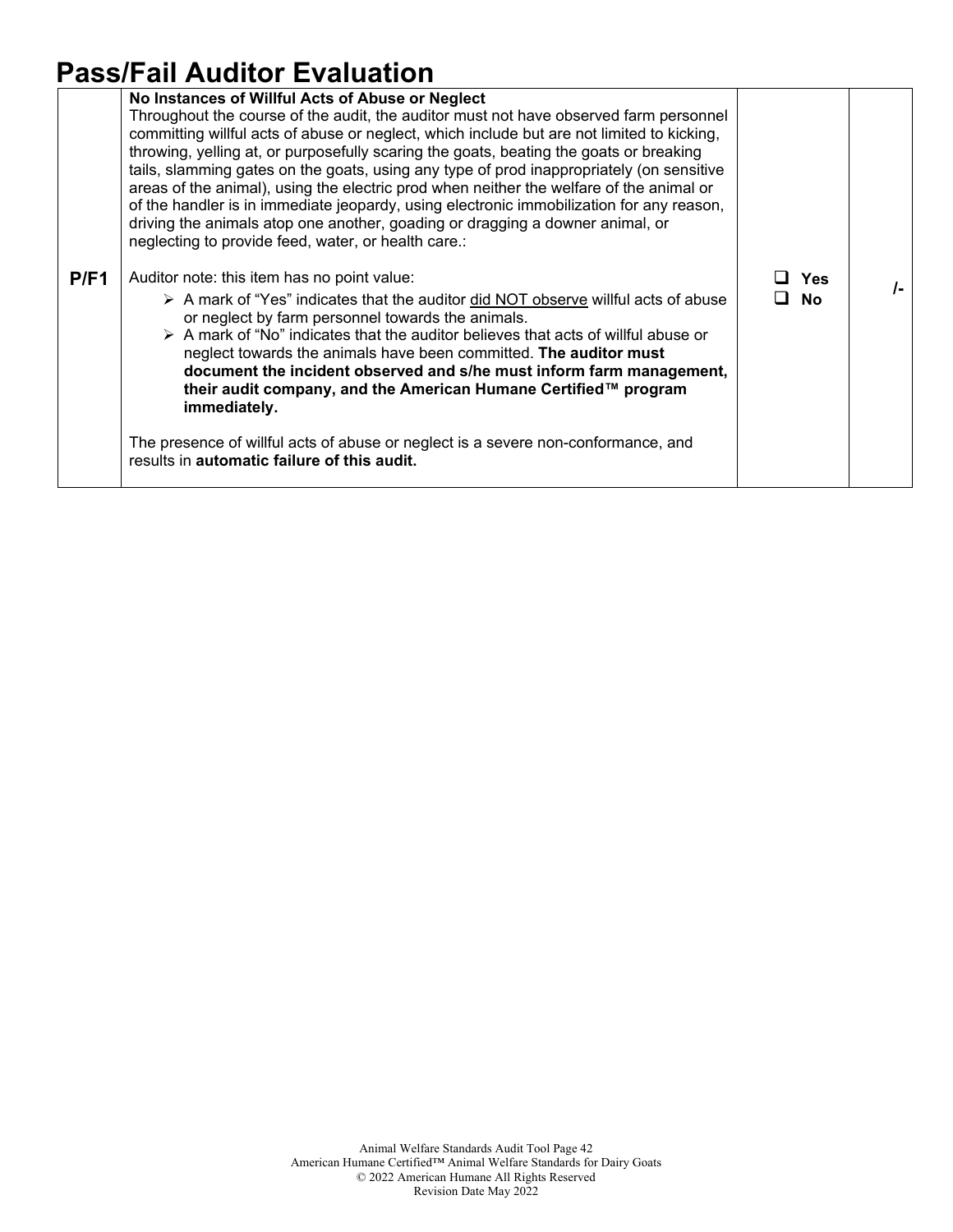# **Audit Completion**

**To be signed at the end of the on-site audit:**

**Information in the completed** *Animal Welfare Standards Audit Tool* **and attached** *Non-Conformance Report* **and Farm Manual documentation is complete, correct, and has been verified by the auditor. All corrective actions agreed upon at the exit interview must be corrected even if the farm receives certification.**

**\_\_\_\_\_\_\_\_\_\_\_\_\_\_\_\_\_\_\_\_\_\_\_\_\_\_\_\_\_\_\_\_\_\_\_\_\_\_\_\_\_\_\_\_\_\_\_\_\_\_\_\_\_\_\_ \_\_\_\_\_\_\_\_\_\_\_\_\_\_\_\_\_\_\_\_\_\_**

**Farm Owner / Manager Date** 

**Auditor Date**

**\_\_\_\_\_\_\_\_\_\_\_\_\_\_\_\_\_\_\_\_\_\_\_\_\_\_\_\_\_\_\_\_\_\_\_\_\_\_\_\_\_\_\_\_\_\_\_\_\_\_\_\_\_\_\_ \_\_\_\_\_\_\_\_\_\_\_\_\_\_\_\_\_\_\_\_\_\_**